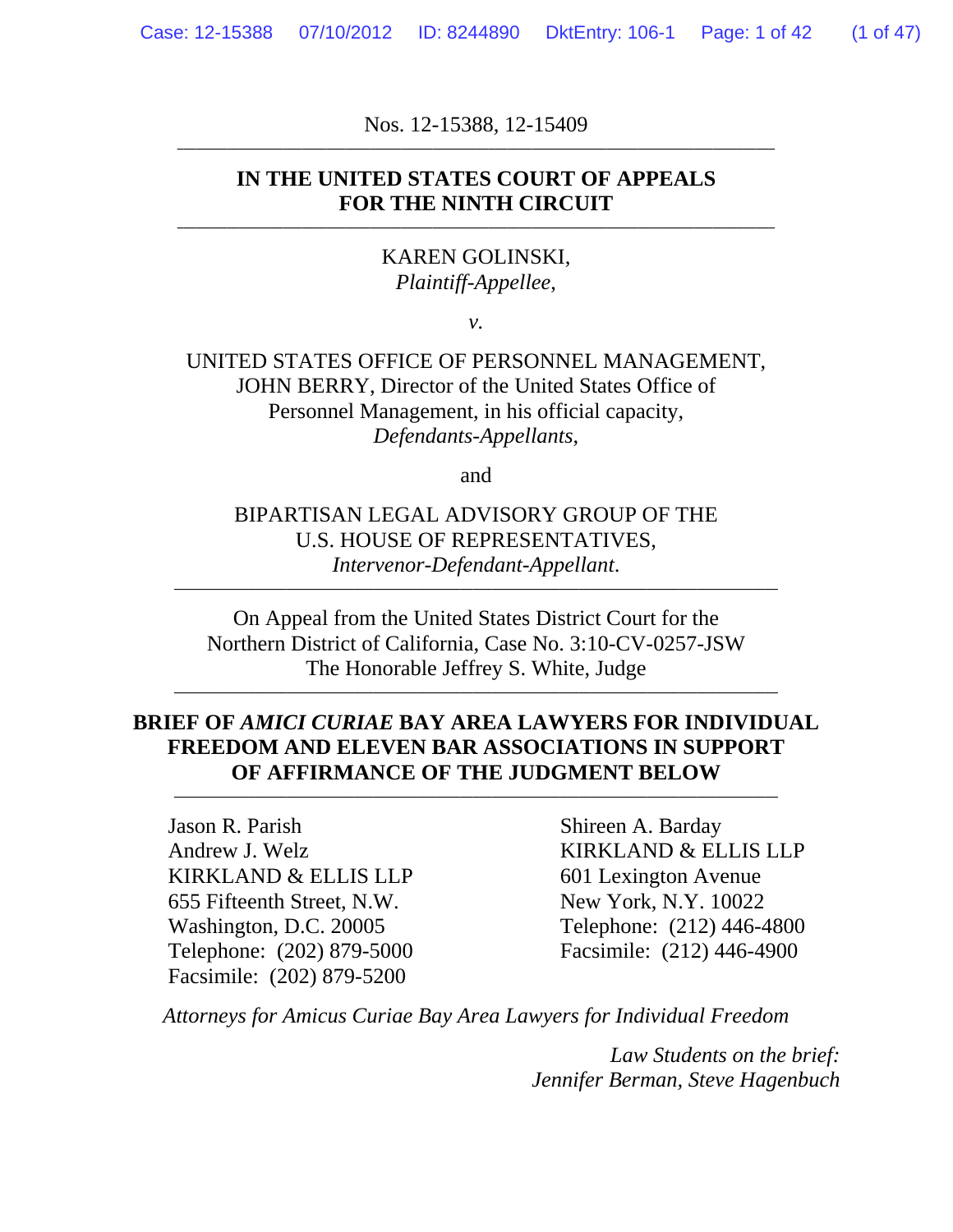*This brief is filed on behalf of the following bar associations:* 

Bay Area Lawyers for Individual Freedom Alameda County Bar Association Asian American Bar Association of the Greater Bay Area Bar Association of San Francisco Lesbian and Gay Lawyers Association of Los Angeles Pride Law Fund Sacramento Lawyers for the Equality of Gays and Lesbians San Francisco Trial Lawyers Association Santa Clara County Bar Association South Asian Bar Association of Northern California Tom Homann LGBT Law Association Women Lawyers of Alameda County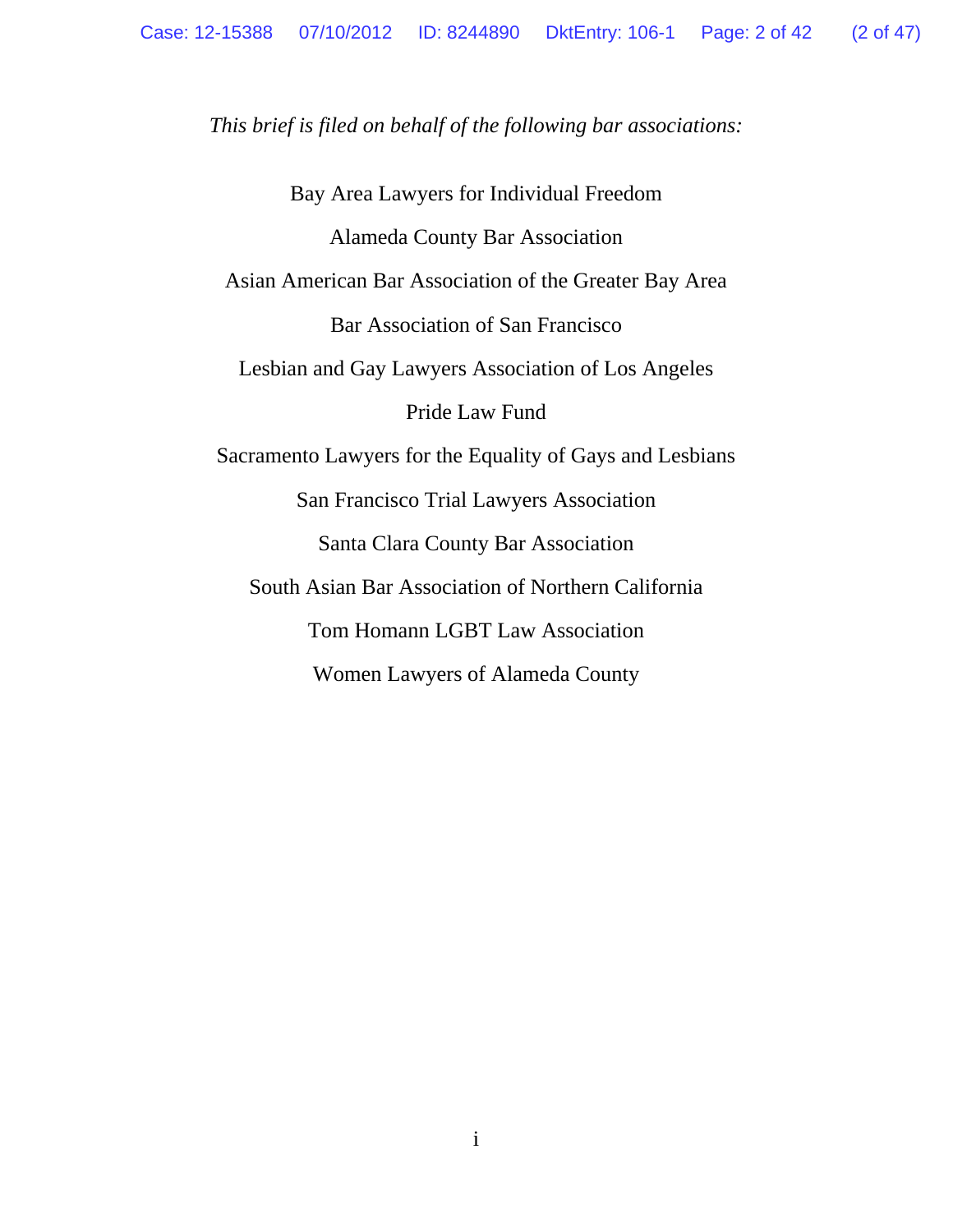## **CORPORATE DISCLOSURE STATEMENT**

Pursuant to Federal Rule of Appellate Procedure 26.1, each of the undersigned *amici* states that it is not a corporation that issues stock and has no parent corporation.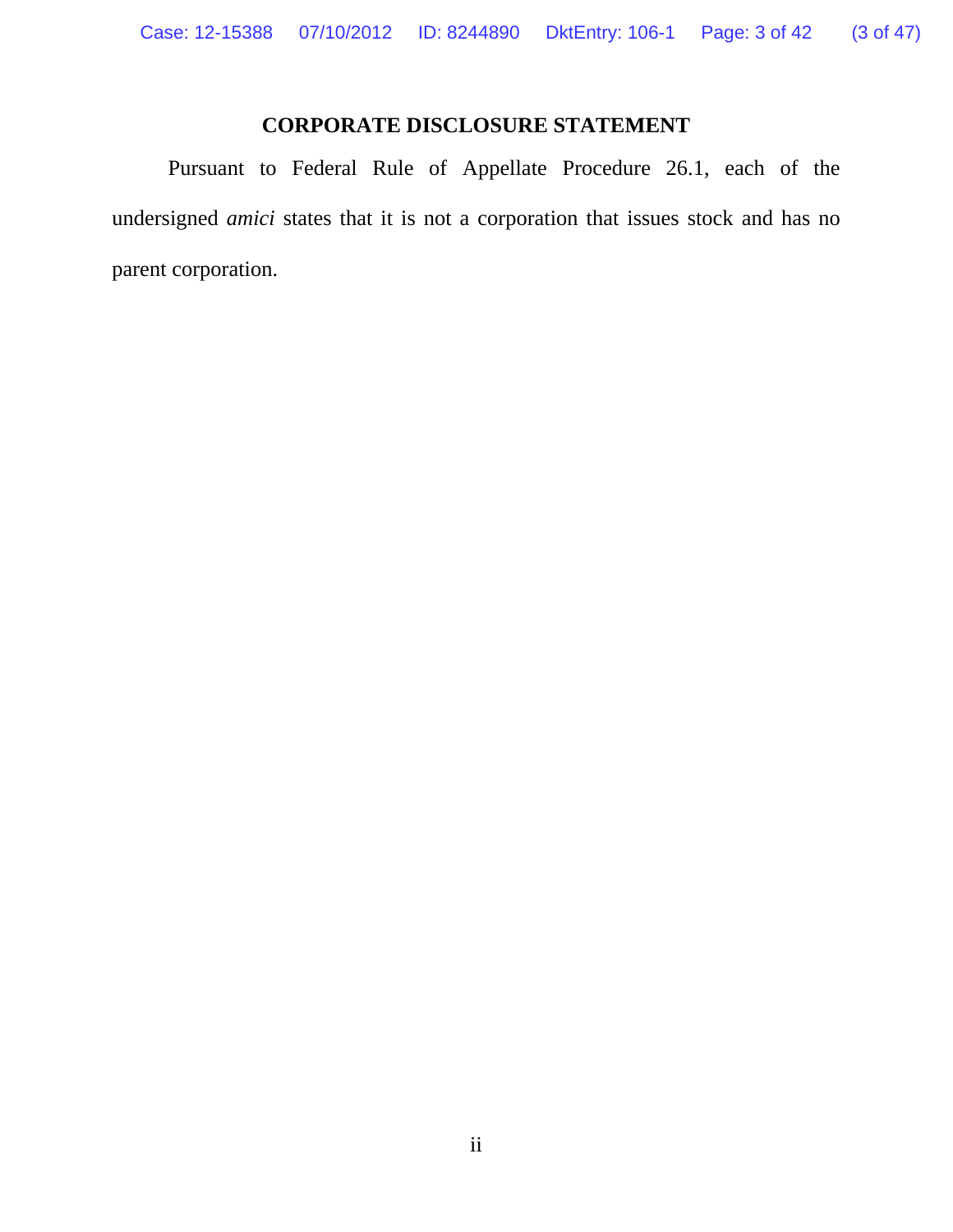#### **STATEMENT OF COMPLIANCE WITH RULE 29(c)(5)**

Pursuant to Federal Rule of Appellate Procedure 29(c)(5), *amici* certify that no party's counsel authored this brief in whole or in part, no party or party's counsel contributed money that was intended to fund preparing or submitting this brief, and no person—other than *amici*, their members, or their counsel contributed money that was intended to fund preparing or submitting this brief.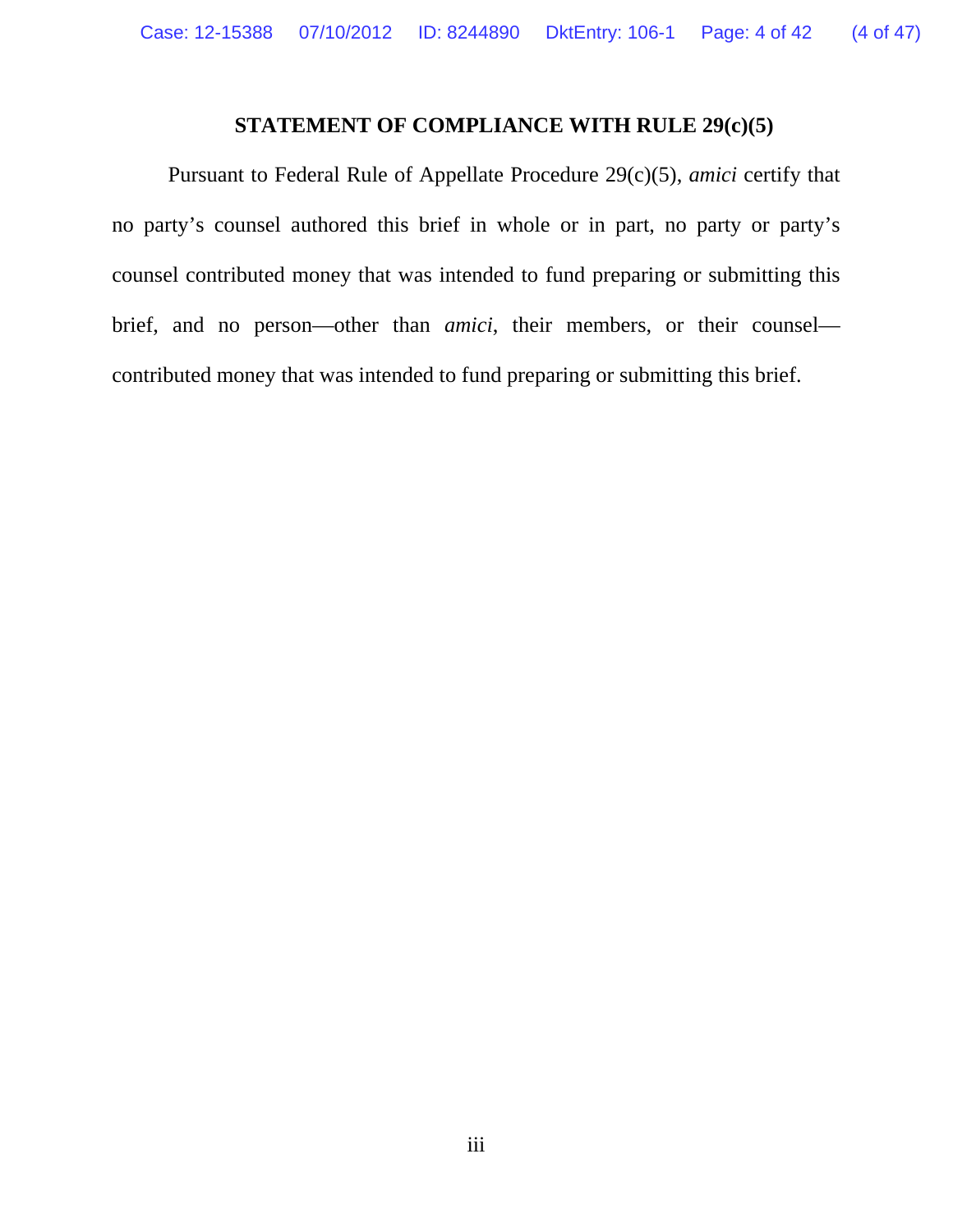# **TABLE OF CONTENTS**

| A.        |             |                                                                     |                                                                                                           |     |  |  |  |
|-----------|-------------|---------------------------------------------------------------------|-----------------------------------------------------------------------------------------------------------|-----|--|--|--|
|           | 1.          |                                                                     |                                                                                                           |     |  |  |  |
|           | 2.          |                                                                     | DOMA denies legally married same-sex couples numerous                                                     |     |  |  |  |
| <b>B.</b> |             |                                                                     |                                                                                                           |     |  |  |  |
|           | 1.          | DOMA burdens the federal government's efforts to recruit and<br>.22 |                                                                                                           |     |  |  |  |
|           | 2.          |                                                                     | DOMA burdens private-sector legal employers by requiring                                                  |     |  |  |  |
|           |             | a.                                                                  | Many private-sector employers offer their LGBT<br>employees the full range of benefits, including spousal | .25 |  |  |  |
|           |             | b.                                                                  | DOMA imposes discriminatory costs when employers<br>provide benefits to employees with a same-sex spouse  | .28 |  |  |  |
|           | CONCLUSION. |                                                                     |                                                                                                           | .29 |  |  |  |
|           |             |                                                                     |                                                                                                           |     |  |  |  |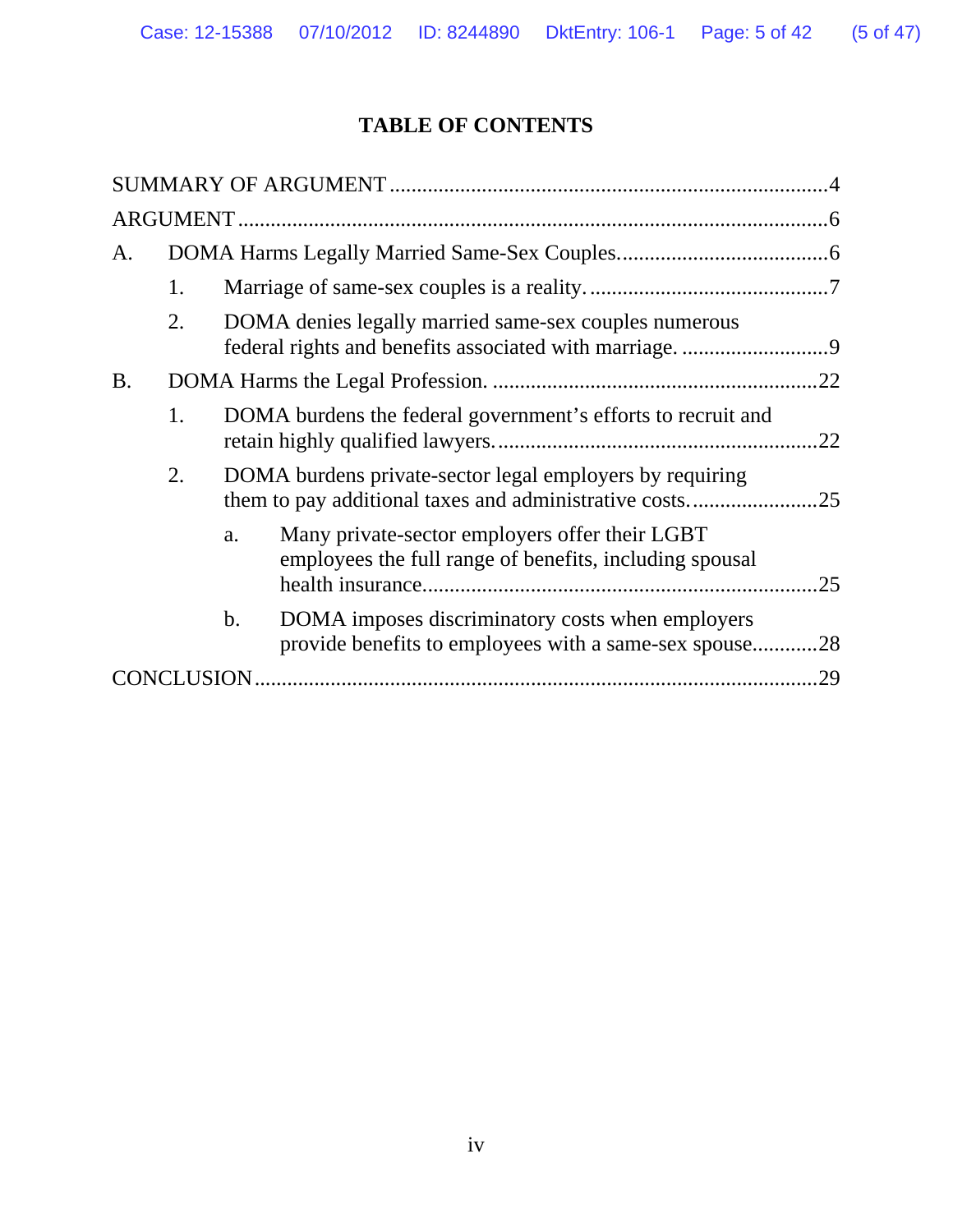## **TABLE OF AUTHORITIES**

## **CASES**

| In re Marriage Cases,                                   |  |
|---------------------------------------------------------|--|
| Massachusetts v. U.S. Dep't of Health and Human Servs., |  |

#### **STATUTES AND RULES**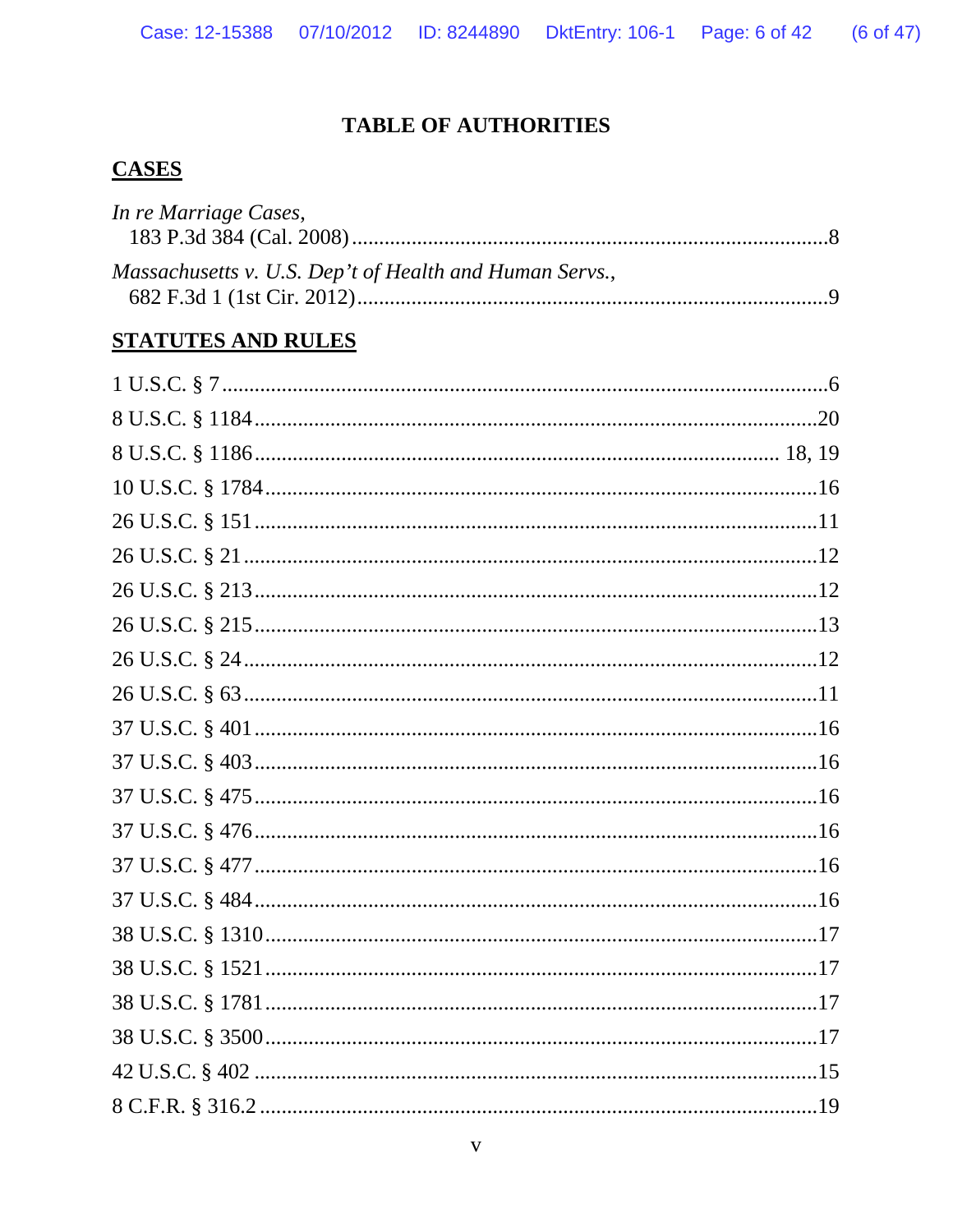| <b>OTHER AUTHORITIES</b>                                                                                                                            |
|-----------------------------------------------------------------------------------------------------------------------------------------------------|
| Blue Cross/Blue Shield,<br>2012 Standard & Basic Option Service Benefit Plan Summary22                                                              |
| CNN Poll: Americans' Attitudes Toward Gay Community Changing,                                                                                       |
| Congressional Budget Office,<br>H.R. 2517, Domestic Partnership Benefits and Obligations Act of 2009                                                |
| Craig J. Konnoth & Gary J. Gates,<br>Same-Sex Couples and Immigration in the United States                                                          |
| Damla Ergun,<br>Strong Support for Gay Marriage Now Exceeds Strong Opposition,                                                                      |
| Dep't of the Treasury,<br>I.R.S. Pub. 950, Introduction to Estate and Gift Taxes (2011)  13, 14                                                     |
| Dep't of the Treasury,                                                                                                                              |
| Dep't. of Labor,<br>Bureau of Labor Statistics, Lawyers: Occupational Outlook Handbook                                                              |
| Domestic Partner Benefits: Fair Policy and Good Business for the Federal<br>Government: Hearing on Hrg. S. 758 Before the S. Comm. on Homeland Sec. |
|                                                                                                                                                     |
| Gary J. Gates,<br>The Williams Project on Sexual Orientation<br>Law & Pub. Policy, Binational Same-Sex Unmarried                                    |
| Gay and Lesbian Advocates and Defenders ("GLAD") & Equality Maine,<br>Discrimination Against Gay and Lesbian Working Families (2008) 15, 16         |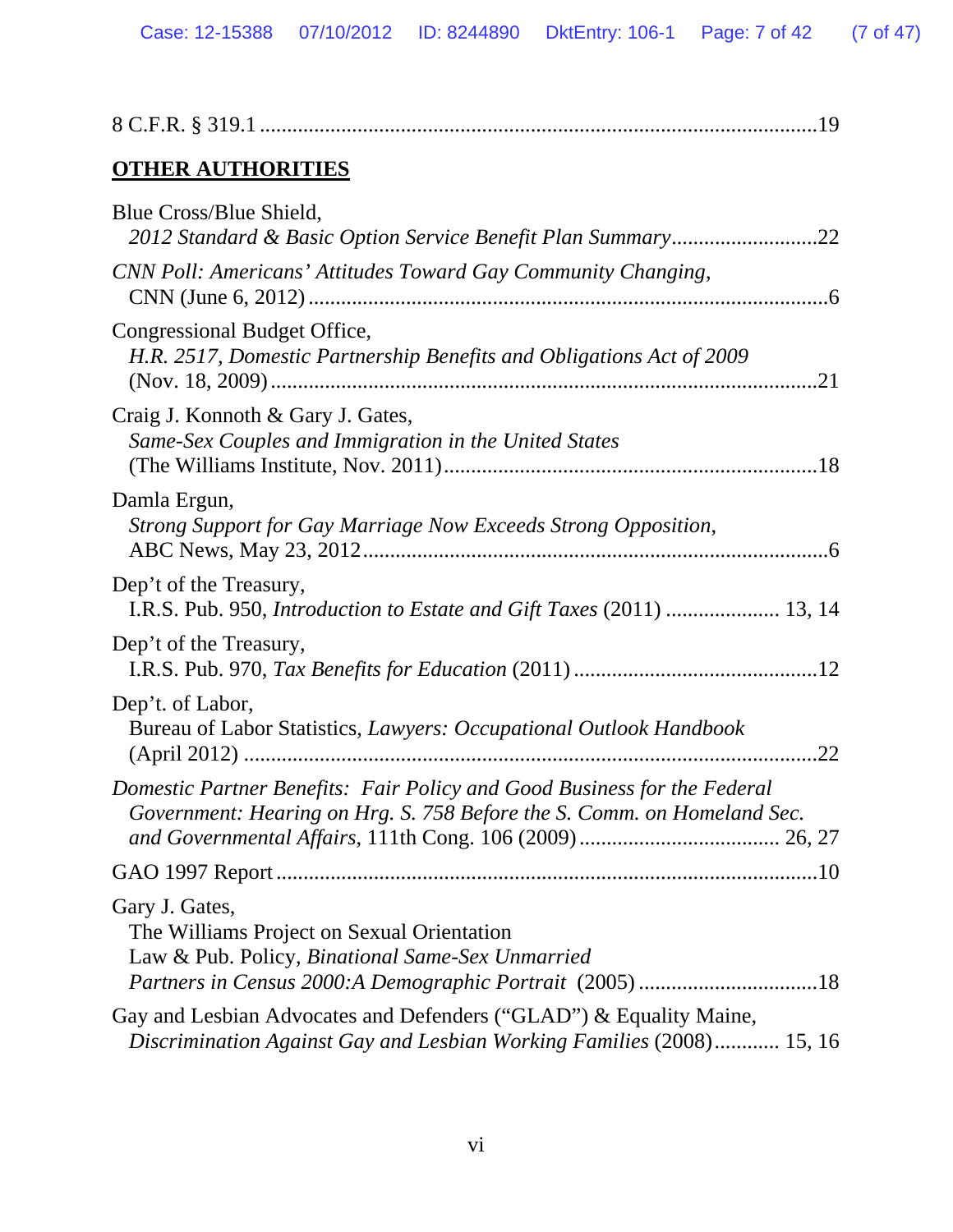| GLAD,<br>How DOMA Hurts Americans: A Summary of the GAO Reports on Section 3 of                                                                                         |
|-------------------------------------------------------------------------------------------------------------------------------------------------------------------------|
| GLAD,<br><b>Warning for Same-Sex Binational Couples:</b><br>Marriage May Not Fix Immigration Problems, May Cause New Ones (2011)20                                      |
| Harry Bradford,<br>Federal Employees Paid A Quarter Less Than The Private Sector: BLS,                                                                                  |
| Human Rights Campaign,<br>The State of the Workplace for Lesbian, Gay, Bisexual, and Transgender                                                                        |
| Human Rights Campaign,<br>Corporate Equality Index 2012: Rating the American Workplaces on                                                                              |
| Human Rights Campaign,<br>How Fortune-Ranked Companies Stack Up On LGBT Workplace Policies                                                                              |
| Human Rights Campaign,                                                                                                                                                  |
|                                                                                                                                                                         |
|                                                                                                                                                                         |
| James Campbell, Albert Snell & Mike Terry,<br>Health Care Reform: The Impact to the LGBT Community<br>24                                                                |
| Joe Palazzo,<br>Law Grads Face Brutal Job Market, Wall Street Journal Online                                                                                            |
| Joseph J. Shepherd,<br>In Defense Of (Same-Sex) Marriage – How Doma Separates Binational<br>Families and Why It Must Be Abolished, Bender's Immigration Bulletin,       |
| Laura Haltzel & Patrick Purcell,<br>Cong. Research Serv., RS21897, The Effect of State-Legalized<br>Same-Sex Marriage on Social Security Benefits and Pensions (2008)16 |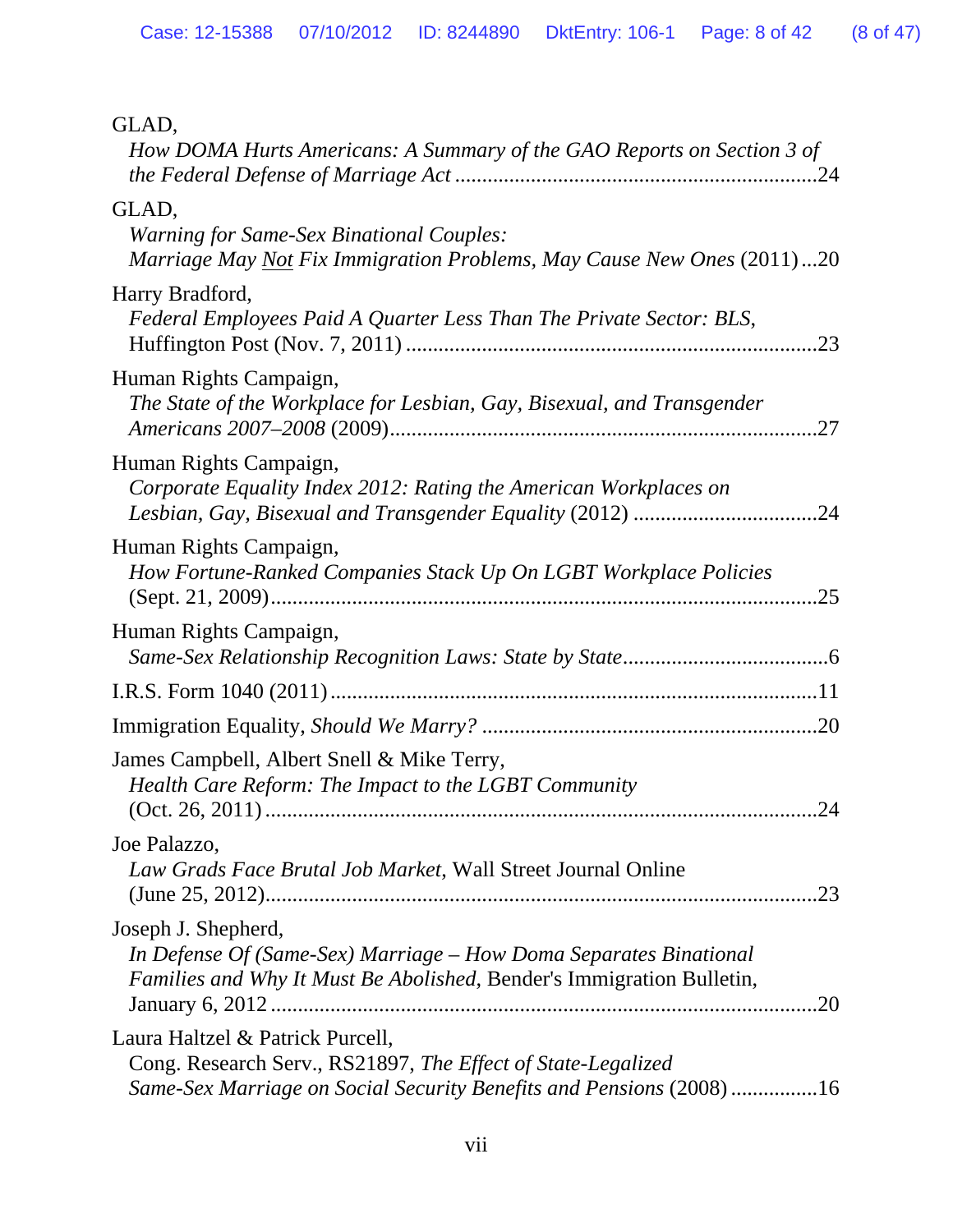| Letter from Deborah A. Elam, Vice President and Chief Diversity Officer,<br>Corporate Human Resources, General Electric Company          |
|------------------------------------------------------------------------------------------------------------------------------------------|
| M.V. Lee Badgett & Jody L. Herman,<br>Patterns of Relationship Recognition by Same-Sex Couples in the United States                      |
| M.V. Lee Badgett,<br>Center for American Progress & The Williams Institute,<br>Unequal Taxes on Equal Benefits: The Taxation of Domestic |
| M.V. Lee Badgett,<br>The Economic Value of Marriage for Same-Sex Couples, 58 Drake L. Rev.<br>$1081(2010)$                               |
| Medical Advancement Project,<br>Family Equality Council & Center for Am. Progress, Unequal Taxation and                                  |
| MetLife, Inc.,<br>8th Annual Study of Employee Benefit Trends: Findings from the National                                                |
| Michael D. Steinberger,<br><b>Federal Estate Tax Disadvantages for Same-Sex Couples</b>                                                  |
| NALP,<br>Most Firms Collect LGBT Lawyer Information, LGBT Representation Steady                                                          |
| NALP, How Much Do Law Firms Pay New Associates?                                                                                          |
|                                                                                                                                          |
| Robert W. Wood,<br>Biggest Injustice of Denying Same-Sex Marriage? Tax-Free Divorce,                                                     |
|                                                                                                                                          |
| Servicemembers Legal Defense Network,<br>Freedom to Serve: The Definitive Guide to                                                       |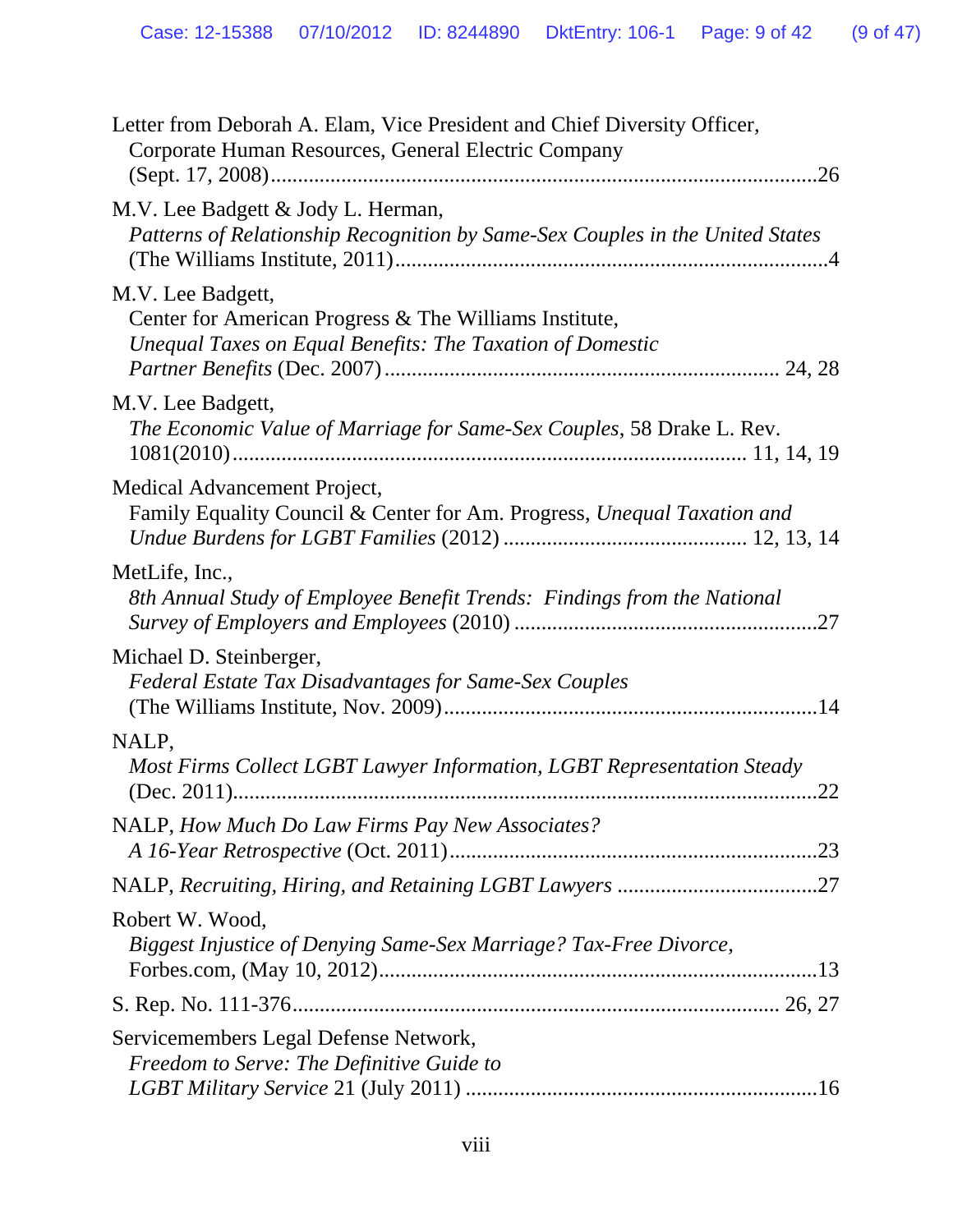| Social Security Admin.,                                                                                    |
|------------------------------------------------------------------------------------------------------------|
| Social Security Admin.,                                                                                    |
| Social Security Admin.,                                                                                    |
| Tara Siegel Bernard & Ron Lieber,<br>The High Price of Being a Gay Couple, N.Y. Times (Oct. 2, 2009)10     |
| Tara Siegel Bernard,<br>A Progress Report on Gay Employee Health Benefits,                                 |
| The Kaiser Family Foundation & Health Research and Education Trust,                                        |
| U.S. Census Bureau,<br>American Community Survey Briefs: Same-Sex Couple Households (September             |
| U.S. Citizenship and Immigration Servs.,<br>Green Card for an Immediate Relative of a U.S. Citizen  19, 21 |
| U.S. Dep't of Labor,<br>Bureau of Labor Statistics, Occupational Employment and Wages                      |
| U.S. Gen. Accounting Office,                                                                               |
| U.S. Gen. Accounting Office,                                                                               |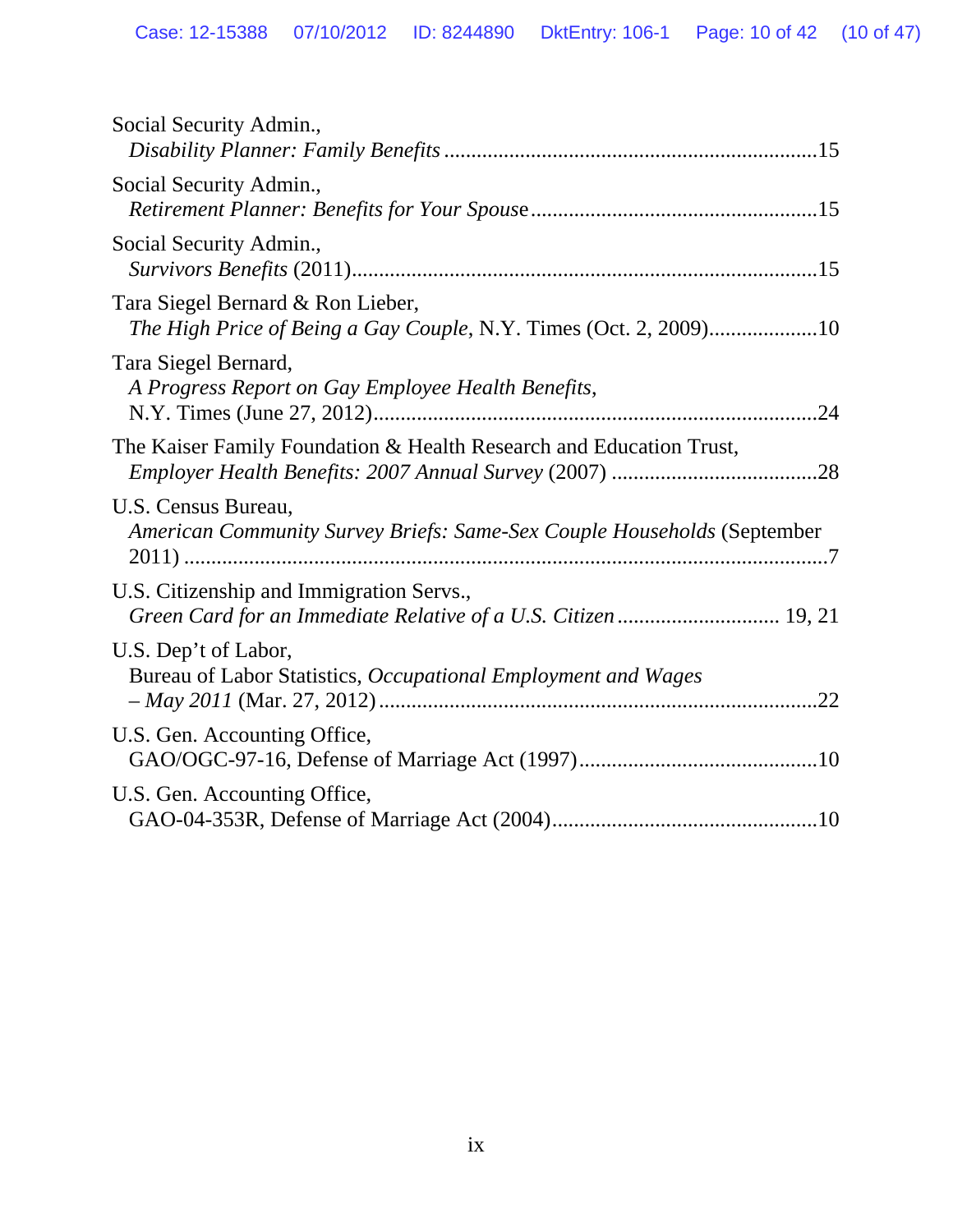### **INTEREST OF** *AMICI CURIAE***<sup>1</sup>**

 Bay Area Lawyers for Individual Freedom ("BALIF") is a bar association of more than 700 lesbian, gay, bisexual, and transgender ("LGBT") members of the San Francisco Bay Area legal community. As the nation's oldest and largest LGBT bar association, BALIF promotes the professional interests of its members and the legal interests of the LGBT community at large. To accomplish this mission, BALIF actively participates in public policy debates concerning the rights of LGBT individuals and families. BALIF frequently appears as *amicus curiae* in cases, like this one, where it believes it can provide valuable perspective and argument that will inform court decisions on matters of broad public importance.

 BALIF is joined in this brief by eleven bar associations, each of which has a longstanding commitment to the rights of same-sex couples and their families:

 **Alameda County Bar Association** is a professional association of lawyers in Alameda County, California, whose mission includes promoting civil rights and the fair and equitable administration of justice.

 **Asian American Bar Association of the Greater Bay Area** is a professional organization which seeks to provide Asian American attorneys in the San Francisco Bay Area with a vehicle for the unified expression of opinions and positions on matters of concern to all Asian Pacific Americans.

<sup>1</sup> All parties have consented to the filing of this brief.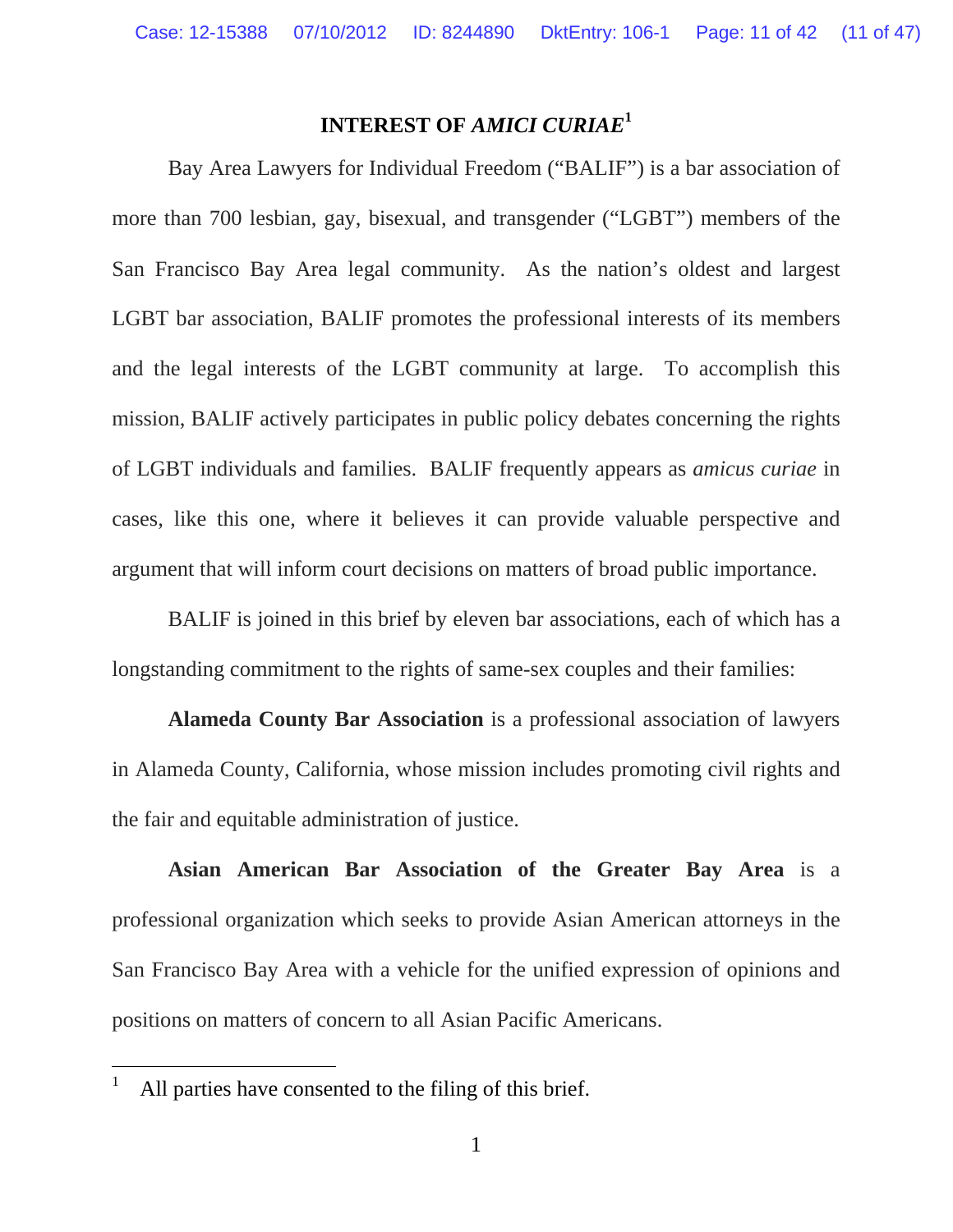The **Bar Association of San Francisco** is a professional association of more than 9,000 lawyers which seeks to cultivate diversity and equality in the legal profession, provide a collective voice for public advocacy, and pioneer constructive change in society.

 **Lesbian and Gay Lawyers Association of Los Angeles** is a multi-cultural, open and active bar association of gay, lesbian, bisexual and transgender lawyers, judges, law students and other legal professionals dedicated to furthering justice and equality and the advancement of gay, lesbian, bisexual and transgender issues throughout California and around the nation by making judicial endorsements and as appearing amicus curiae in cases such as this one.

**Pride Law Fund** promotes the legal rights of the lesbian, gay, bisexual, and transgendered community, and people living with HIV and AIDS, by funding legal services and projects and by sponsoring education and outreach. Pride Law Fund assists innovative academic programs, supports the development and distribution of legal and educational materials, and finances independent and documentary film projects to educate the public.

**Sacramento Lawyers for the Equality of Gays and Lesbians** is a professional association of attorneys, legal professionals, and legislative advocates which seeks to promote equality for members of the lesbian, gay, bisexual, transgender, queer, questioning, intersex, and ally community through strong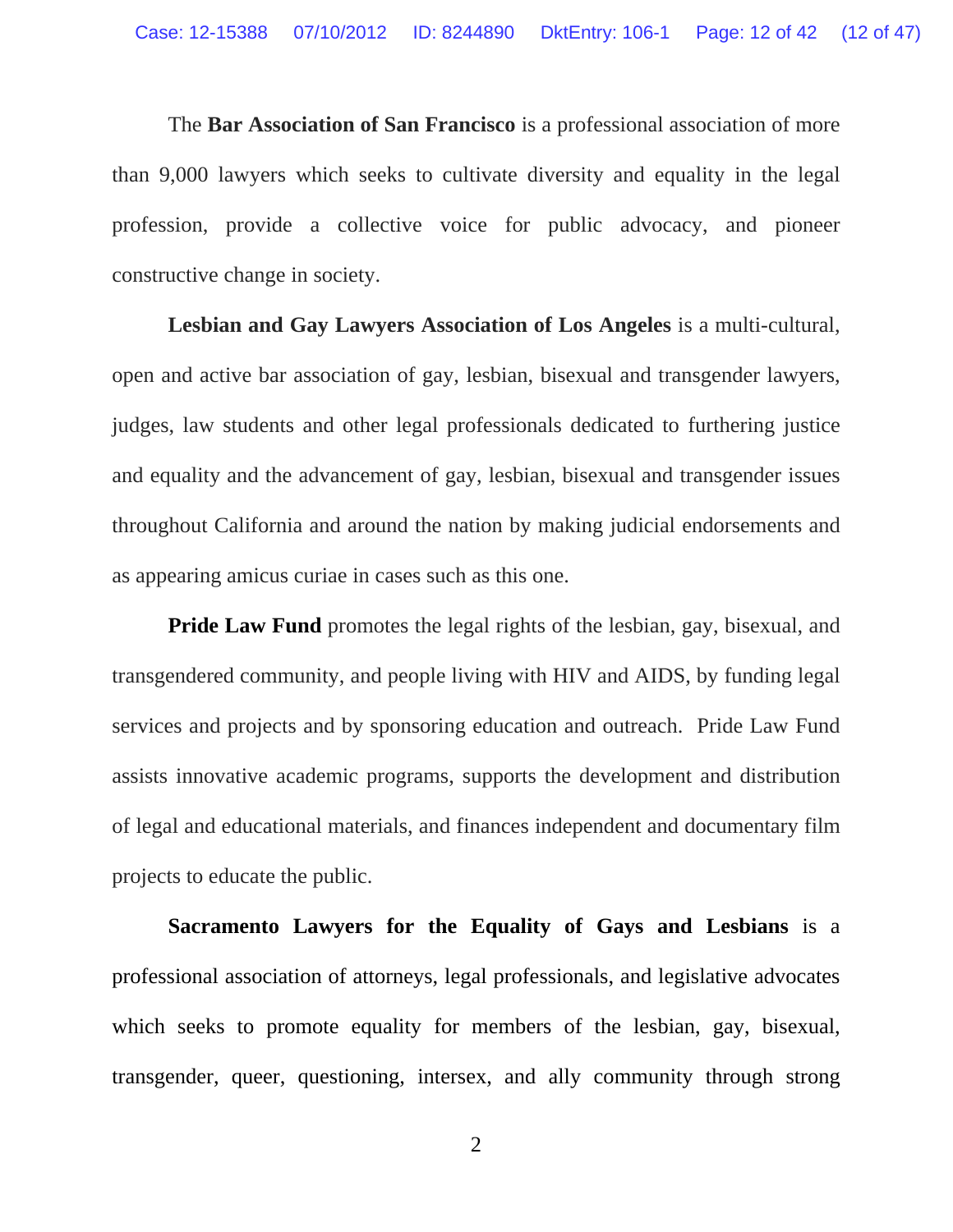leadership, legislative advocacy, education, and participation in civic and social activities within the legal community and the community at large.

**San Francisco Trial Lawyers Association** promotes civil justice through education and trial advocacy, and is committed to providing quality continuing legal education, preserving access to justice for everyone, and creating social and networking opportunities.

**Santa Clara County Bar Association** is a professional association of lawyers in Santa Clara County, California which seeks to improve the administration of justice by promoting and advancing improvements in the courts and judicial system.

**South Asian Bar Association of Northern California** is a legal association devoted to advocating for the South Asian community and supporting those who value diversity in the legal profession.

**Tom Homann LGBT Law Association** ("THLA") is a specialty bar organization based in San Diego dedicated to the advancement of lesbian, gay, bisexual and transgender issues throughout California and the nation. THLA serves as a leader on LGBT legal issues through its educational programs, community service events, public position statements, and candidate endorsements.

 **Women Lawyers of Alameda County** is a California legal organization which works to advance the needs, desires, and interests of all women in the law.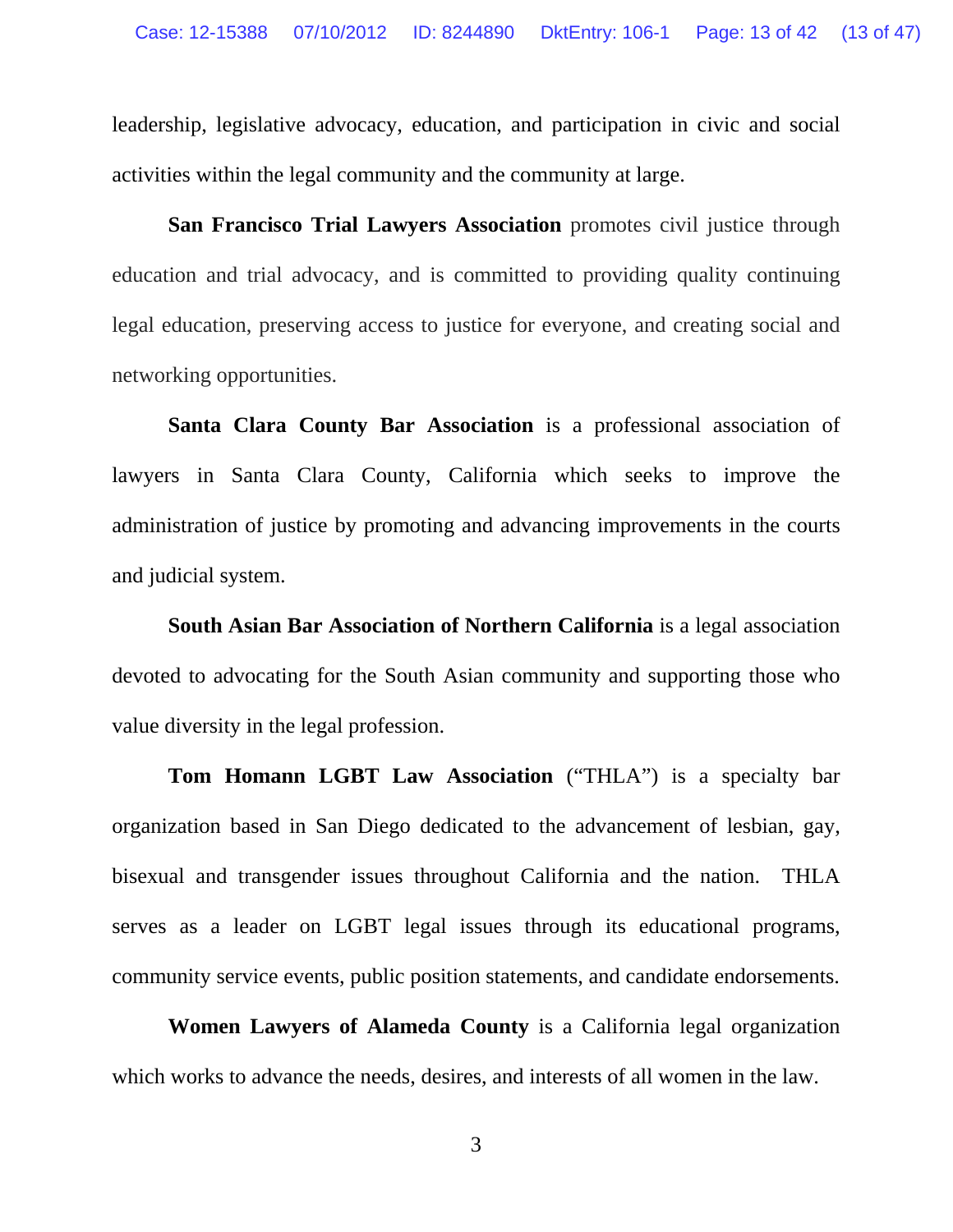#### **SUMMARY OF ARGUMENT**

 Approximately 160,000 Americans are legally married to a person of the same sex.<sup>2</sup> Because they are lesbian, gay, bisexual, and transgender ("LGBT"), these individuals and their families often face discrimination from family members, neighbors, and employers. But the most pernicious discrimination these Americans face is that from their own federal government.

 The Defense of Marriage Act ("DOMA") is how the federal government discriminates. More than 1,100 federal statutory provisions use marital status as a factor in determining whether a person may receive federal rights or benefits. By defining "marriage" for the purpose of federal law as "only a legal union between one man and one woman as husband and wife," DOMA harms married same-sex couples and their families by denying them these rights and benefits.

 DOMA also harms the legal community. DOMA burdens the nation's largest legal employer—the federal government—in its efforts to recruit and retain legal talent. DOMA burdens private-sector legal employers by forcing them to pay additional taxes and administrative costs. And DOMA is abhorrent to the legal profession's cornerstone values of justice and non-discrimination.

l

<sup>2</sup> M.V. Lee Badgett & Jody L. Herman, *Patterns of Relationship Recognition by Same-Sex Couples in the United States* 5–6 (The Williams Institute, 2011) (approximately 160,000 LGBT Americans have legally recognized marriages: 50,000 couples have legally married in one of states that recognize marriage for same-sex couples, and an additional 30,000 couples have married abroad).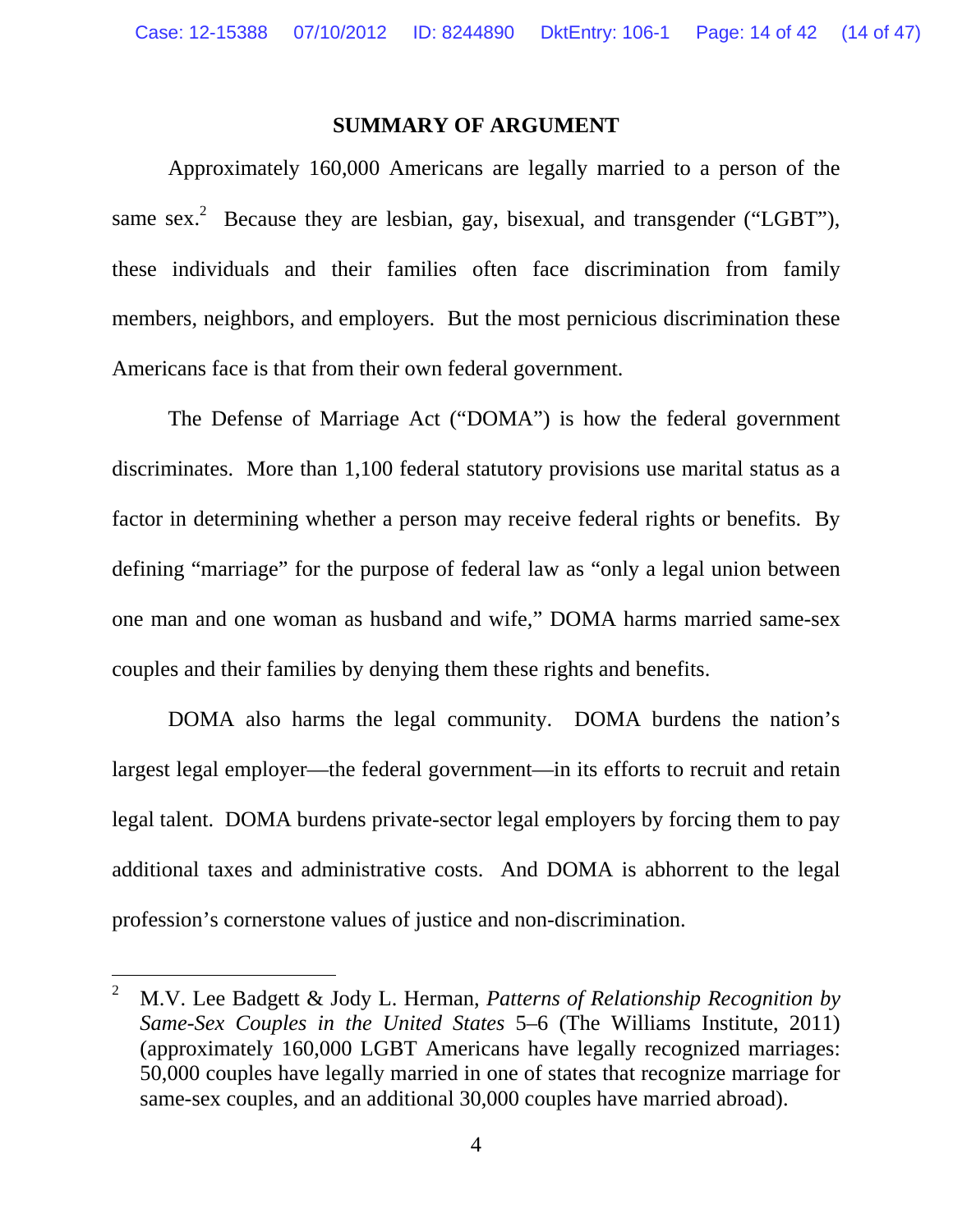All American families are entitled to equal treatment under law. *Amici* will illustrate the significant and numerous ways that DOMA discriminates against legally married same-sex couples and their families. And *amici* agree that because this discrimination serves no important—or even legitimate—government interest, DOMA violates the Constitution's Equal Protection Clause and should be struck  $down.<sup>3</sup>$ 

<sup>3</sup> *See generally* Pl.-Appellee's Br.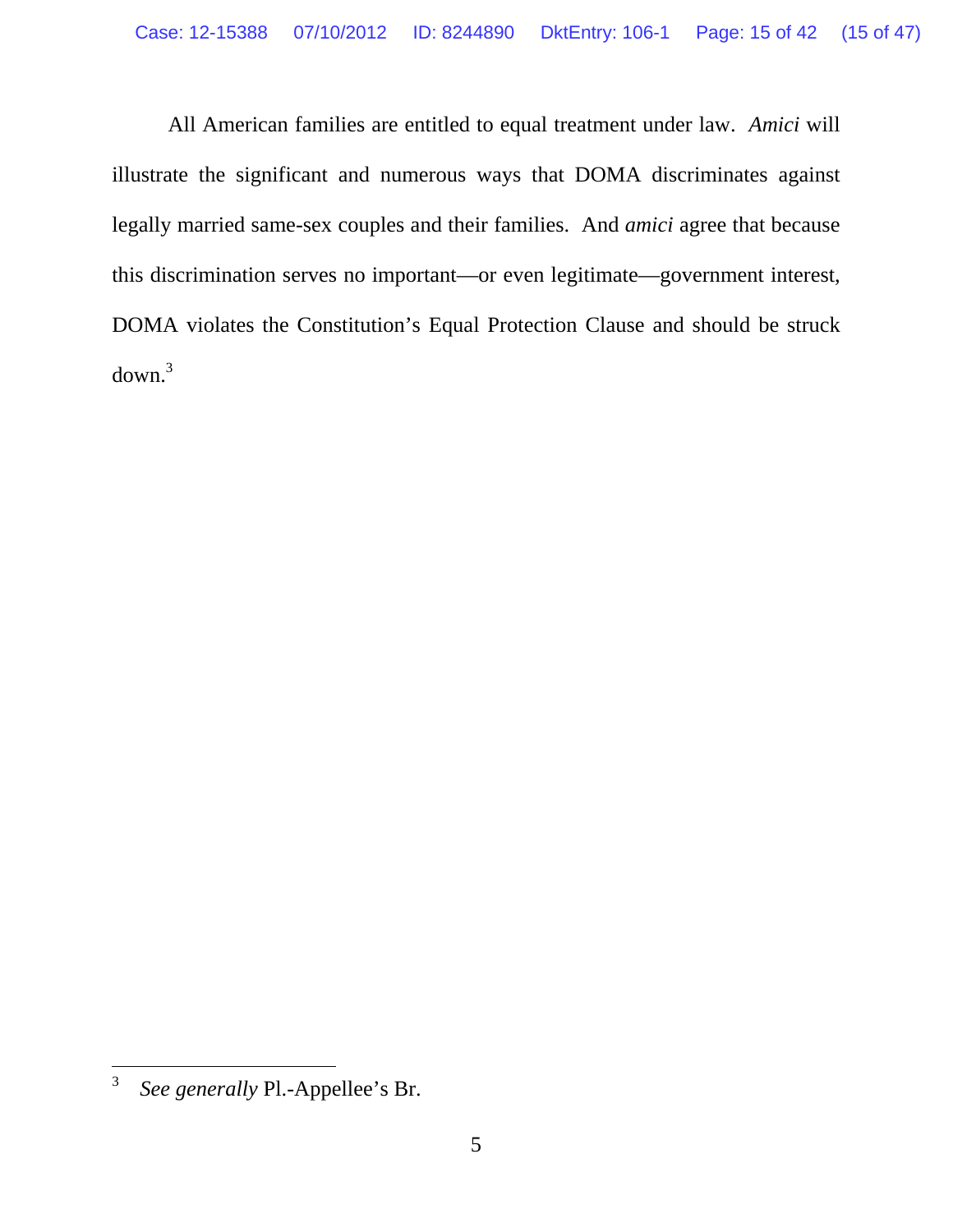#### **ARGUMENT**

#### **A. DOMA Harms Legally Married Same-Sex Couples.**

 Nine states and the District of Columbia recognize marriages between individuals of the same sex.<sup>4</sup> According to recent surveys, a majority of the American public believes that the federal government should follow suit.<sup>5</sup> But DOMA—by defining "marriage" for the purpose of federal law as "only a legal union of one man and one woman as husband and wife<sup>"6</sup>—prohibits federal recognition of these marriages.

 Rarely in the last century has a federal law caused so many Americans such great and daily harm. Marital status is a factor in determining eligibility for

 $\overline{a}$ 4 Connecticut, Iowa, Massachusetts, New Hampshire, New York, Vermont, and the District of Columbia issue marriages licenses to same-sex couples. California issued marriage licenses to same-sex couples between June 16, 2008 and November 4, 2008, continues to recognize these marriages and also recognizes marriages validly obtained in other states prior to November 4, 2008. Maryland and Rhode Island recognize marriages of same-sex couples licensed by other jurisdictions. *See* Human Rights Campaign, *Same-Sex Relationship Recognition Laws: State by State*, http://www.hrc.org/resources/ entry/same-sex-relationship-recognition-laws-state-by-state (last visited July 10, 2012).

<sup>5</sup> *CNN Poll: Americans' Attitudes Toward Gay Community Changing*, CNN, (June 6, 2012), http://politicalticker.blogs.cnn.com/2012/06/06/cnn-pollamericans-attitudes-toward-gay-community-changing/ (54 percent of people surveyed believe marriages of same-sex couples should be recognized as valid by law); Damla Ergun, *Strong Support for Gay Marriage Now Exceeds Strong Opposition*, ABC News, May 23, 2012, http://abcnews.go.com/blogs/politics/ 2012/05/strong-support-for-gay-marriage-now-exceeds-strong-opposition/ (53 percent of Americans support recognition of marriage for same-sex couples).

<sup>6</sup> 1 U.S.C. § 7 (2006).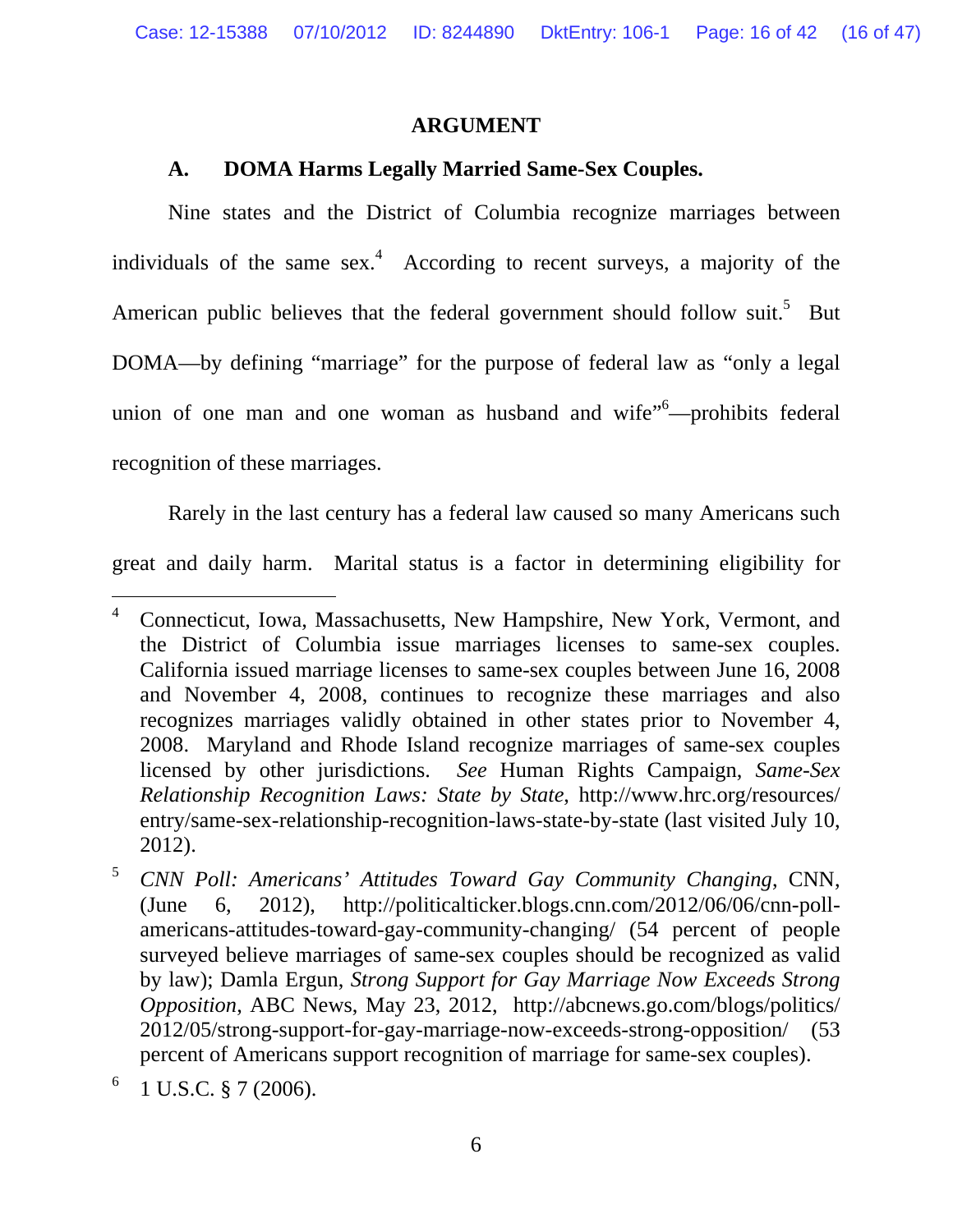countless federal rights and benefits. But because federal law does not recognize marriages of same-sex couples, tens of thousands of American families cannot access these rights and benefits. DOMA thereby undermines marriage, depriving these families of the stability marriage should provide.

#### **1. Marriage of same-sex couples is a reality.**

 Same-sex couples marry for the same reasons as other couples: marriage allows two individuals to forge a lasting bond as a couple and to demonstrate their life-long commitment to one another before family, friends, and community.<sup>7</sup> By permitting them to pool their economic and social capital, marriage also enhances the couple's security in the event hardship or illness befalls one spouse. And marriage creates a stable environment for the couple to raise children.

 Tens of thousands of same-sex couples have now had their marriages recognized by the states in which they live. Approximately 80,000 same-sex couples living in the United States have received marriage licenses. $8$  And a significant number of same-sex couples are raising children: The U.S. Census Bureau estimates that 28.8 percent of households with same-sex spouses are raising children together.<sup>9</sup>

<sup>7</sup> *See generally* Brief of Amici Curiae Historians at 13–19.

<sup>8</sup> Badgett & Herman, *supra* note 2, at 5–6.

<sup>9</sup> U.S. Census Bureau, *American Community Survey Briefs: Same-Sex Couple Households*, 2–3 (Sept. 2011), *available at* http://www.census.gov/prod/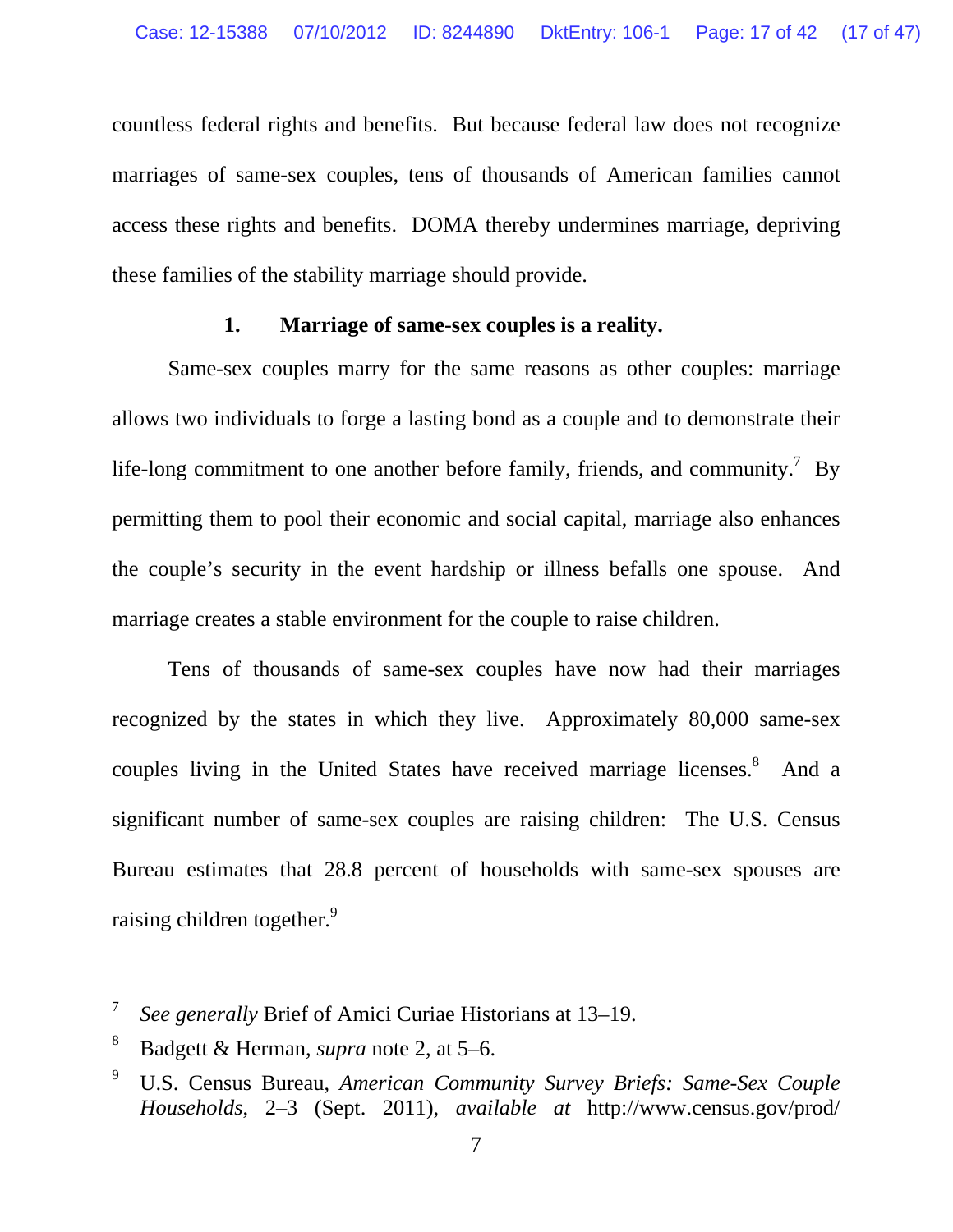The states that have recognized marriages of same-sex couples have done so to ensure that all married couples are afforded the same rights, benefits, and protections. In overturning California's ban on marriage between individuals of the same sex in June 2008, the California Supreme Court stated that same-sex couples should have "the opportunity . . . to establish—with the person with whom the individual has chosen to share his or her life—an *officially recognized and protected family* possessing mutual rights and responsibilities and entitled to the same respect and dignity accorded a union traditionally designated as marriage." *In re Marriage Cases*, 183 P.3d 384, 399 (Cal. 2008). Likewise, in passing the Marriage Equality Act, the New York Legislature affirmed the necessity of marriage for same-sex couples:

Section 2. Legislative Intent. Marriage is a fundamental human right. Same sex couples should have the same access as others to the protections, responsibilities, rights, obligations, and benefits of civil marriage. Stable family relationships help build a stronger society. For the welfare of the community and in fairness to all New Yorkers, this act formally recognizes otherwise-valid marriages without regard to whether the parties are of the same or different sex.

2011 N.Y. Sess. Laws Ch. 95 (A. 8354) (McKinney) (signed into law June 24, 2011).

<sup>2011</sup>pubs/acsbr10-03.pdf (showing that of 593,324 same-sex households, an estimated 152,484 reported having a spouse; approximately 43,933—or 28.8 percent—of those had children).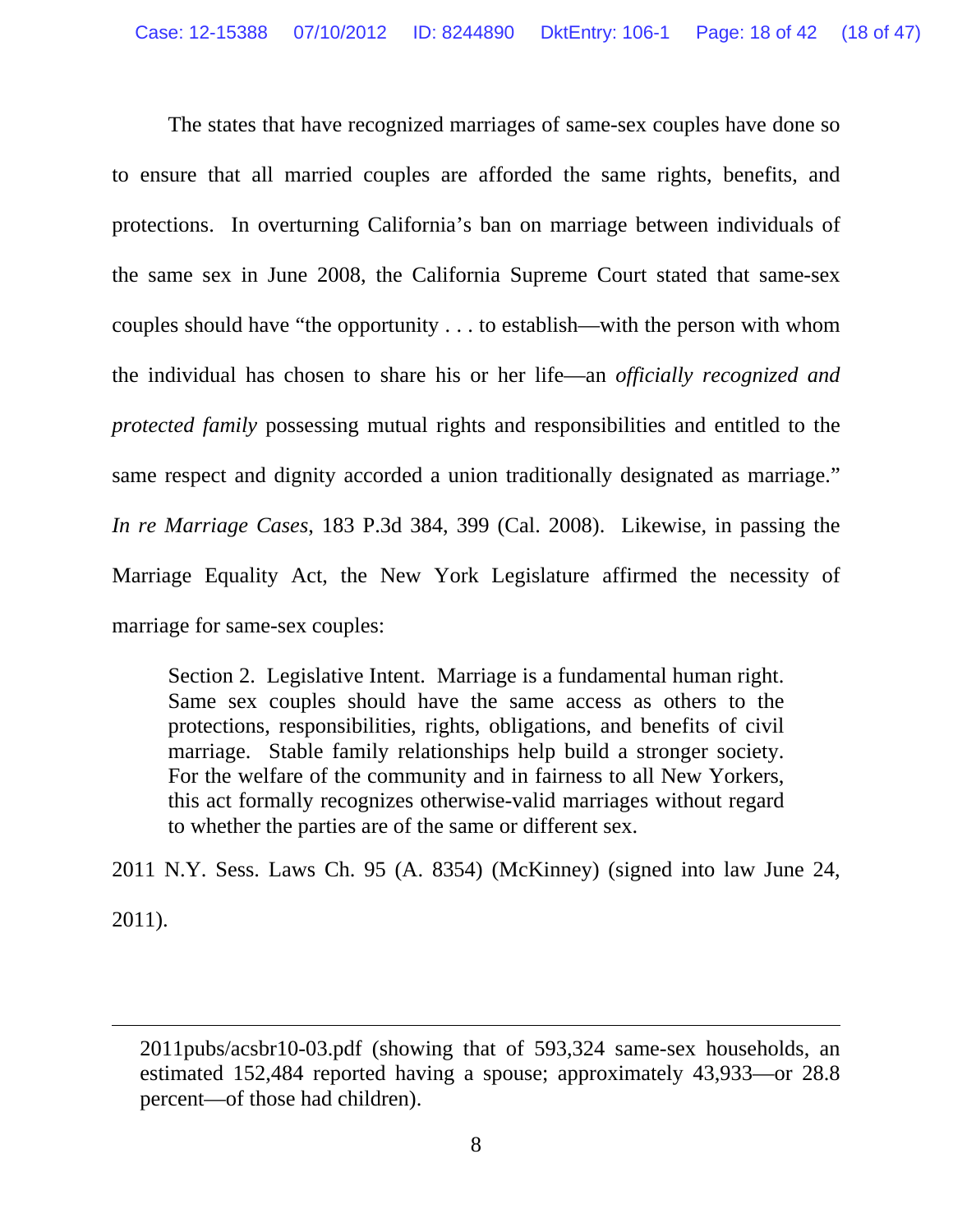There are in this country approximately 80,000 legally married same-sex couples who, because of DOMA, lack the full range of protections available to other Americans. The number of legally married same-sex couples is growing every day. Whatever obstacles law or society imposes, same-sex couples will continue to marry because marriage is a fundamental part of what it means to be human. The federal government's refusal to recognize these marriages causes only hardship, and for no justifiable reason.

#### **2. DOMA denies legally married same-sex couples numerous federal rights and benefits associated with marriage.**

 Congress quickly passed DOMA into law in 1996, in anticipation that Hawai'i would soon recognize marriages of same-sex couples.<sup>10</sup> Congress held only one day of hearings, despite calls for an inquiry into the potential effects of DOMA.<sup>11</sup> Congress simply did not consider DOMA's far-reaching ramifications.<sup>12</sup> It was not until the next year that Congress requested that the General Accounting

 $10$  Pl.-Appellee's Br. 6.

 $11$  *Id.* at 7.

<sup>12</sup> *Massachusetts v. U.S. Dep't of Health and Human Servs.*, 682 F.3d 1, 13 (1st Cir. 2012) (citing *Defense of Marriage Act: Hearing on H.R. 3396 Before the Subcomm. on the Constitution of the H. Comm. on the Judiciary*, 104th Cong. (1996)).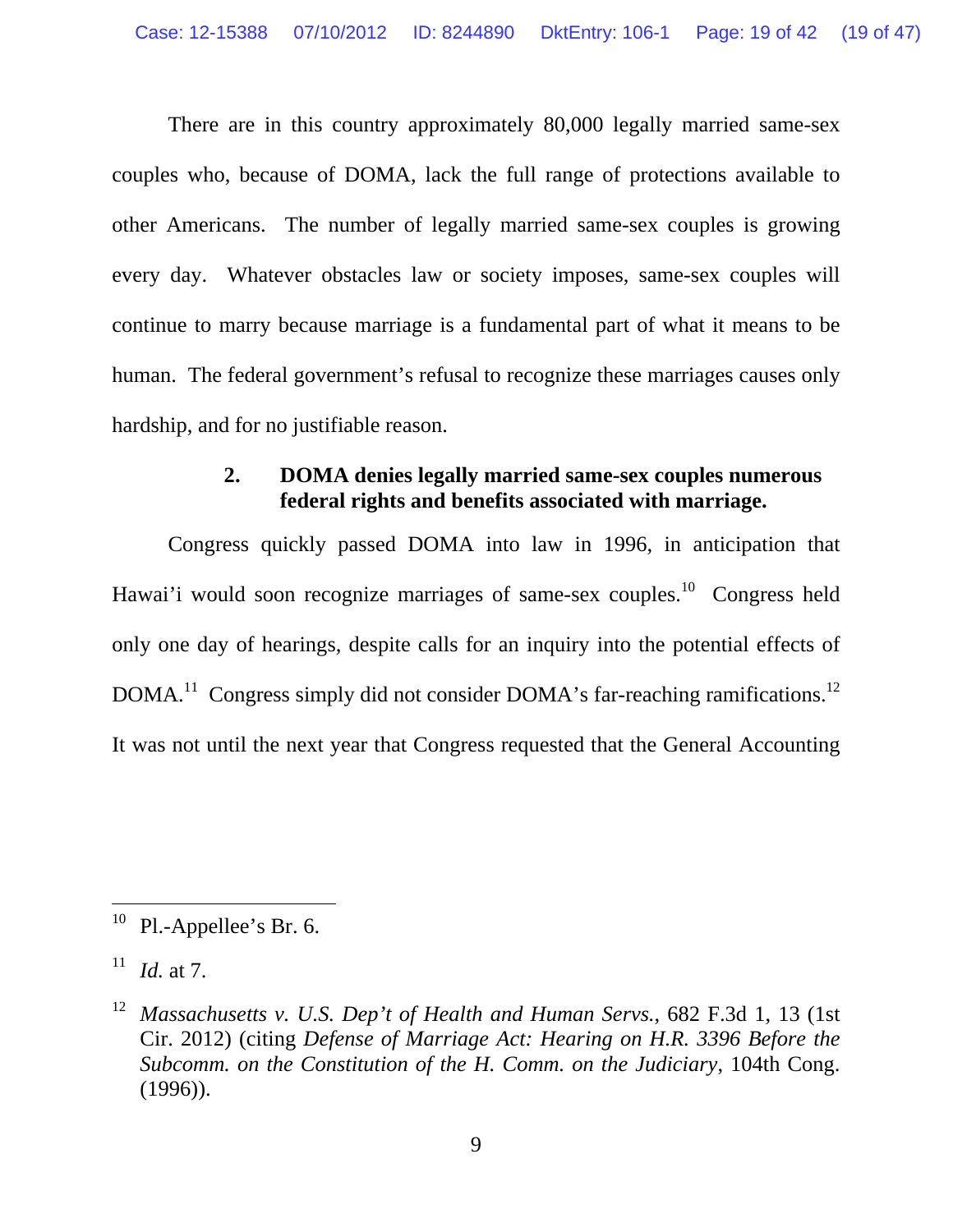Office ("GAO") analyze the statutory provisions affected by DOMA. GAO initially found that DOMA impacted 1,049 federal statutory provisions.<sup>13</sup>

 In 2004, the GAO updated this study and "identified a total of 1,138 federal statutory provisions classified to the United States Code in which marital status is a factor in determining or receiving benefits, rights, and privileges."<sup>14</sup> The 1997 and 2004 studies discussed thirteen areas impacted by DOMA, including the federal tax code, Social Security, veterans' benefits, military service, immigration, and employment rights.<sup>15</sup> DOMA's broad denial of so many rights and benefits comes at a very high cost: between \$41,196 and \$467,562 over the course of a hypothetical same-sex couple's fifty-year marriage, according to one study.<sup>16</sup>

<sup>13</sup> U.S. Gen. Accounting Office, GAO/OGC-97-16, *Defense of Marriage Act* 1–2 (1997) (hereinafter "GAO 1997 Report")*.*

<sup>14</sup> U.S. Gen. Accounting Office, GAO-04-353R, *Defense of Marriage Act* 1 (2004) (identifying additional laws passed after the 1997 study that rely on marital status).

<sup>&</sup>lt;sup>15</sup> The study's thirteen categories are (1) Social Security and related programs, housing, and food stamps; (2) veterans' benefits; (3) taxation; (4) federal civilian and military service benefits; (5) employment benefits and related laws; (6) immigration, naturalization, and aliens; (7) Indians; (8) trade, commerce, and intellectual property; (9) financial disclosure and conflict of interest; (10) crimes and family violence; (11) loans, guarantees, and payments in agriculture; (12) federal natural resources and related laws; and (13) other miscellaneous provisions, including education and foreign relations. *See generally id.* at 3–13; GAO 1997 Report, *supra* note 13 (Enclosure II).

<sup>16</sup> Tara Siegel Bernard & Ron Lieber, *The High Price of Being a Gay Couple*, N.Y. Times (Oct. 2, 2009), http://www.nytimes.com/2009/10/03/your-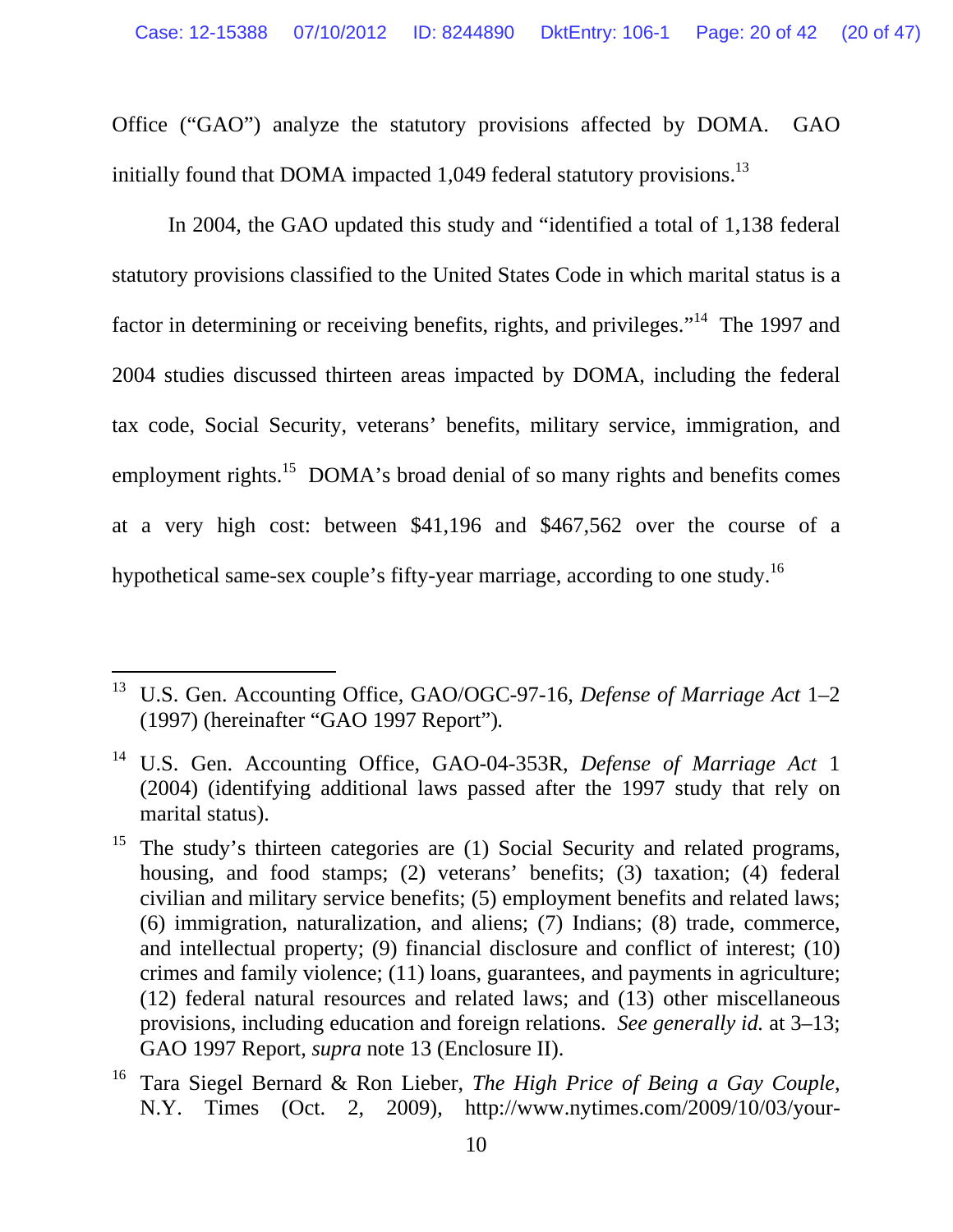*Taxation***.** Because of DOMA, same-sex couples face a number of inequities under the federal tax code. *First*, DOMA denies same-sex couples the ability to file joint federal-income tax returns. This has several implications. To start, because same-sex couples must file separate tax returns, most same-sex couples pay more in federal taxes than if they were able to file jointly.<sup>17</sup> Additionally, certain deductions and tax credits are not available to same-sex couples. For example, a married woman who fully supports her wife cannot claim the \$3,700 spousal exemption.<sup>18</sup> Nor can she elect the  $$11,600$  standard deduction for married couples filing jointly; instead, she can claim only the \$5,800 standard deduction for single individuals.<sup>19</sup> Similarly, a married man cannot deduct medical or

money/03money.html (comparing hypothetical same-sex and different-sex couples, both making \$140,000 per year).

19 26 U.S.C. § 63(c)(2); *see also* I.R.S. Form 1040 (line 40).

<sup>17</sup> M.V. Lee Badgett, *The Economic Value of Marriage for Same-Sex Couples*, 58 Drake L. Rev. 1081, 1089–90 (2010). Badgett examined tax filings by samesex couples in Massachusetts between 2005 and 2007 and found that 66 percent of couples would pay on average \$2,325 less in federal taxes if they filed jointly, 23 percent would pay on average \$502 more, and 11 percent would have the same tax liability. Badgett recognized other studies that found the "marriage penalty" due to joint filing may benefit some same-sex couples, but argues these studies failed to adequately account for the actual income gap between most spouses in same-sex couples. *Id.* at 1090–91.

<sup>18 26</sup> U.S.C. § 151(b); *see also* I.R.S. Form 1040 (2011), *available at* http://www.irs.gov/pub/irs-pdf/f1040.pdf (lines 6b and 42).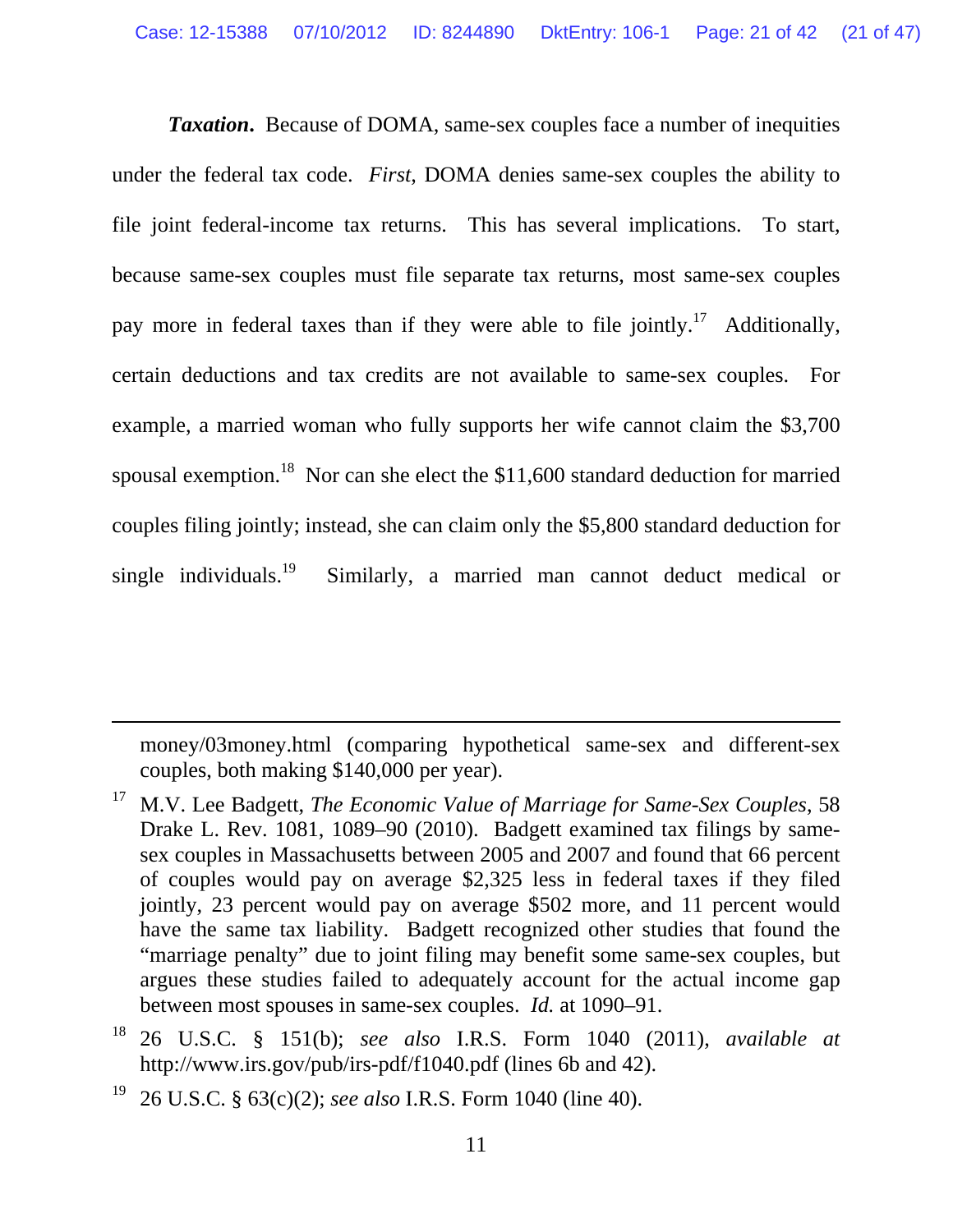educational expenses incurred on behalf of his husband.<sup>20</sup> Same-sex couples must also account for the taxable income created by certain employment benefits, such as the employer's contribution to the cost of spousal health insurance. $21$ 

 This already complex process is made more burdensome if the couple has children. If so, only a spouse who is legally recognized as a parent can claim child-related deductions and credits, such as dependent exemptions, child tax credits, child care expense credits, and dependent educational expenses.<sup>22</sup> If the spouse who pays child-related expenses is not legally recognized as a parent, these deductions are simply not available to the couple. Where both parents may claim child-related deductions and credits, the parents must determine who should claim the deductions or credits to ensure the most favorable tax treatment.<sup>23</sup> This

<sup>&</sup>lt;sup>20</sup> 26 U.S.C. § 213(a); Dep't of the Treasury, I.R.S. Pub. 970, *Tax Benefits for Education* 9–10, 20–21 (2011), *available at* http://www.irs.gov/pub/irspdf/p970.pdf (describing the American opportunity credit and lifelong learning credit).

<sup>21</sup> *See* discussion *infra*, Section B.2.

<sup>22</sup> *See*, *e.g.*, 26 U.S.C. §§ 21, 24; *see also* I.R.S. Pub. 970, *supra* note 20; Medical Advancement Project, Family Equality Council & Center for Am. Progress, *Unequal Taxation and Undue Burdens for LGBT Families* 11–13 (2012), *available at* http://www.lgbtmap.org/file/unequal-taxation-undue-burdens-forlgbt-families.pdf.

<sup>23</sup> Medical Advancement Project*,* et al., *supra* note 22, at 9–11, 17 (showing that one same-sex couple's tax liability could differ by \$1,503 depending on who claims child-related deductions).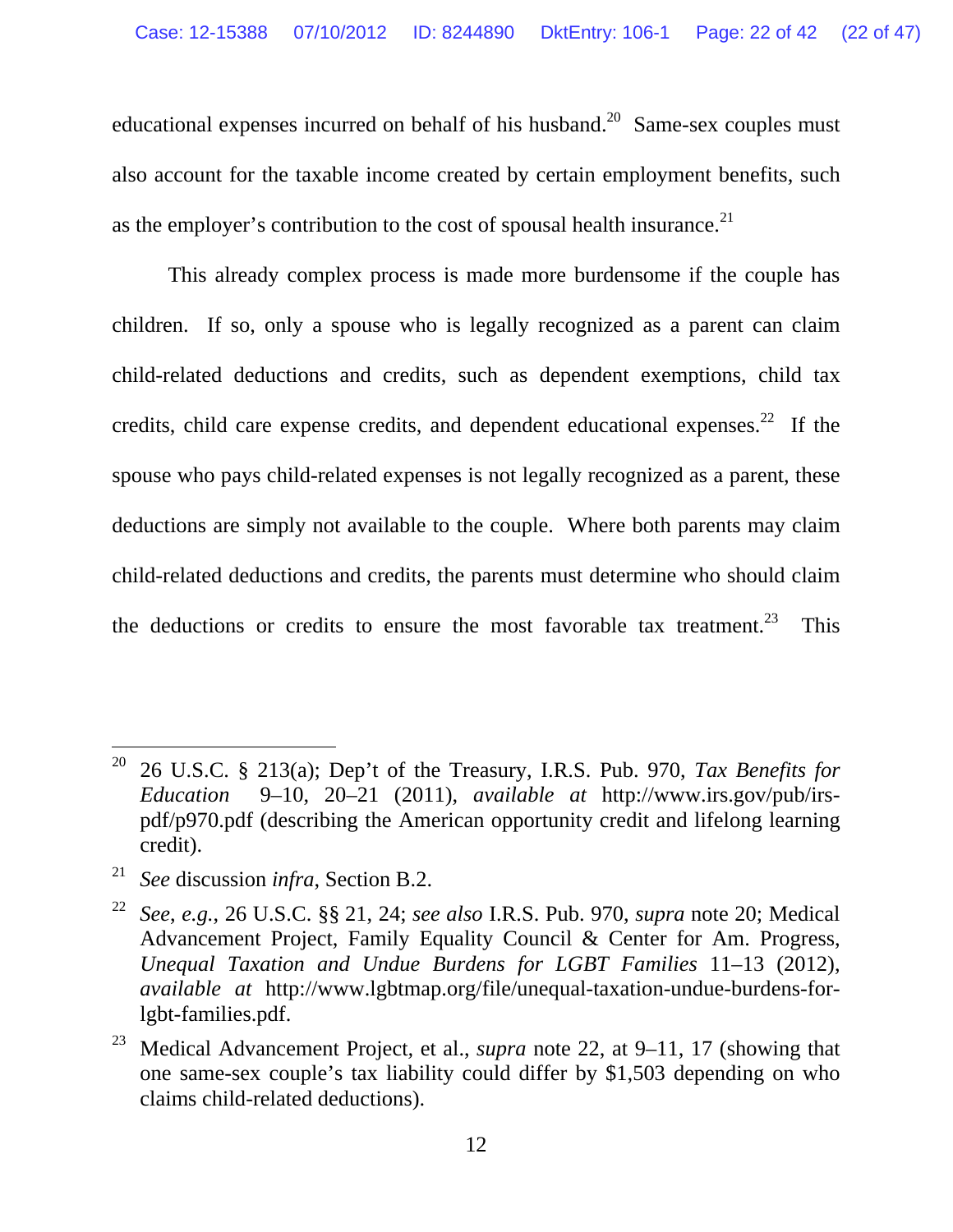requires the couple to prepare multiple tax returns, costing significant time, or seek professional advice, costing significant money. $^{24}$ 

*Second*, DOMA creates hardships for same-sex couples who wish to share property. While different-sex spouses may transfer an unlimited amount of property to one another without incurring gift-tax liability, same-sex spouses must recognize gift taxes after sharing more than \$13,000 in a year.<sup>25</sup> This is a significant burden. For example, if one spouse owns a house before the marriage and wants to add the other to the deed, half of the value of the house in excess of \$13,000 would be subject to the gift tax. Any property being divided during dissolution of a marriage would also be subject to the gift tax, as would any alimony paid after the marriage. $^{26}$ 

*Third*, DOMA creates hardships for same-sex couples even when one spouse is grieving for his or her partner's death. When a person dies, the estate tax applies

<sup>&</sup>lt;sup>24</sup> *Id.* at 5, 18 (noting LGBT families spend four to five times longer on federal tax filings, or pay up to \$4,000 in professional tax advice).

<sup>25</sup> Dep't of the Treasury, I.R.S. Pub. 950, *Introduction to Estate and Gift Taxes* 1– 3 (2011), http://www.irs.gov/pub/irs-pdf/p950.pdf (noting the gift tax applies to gifts to someone other than a spouse or charity in excess of \$13,000); *see also* Robert W. Wood, *Biggest Injustice of Denying Same-Sex Marriage? Tax-Free Divorce*, Forbes.com, (May 10, 2012), http://www.forbes.com/sites/ robertwood/2012/05/10/biggest-injustice-of-denying-same-sex-marriage-taxfree-divorce.

<sup>26 26</sup> U.S.C. § 215(a); Wood, *supra* note 25.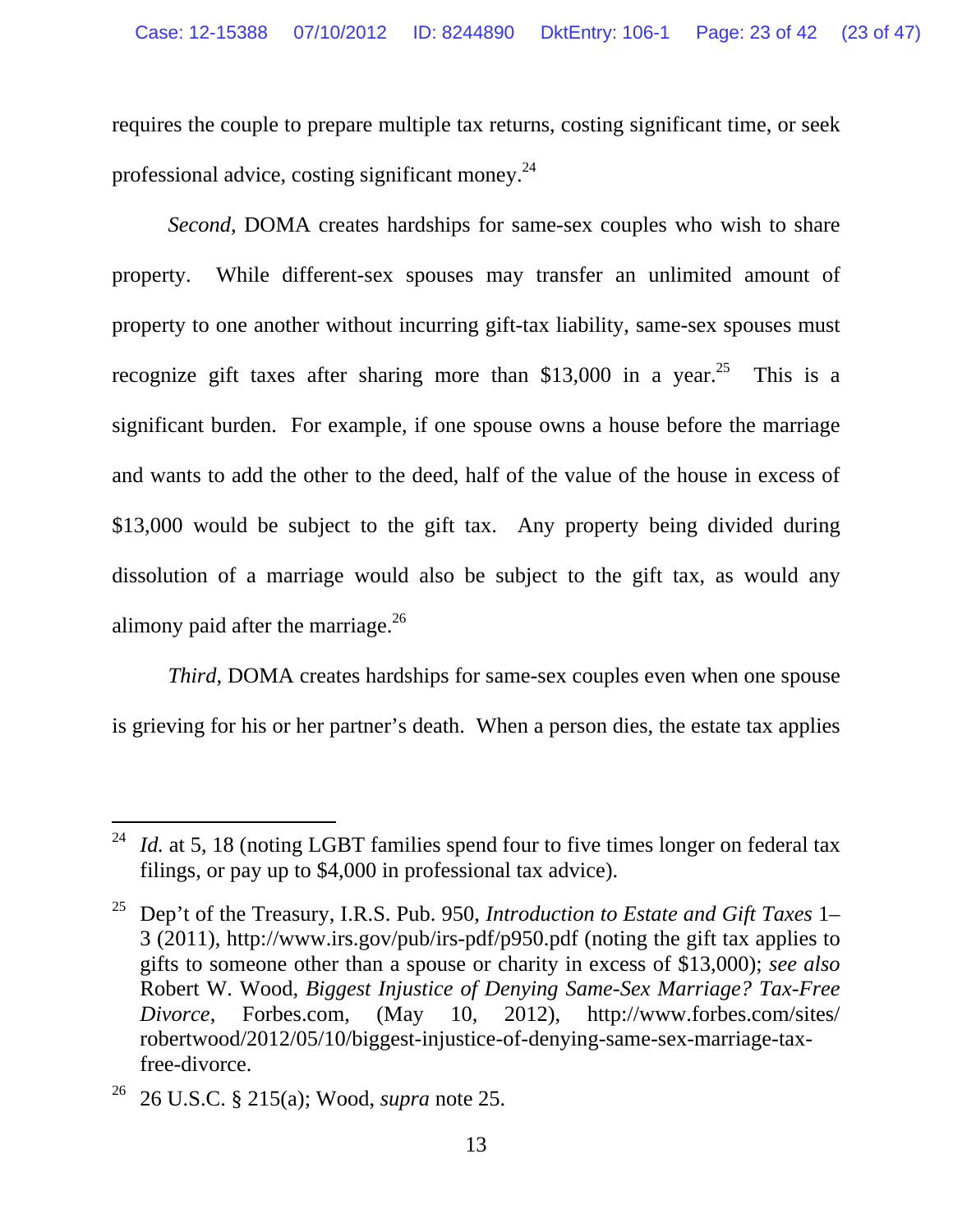to property in the estate in excess of \$5.12 million in value.<sup>27</sup> Different-sex spouses can avoid this tax by transferring property to their spouse because such property is not considered part of the taxable estate.<sup>28</sup> But same-sex couples are denied this exemption from the estate tax, which can cost these couples huge sums of money. In 2009, for example, same-sex couples subject to the estate tax paid, on average, an estimated \$3.3 million more than similarly situated different-sex couples.29

*Finally*, because of the numerous hardships created by DOMA under the federal tax code, many same-sex couples feel compelled to seek professional tax or legal advice, costing same-sex couples still more money.<sup>30</sup>

*Social Security***.** Social Security is designed to assist individuals and their spouses when they need it most: in retirement, disability, and death. The spouse of a person eligible for Social Security can elect partial retirement benefits beginning at age 62, or full benefits between age 65 and 67 (depending on the beneficiary's

<sup>27</sup> I.R.S. Pub. 950, *supra* note 25, at 4.

<sup>28</sup> *Id.*

<sup>29</sup> Michael D. Steinberger, *Federal Estate Tax Disadvantages for Same-Sex Couples* 15 (The Williams Institute, Nov. 2009), *available at* http://williamsinstitute.law.ucla.edu/wp-content/uploads/Steinberger-Federal-Estate-Tax-Nov-2009.pdf.

<sup>30</sup> Badgett, *supra* note 17, at 1097 (noting that the current tax rules create increased transaction costs for same-sex couples); *see also* Medical Advancement Project, *supra* note 22 at 16–17.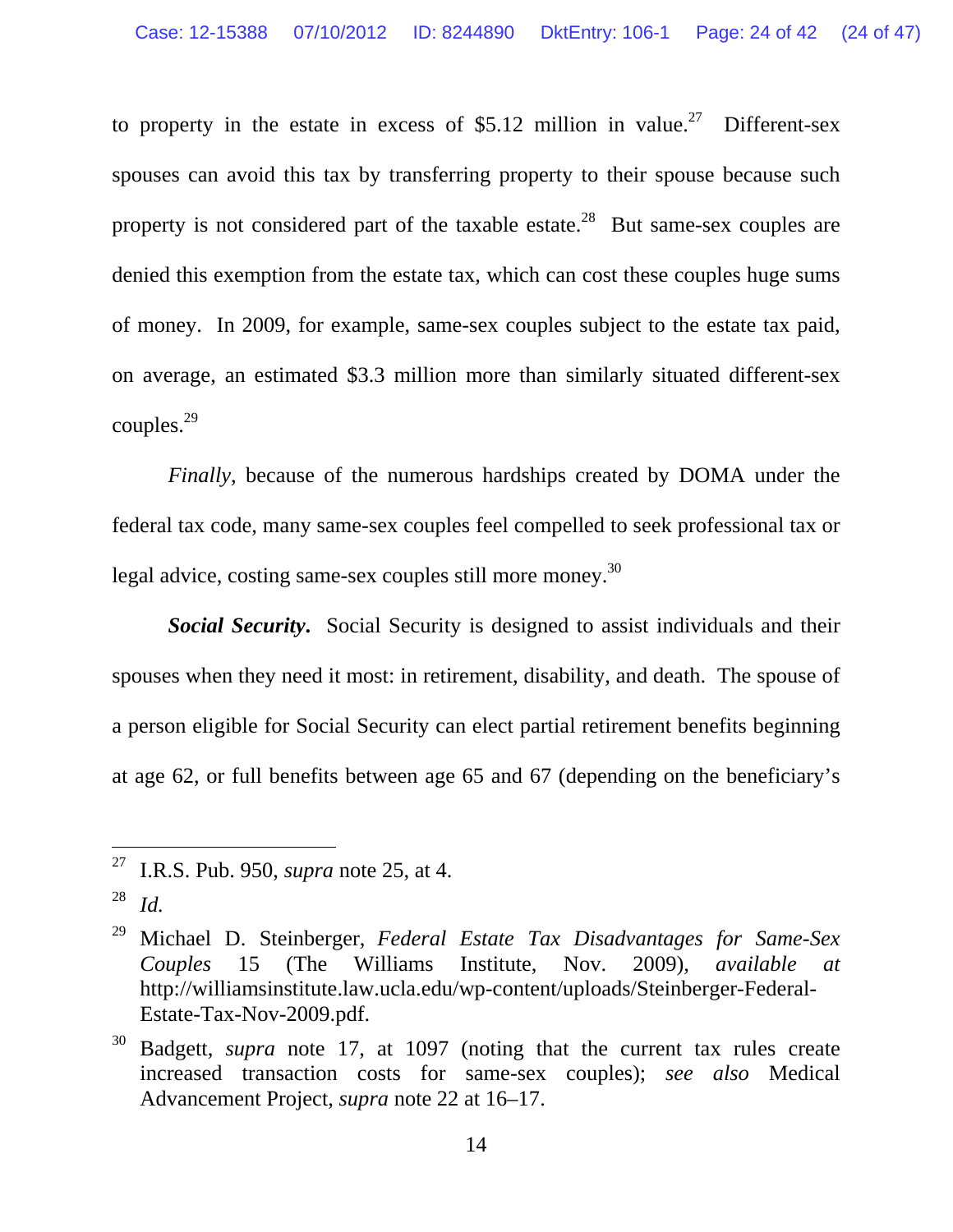birth year). And this is true regardless of whether he or she worked. If the spouse did not work, he or she receives a benefit that is one-half of what the working spouse receives.<sup>31</sup> If the spouse worked, he or she receives the greater of (1) his or her own benefit, or  $(2)$  a benefit that is half of what the other spouse receives.<sup>32</sup> When a person eligible for Social Security benefits passes away, the surviving spouse can receive a benefit in the amount of what the deceased spouse received, if the benefit amount is greater than the surviving spouse's own benefit. $33$  And spouses of disabled workers are eligible to receive up to half of the disabled person's benefit.<sup>34</sup>

 For same-sex spouses, DOMA forecloses any spousal benefits under Social Security.<sup>35</sup> DOMA also disallows Social Security's one-time death benefit, benefits under the Supplement Security Income program, and qualification for

<sup>31 42</sup> U.S.C. § 402(b)-(c); Social Security Admin., *Retirement Planner: Benefits for Your Spouse*, http://www.ssa.gov/retire2/yourspouse.htm (last visited July 9, 2012).

<sup>32</sup> *Id.*

<sup>33 42</sup> U.S.C. § 402(e)-(f); Social Security Admin., *Survivors Benefits* (2011), http://www.socialsecurity.gov/pubs/10084.pdf (last visited July 9, 2012)*.*

<sup>34</sup> Social Security Admin., *Disability Planner: Family Benefits*, http://www.socialsecurity.gov/dibplan/dfamily.htm (last visited July 9, 2012).

<sup>35 42</sup> U.S.C. § 402(b), (c); *see also* Gay and Lesbian Advocates and Defenders ("GLAD") & Equality Maine, *Discrimination Against Gay and Lesbian Working Families* 5 (2008), *available at* http://www.glad.org/uploads/ docs/advocacy/Working\_Families\_GLAD\_20\_EQME.pdf (last visited July 10, 2012).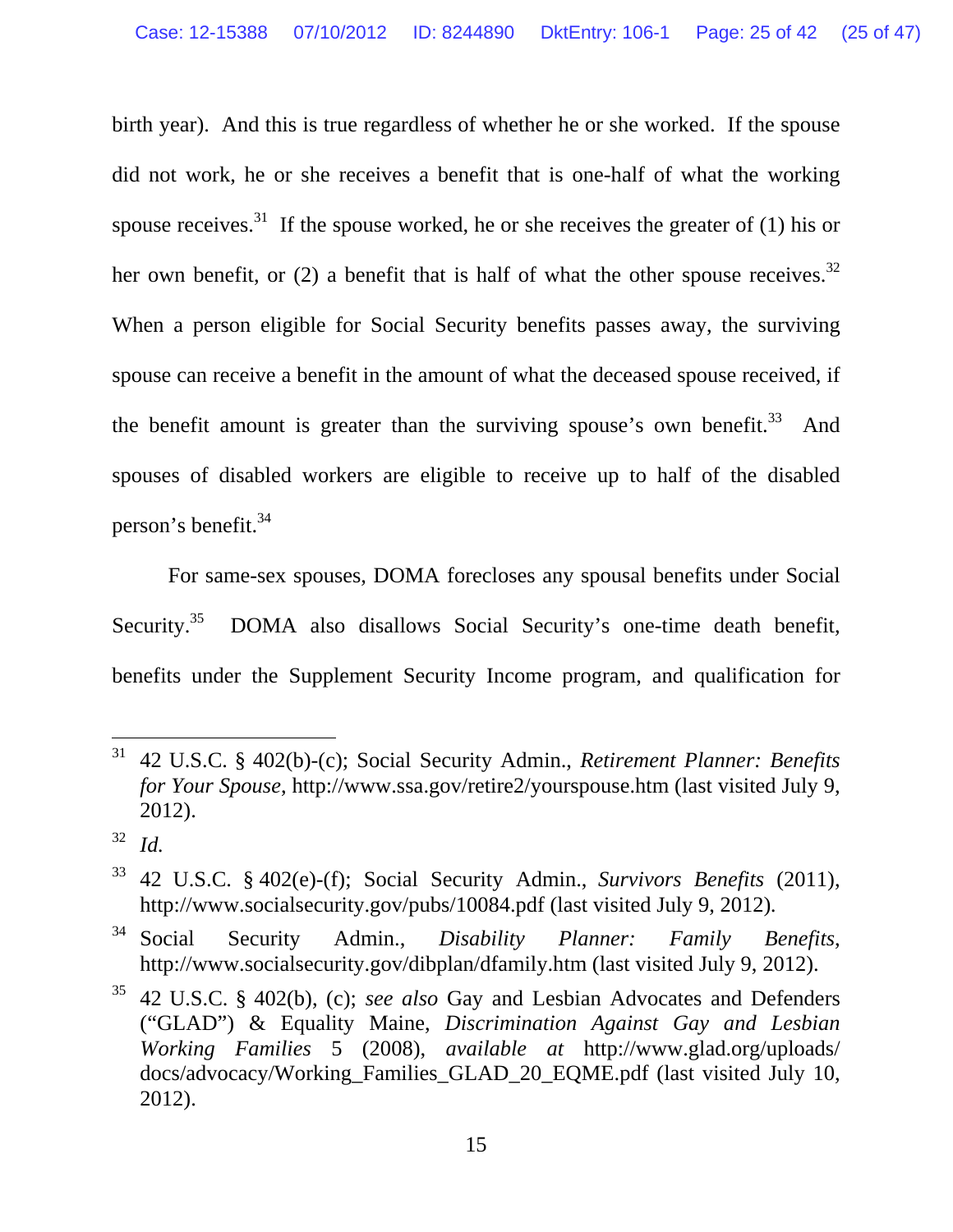Medicare through a same-sex spouse.<sup>36</sup> Thus, while Social Security is intended to help families during their most challenging times, same-sex couples must find alternative means of caring for one another.

*Military Service and Veterans' Benefits***.** The recent repeal of the military's "Don't Ask, Don't Tell" policy has exposed a new set of obstacles for service members and veterans with a same-sex spouse. Many benefits accrue to a service member's spouse. Married service members are eligible for military family housing, or if the couple does not live in government-provided housing, a Basic Allowance for Housing. $37$  When service members are permanently transferred stations, they are eligible for increased relocation costs if they are married.<sup>38</sup> Additionally, upon transfer, a service member's spouse can receive employment and educational benefits.39

<sup>36</sup> GLAD & Equality Maine, *supra* note 35, at 3; *see also* Laura Haltzel & Patrick Purcell, Cong. Research Serv., RS21897, *The Effect of State-Legalized Same-Sex Marriage on Social Security Benefits and Pensions* 2 (2008), *available at* http://www.glad.org/uploads/docs/cases/gill-v-office-of-personnelmanagement/1-2008-social-security.pdf; Social Security Admin., *supra* note 31.

<sup>37 37</sup> U.S.C. §§ 401, 403; *see also* Servicemembers Legal Defense Network, *Freedom to Serve: The Definitive Guide to LGBT Military Service* 21 & n.112 (July 2011), *available at* http://sldn.3cdn.net/5d4dd958a62981cff8\_ v5m6bw1gx.pdf.

<sup>38 37</sup> U.S.C. §§ 475(a), 476, 477, 484; *see also* Servicemembers Legal Defense Network, *supra* note 37, at 21.

<sup>39 10</sup> U.S.C. § 1784; *see also* Servicemembers Legal Defense Network, *supra* note 37, at 21.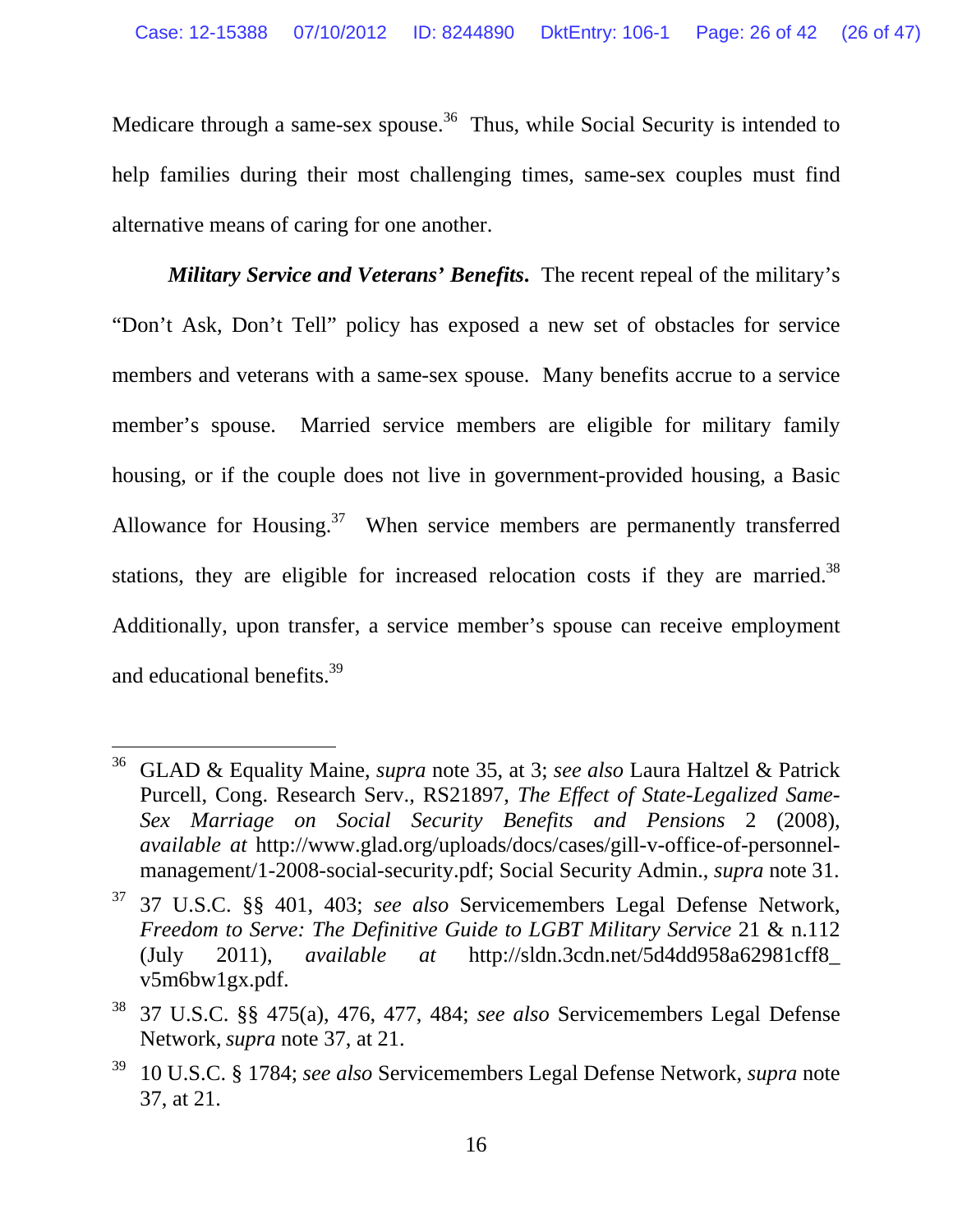Because of DOMA, a same-sex spouse cannot automatically enter military housing and must bear the relocation and employment costs related to a station transfer. Moreover, if a same-sex spouse would like to move with a service member transferred overseas, the spouse may "not be eligible for the special hostnation legal protections that a 'command sponsored' individual may receive."40 This makes keeping a family together during military service even more difficult.

 Even after service members have fulfilled their duty to the military, DOMA continues to affect veterans' families. Some veterans' spouses are eligible for healthcare benefits.<sup>41</sup> Any surviving spouse of a veteran can receive dependency compensation if the veterans' death was service-connected, or pension benefits otherwise.42 Additionally, a surviving spouse is eligible for educational assistance to aid any job search.<sup>43</sup> DOMA denies these benefits to veterans' same-sex spouses despite their commitment to the military. A veteran with a same-sex spouse must spend extra time and money planning to care for his or her family,

 $\overline{a}$ 

43 38 U.S.C. §§ 3500, 3501.

<sup>40</sup> U.S. Dep't of Defense, *Report of the Comprehensive Review of the Issues Associated with a Repeal of "Don't Ask, Don't Tell"* 147 (2010), *available at* http://www.defense.gov/home/features/2010/0610\_dadt/DADTReport\_FINAL\_ 20101130(secure-hires).pdf (noting that most Status of Forces Agreements would not cover same-sex partners accompanying a service member abroad).

<sup>41 38</sup> U.S.C. § 1781.

<sup>42 38</sup> U.S.C. §§ 1310, 1521.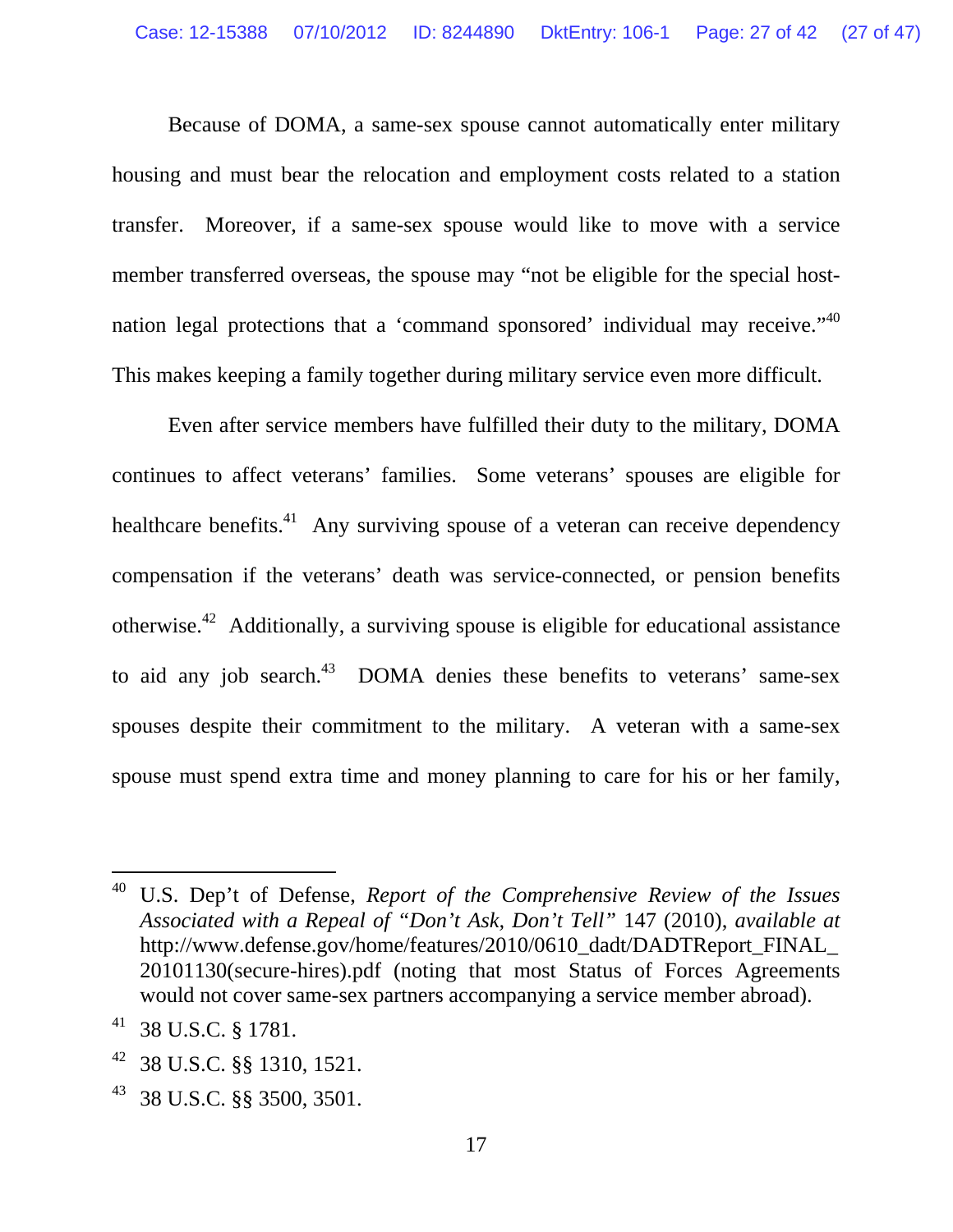while fellow service members can access all the benefits offered to them by virtue of their military service.

*Immigration Rights***.** One analysis of 2000 Census data concluded that there are about 36,000 bi-national same-sex couples in the United States.<sup>44</sup> A later study estimated that over 79,000 same-sex couples in the United States include a non-U.S. citizen or a citizen who has been naturalized.<sup>45</sup> Each of these bi-national couples faces unique hardships if they have married because of DOMA's effect on the immigration laws.

*First*, DOMA creates uncertainty for same-sex bi-national couples who want to live in the United States because it prevents a U.S. citizen from sponsoring his or her same-sex spouse who is a foreign national for conditional permanent residence status.46 For different-sex couples, a foreign national can receive permanent residence status after marriage, and become a U.S. citizen after just

 $44$  Gary J. Gates, The Williams Project on Sexual Orientation Law & Pub. Policy, *Binational Same-Sex Unmarried Partners in Census 2000: A Demographic Portrait* 4 (2005), http://williamsinstitute.law.ucla.edu/wp-content/uploads/ Gates-Binational-Report-Oct-2005.pdf.

<sup>45</sup> Craig J. Konnoth & Gary J. Gates, *Same-Sex Couples and Immigration in the United States* 3 (The Williams Institute, Nov. 2011), *available at* http://williamsinstitute.law.ucla.edu/wp-content/uploads/Gates-Konnoth-Binational-Report-Nov-2011.pdf.

<sup>46</sup> *See* Badgett, *supra* note 17, at 1097–98 (citing 8 U.S.C. § 1186(a)).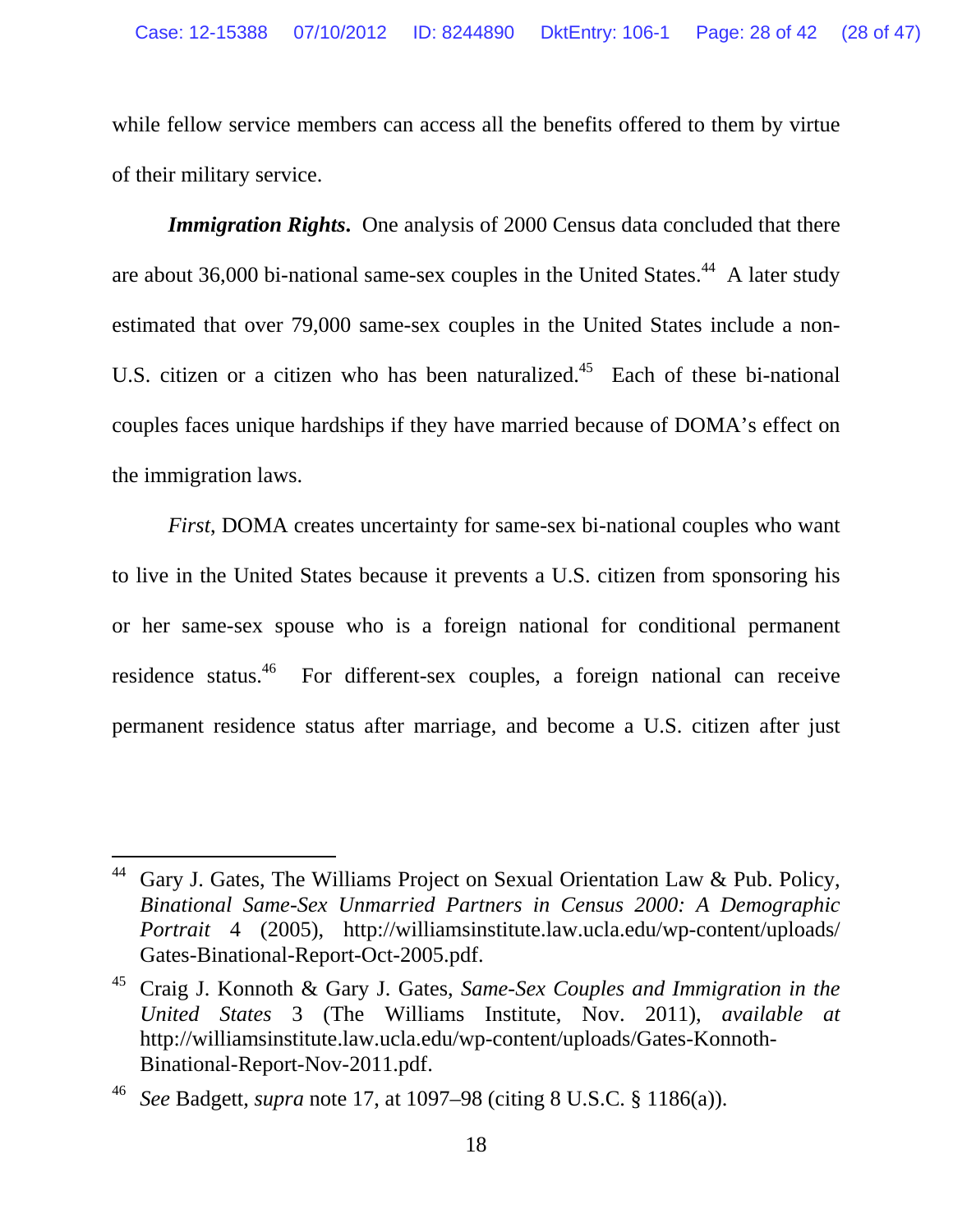three years. $47$  This process gives the couple comfort that they can remain together without interference from immigration officials. A same-sex foreign national spouse must instead go through the arduous process of first obtaining permanent resident status, and then waiting an additional five years before being eligible for citizenship.48 This longer process leaves same-sex couples less secure in their ability to remain together. Moreover, same-sex spouses are subject to the limitations on the number of immigrants admitted to the United States for permanent residence.49

*Second*, because of DOMA, same-sex bi-national couples face increased costs compared to different-sex bi-national couples. The foreign national spouse may be required to travel back to his or her home country for extended periods of time.<sup>50</sup> This travel may prevent the foreign national spouse from establishing roots in the U.S. and may hinder his or her ability to find employment.<sup>51</sup> DOMA also

l

<sup>47</sup> *See* 8 U.S.C. § 1186(a); 8 C.F.R. § 319.1 (2010); *see also* U.S. Citizenship and Immigration Servs., *Green Card for an Immediate Relative of a U.S. Citizen*, http://www.uscis.gov/greencard (click "Green Card Through Family," then click "an immediate relative of a U.S. citizen").

<sup>48</sup> *See* 8 C.F.R. § 316.2 (2010).

<sup>49</sup> *See* 8 U.S.C. § 1151; Badgett, *supra* note 17, at 1098.

<sup>50</sup> *See* Badgett, *supra* note 17, at 1098.

<sup>51</sup> *See id*.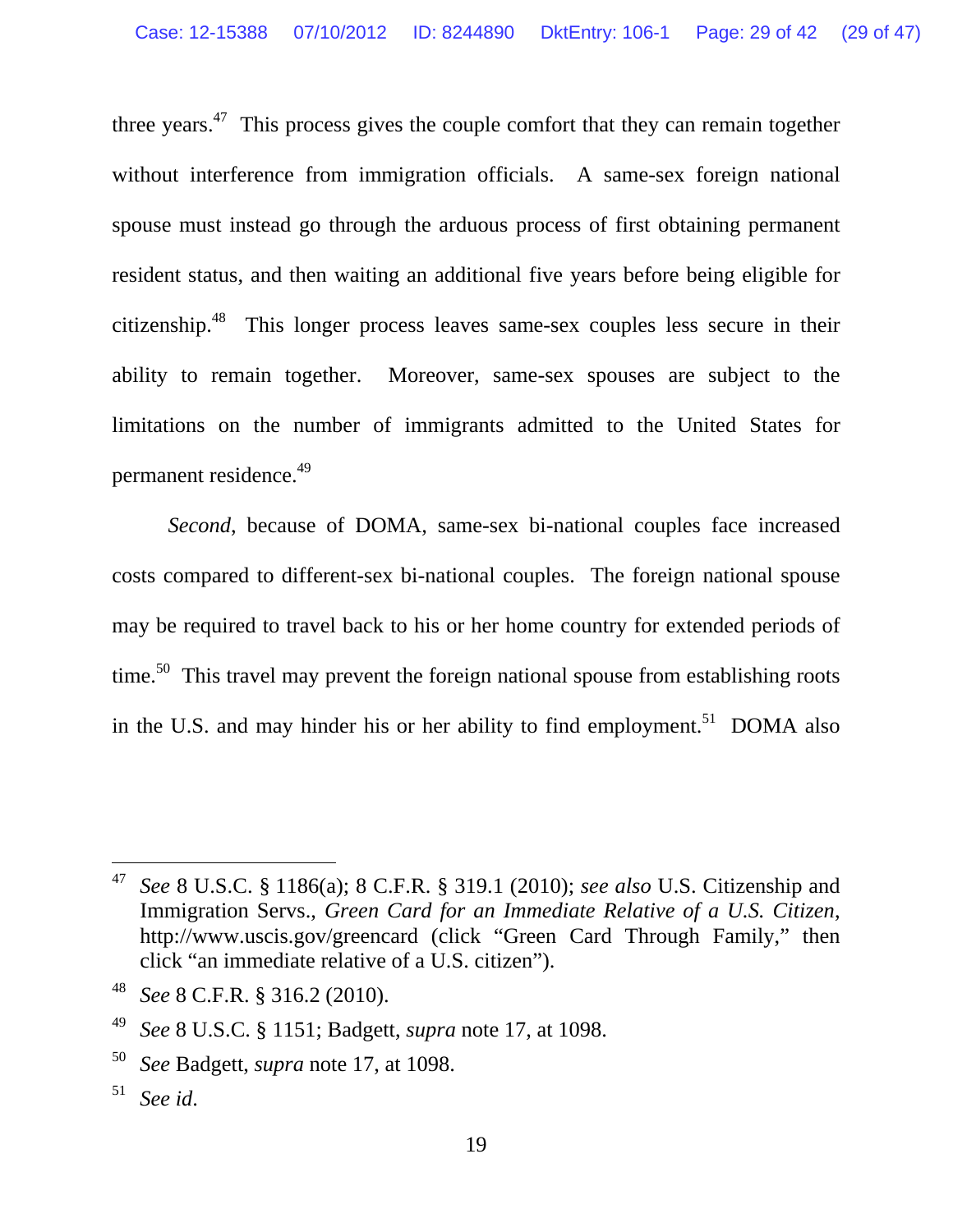requires bi-national couples to bear additional costs as they seek out legal advice to comply with immigration rules. $52$ 

*Third*, same-sex bi-national couples face the risk of being forced to move abroad, live separately, or fear potential immigration proceedings. When foreign nationals enter the country on a temporary visa, they must prove to immigration officials they have no intent to remain permanently in the United States, a presumption for many temporary visas.<sup>53</sup> This includes, for example, individuals in the country with student or visitor visas.<sup>54</sup> A foreign national with a same-sex U.S. citizen spouse will likely fail to rebut this presumption, making it very difficult to obtain or extend a temporary visa.<sup>55</sup> If the foreign national cannot rebut the presumption or receive permanent residence status through another visa, the

<sup>52</sup> *See id*.

<sup>53</sup> *See* 8 U.S.C. § 1184(b) (creating a presumption of immigrant status); Immigration Equality, *Should We Marry?*, http://www.immigrationequality.org/ issues/couples-and-families/should-we-marry.

<sup>54</sup> Joseph J. Shepherd, *In Defense Of (Same-Sex) Marriage – How Doma Separates Binational Families and Why It Must Be Abolished*, Bender's Immigration Bulletin, January 6, 2012, *available at* http://www.ilw.com/ articles/2012,0109-shepherd.shtm. Even where the federal government does not pursue actions against foreign national same-sex spouses, this failure to take administrative action does not provide a new immigrant status to the foreign national or remove the specter of future immigration proceedings. *Id.*

<sup>55</sup> *See* Immigration Equality, *supra* note 53; GLAD, *Warning for Same-Sex Binational Couples: Marriage May Not Fix Immigration Problems, May Cause New Ones* (2011), http://www.glad.org/uploads/docs/publications/ Binational Couples Immigration Warning.pdf.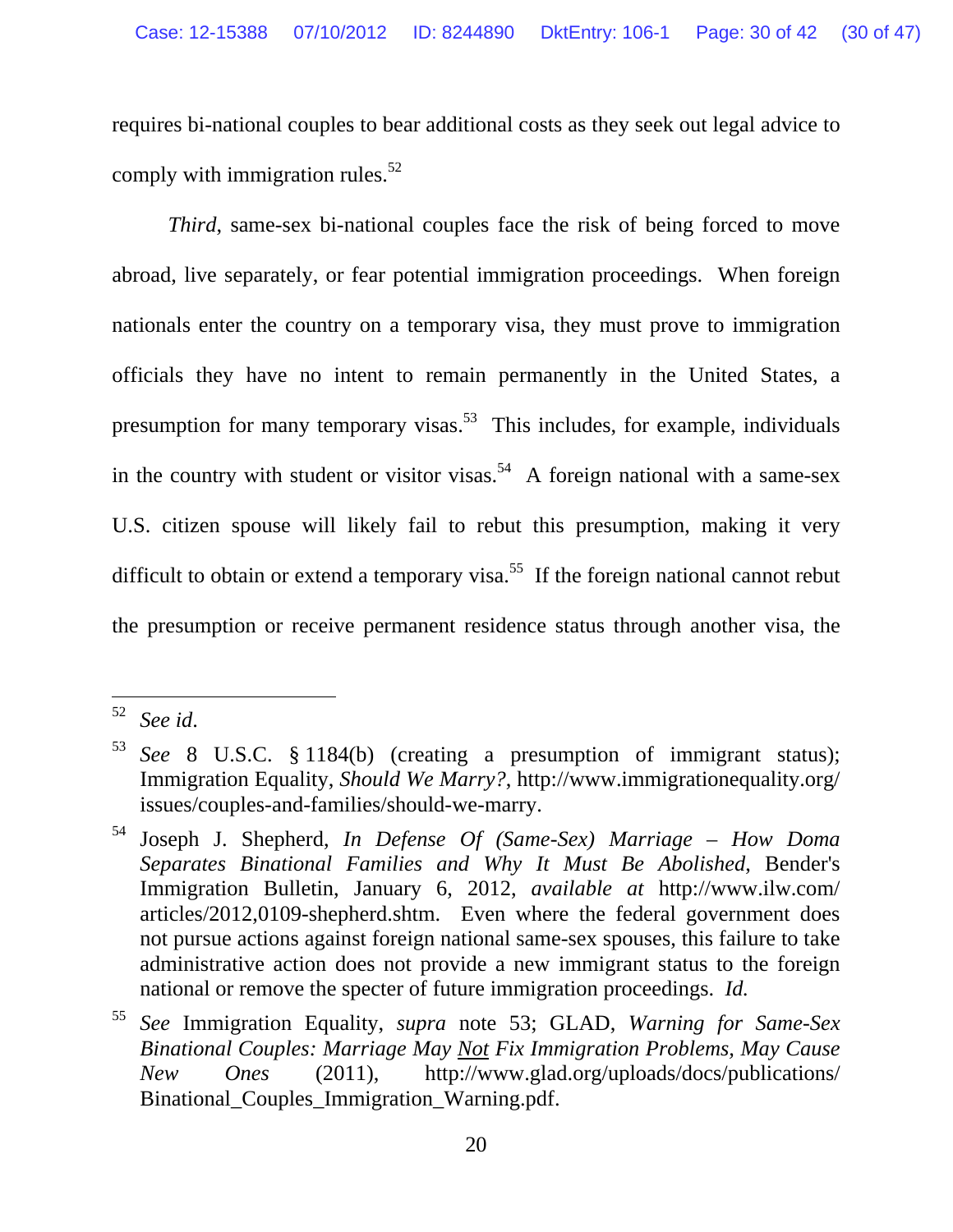same-sex couple would be forced to live outside the United States, live separately, or have one spouse remain in the country illegally. Different-sex couples never face this Hobbesian choice. And this situation continues to exist despite the U.S. Citizenship and Immigration Services' stated goal "[t]o promote family unity."56

*Employment Benefits***.** DOMA prevents federal employees from obtaining employment benefits for their same-sex spouses, including survivor annuities and compensation for work-related injuries.<sup>57</sup> DOMA also prevents the federal government from providing employer-sponsored health insurance to same-sex spouses of its employees, forcing these employees to instead seek out health insurance for their spouses in the private market. Private health insurance plans can be expensive: Ms. Golinski testified before the trial court that one plan she considered for her wife cost \$970 per month.<sup>58</sup> Private health insurance plans are also typically inferior to the plans available through the Federal Employees Health Benefits ("FEHB") Program. Co-payments and deductibles are typically much

<sup>56</sup> *See* U.S. Citizenship and Immigration Servs., *supra* note 47.

<sup>57</sup>*See* Congressional Budget Office, *H.R. 2517, Domestic Partnership Benefits and Obligations Act of 2009* (Nov. 18, 2009); *see also* NALP & PSLawNet, *2011–2012 Federal Legal Employment Opportunities Guide* 7, *available at* http://www.pslawnet.org/uploads/2011\_12\_FLEOG.pdf (listing the many benefits available to federal legal employees); John Okray, *Inside the World's Largest Legal Employer: Careers and Compensation with U.S. Federal Agencies* 3 (Lawyerup Press LLC, Dec. 3, 2010).

<sup>58</sup> *See* Decl. of K. Golinski in Supp. of Mot. for Prelim. Inj. ¶ 13, *Golinski v. Office of Pers. Mgmt.*, 781 F. Supp. 2d 967 (N.D. Cal. 2011) (No. 3:10-CV-0257-JSW).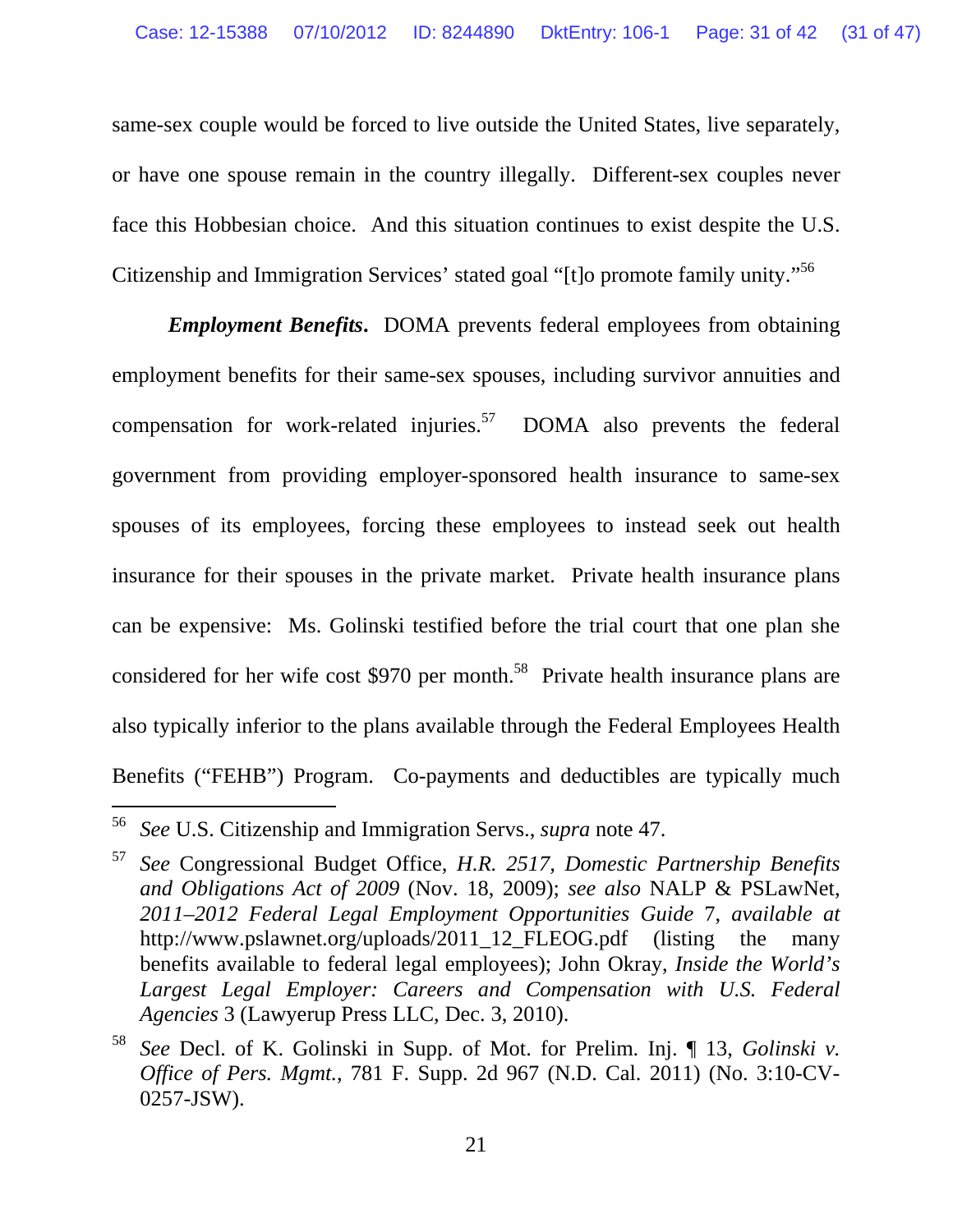higher than those for FEHB plans, and the scope of coverage is often much less.<sup>59</sup>

DOMA thereby imposes a financial burden on federal employees and their samesex spouses while also limiting their access to quality health insurance and other employment benefits.

### **B. DOMA Harms the Legal Profession.**

### **1. DOMA burdens the federal government's efforts to recruit and retain highly qualified lawyers.**

 The United States is home to more than 700,000 lawyers, including more than 34,000 who work for the federal government as prosecutors, civil litigators, advisors, law clerks, and judges. $60$  Approximately two percent of all U.S. lawyers—including many who work for the federal government—identify as lesbian, gay, bisexual, or transgender. $61$ 

 $\overline{a}$ 59 *Compare* Blue Cross/Blue Shield, *2012 Standard & Basic Option Service Benefit Plan Summary* 18–20, http://www.fepblue.org/benefitplans/2012 sbp/2012-benefits-summary-2894-cd-rev-100110.pdf *with* Blue Shield of California, Compare Plans, https://www.blueshieldcaplans.com/ compareplans.aspx?marketcode=00031765MC&dial=8003819990&sessionid= w25sp545v0emikrj33ngmkbc&cpao=&cpca=&cpag=&kw=.

<sup>60</sup> Dep't. of Labor, Bureau of Labor Statistics, *Lawyers: Occupational Outlook Handbook* (April 2012), http://www.bls.gov/ooh/Legal/Lawyers.htm; U.S. Dep't of Labor, Bureau of Labor Statistics, *Occupational Employment and Wages* – *May 2011* (Mar. 27, 2012), http://www.bls.gov/news.release/pdf/ ocwage.pdf.

<sup>61</sup> *See* NALP, *Most Firms Collect LGBT Lawyer Information, LGBT Representation Steady* (Dec. 2011), http://www.nalp.org/lgbt\_lawyers\_ dec2011.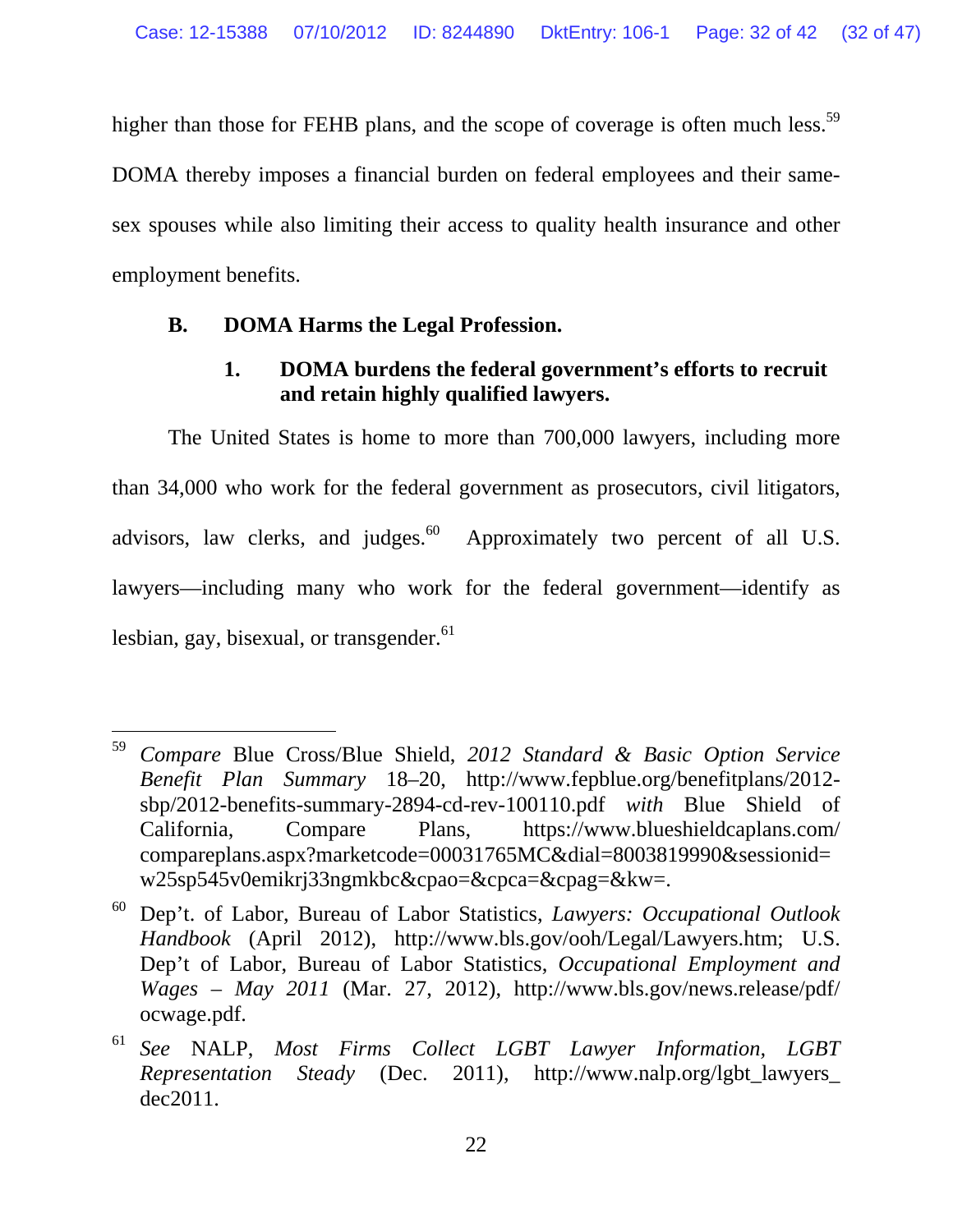The federal government faces challenges in recruiting and retaining talented lawyers. To start, federal government lawyers are paid considerably less than their peers in the private sector.<sup>62</sup> By preventing the federal government from providing its LGBT employees with certain employment benefits—such as spousal health insurance and a family leave policy equivalent to that provided to heterosexual employees—DOMA further enlarges this wage-gap, placing the federal government at a considerable disadvantage in recruiting and retaining legal talent.<sup>63</sup>

 Law firms and other private-sector legal employers have seen this effect and capitalize on it as a point of competitive advantage in recruiting and retention. Most of the nation's large law firms provide their LGBT employees with the full array of employment benefits, including spousal health insurance and family

<sup>62</sup> *See* Harry Bradford, *Federal Employees Paid A Quarter Less Than The Private Sector: BLS*, Huffington Post (Nov. 7, 2011), http://www.huffingtonpost.com/2011/11/07/government-employees-23-percentless-private-sector\_n\_1080108.html; NALP, *How Much Do Law Firms Pay New Associates? A 16-Year Retrospective* (Oct. 2011) http://www.nalp.org/ new associate sal oct2011.

<sup>63</sup> *See* Joe Palazzo, *Law Grads Face Brutal Job Market*, Wall Street Journal Online (June 25, 2012), http://online.wsj.com/article/SB1000142405270230 4458604577486623469958142.html; *see also* S. Rep. No. 111-376, at 10–13 (2010) (concluding that the federal government could more readily recruit and retain employees if it were to offer domestic partner benefits).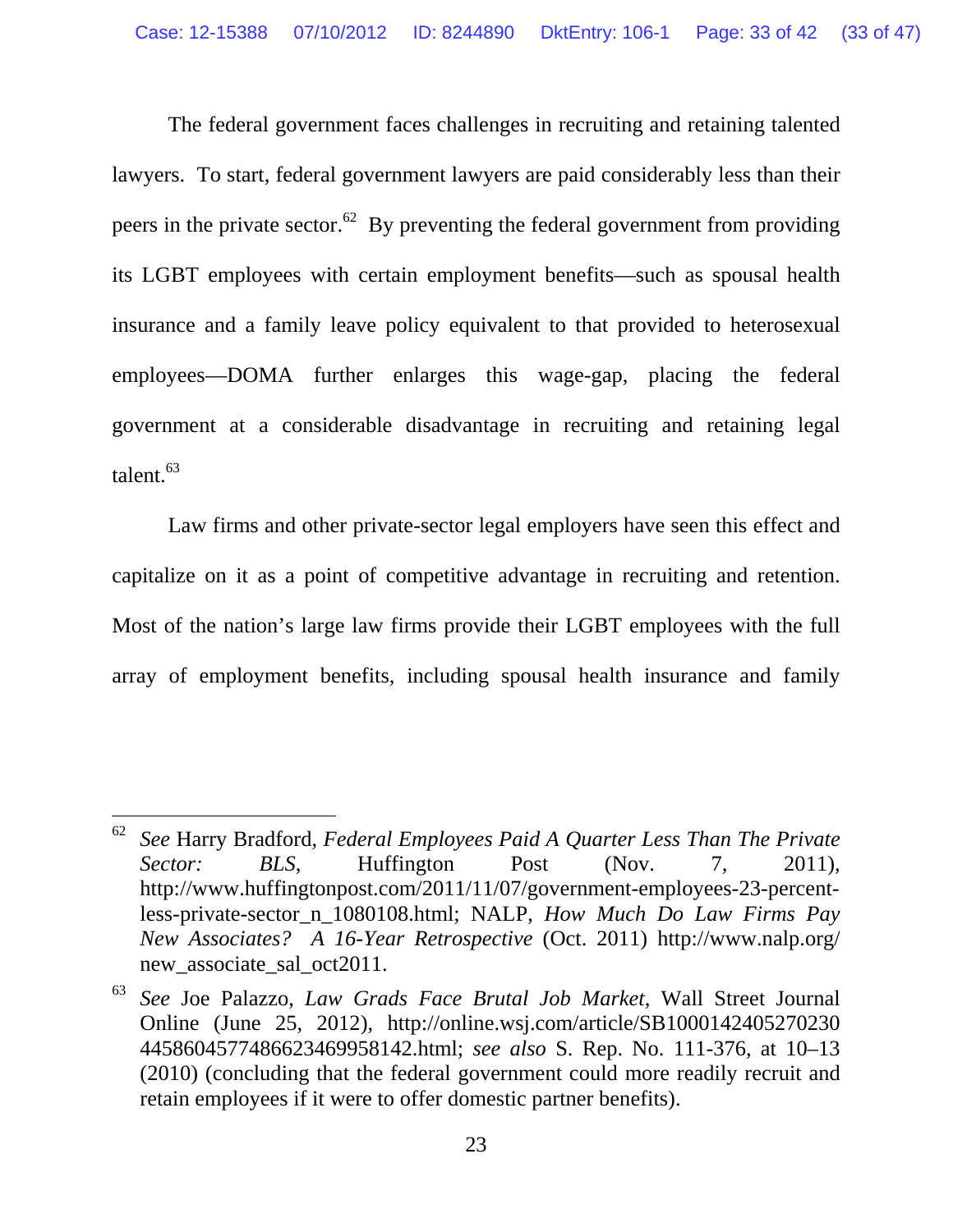leave.<sup>64</sup> At least 23 of these firms, including Skadden, Arps, Slate, Meagher & Flom LLP; Simpson Thacher & Bartlett LLP; and Weil, Gotshal & Manges LLP, and other private-sector employers even go so far as to provide LGBT employees with a "gross-up" of \$2,000 to \$2,500 to cover the payroll and other taxes assessed on the employer's contribution to the cost of spousal health insurance which, because of DOMA, is considered taxable income to the employee.<sup>65</sup> In other words, while DOMA requires the federal government to *withhold* certain benefits from LGBT employees, many law firms and other legal employers have opted to

 $64$  For a list of commercial law firms offering same-sex spousal benefits in 2012, see Human Rights Campaign, *Corporate Equality Index 2012: Rating American Workplaces on Lesbian, Gay, Bisexual and Transgender Equality* 79–82 (2012), *available at* http://sites.hrc.org/documents/CorporateEqualityIndex \_2012.pdf; *see also* James Campbell, Albert Snell & Mike Terry, *Health Care Reform: The Impact to the LGBT Community* 3 (Oct. 26, 2011), *available at* http://www.outandequal.org/documents/2011summit/Health Care Reform - The Impact to the LGBT Community - James Campbell.pdf ("39% of large employers (500+ employees) and 31% of all employers provide benefits to same-gender domestic partners").

<sup>65</sup> *See* Tara Siegel Bernard, *A Progress Report on Gay Employee Health Benefits*, N.Y. Times (June 27, 2012), http://bucks.blogs.nytimes.com/2010/12/14/aprogress-report-on-gay-employee-health-benefits/ (listing many private employers—including leading financial, legal, and technology firms—that offer increased income to offset imputed taxable income incurred from same-sex spousal benefits); GLAD, *How DOMA Hurts Americans: A Summary of the GAO Reports on Section 3 of the Federal Defense of Marriage Act* 6, http://www.glad.org/uploads/docs/publications/how-doma-hurts-americans.pdf. For an explanation of LGBT federal employees' additional tax burden under DOMA, see M.V. Lee Badgett, Center for American Progress & The Williams Institute, *Unequal Taxes on Equal Benefits: The Taxation of Domestic Partner Benefits* 5–7 (Dec. 2007), *available at* http://williamsinstitute.law.ucla.edu/wpcontent/uploads/Badgett-UnequalTaxesOnEqualBenefits-Dec-2007.pdf.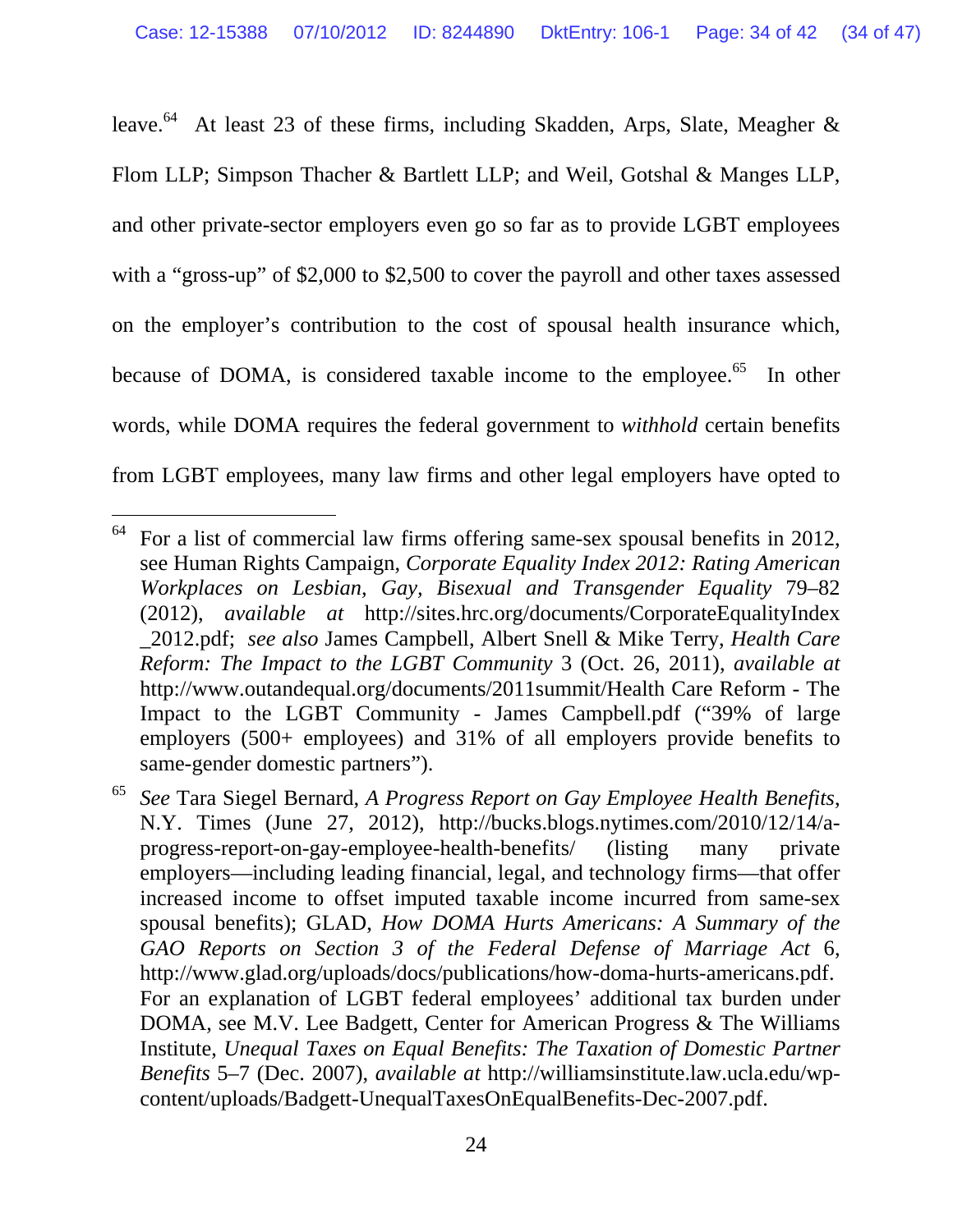both provide such benefits to their LGBT employees *and* compensate them for the additional taxes they must pay on the value of these benefits because of DOMA. Add to this the substantial gap between federal government and private-sector salaries for lawyers and the federal government's disadvantage in attracting and retaining talented lawyers is clear.

### **2. DOMA burdens private-sector legal employers by requiring them to pay additional taxes and administrative costs.**

### *a. Many private-sector employers offer their LGBT employees the full range of benefits, including spousal health insurance.*

The number of private-sector employers who provide health benefits for their employees' same-sex spouses and partners is growing rapidly: of Fortune 100 companies, 64 percent offered same-sex partner benefits in 2003; by 2009, that number had grown to 83 percent.<sup>66</sup> The reasons are clear: such benefits provide a competitive advantage in recruiting and retaining both LGBT and heterosexual employees and also enhance workforce productivity.

In December 2010, following a hearing on legislation to extend benefits to the domestic partners of federal employees, the Senate Committee on Homeland Security and Governmental Affairs concluded that "[t]he primary reason why

<sup>66</sup> Human Rights Campaign, *How Fortune-Ranked Companies Stack Up On LGBT Workplace Policies* (Sept. 21, 2009), http://www.hrc.org/blog/entry/howfortune-ranked-companies-stack-up-on-lgbt-workplace-policies (last visited July 10, 2012).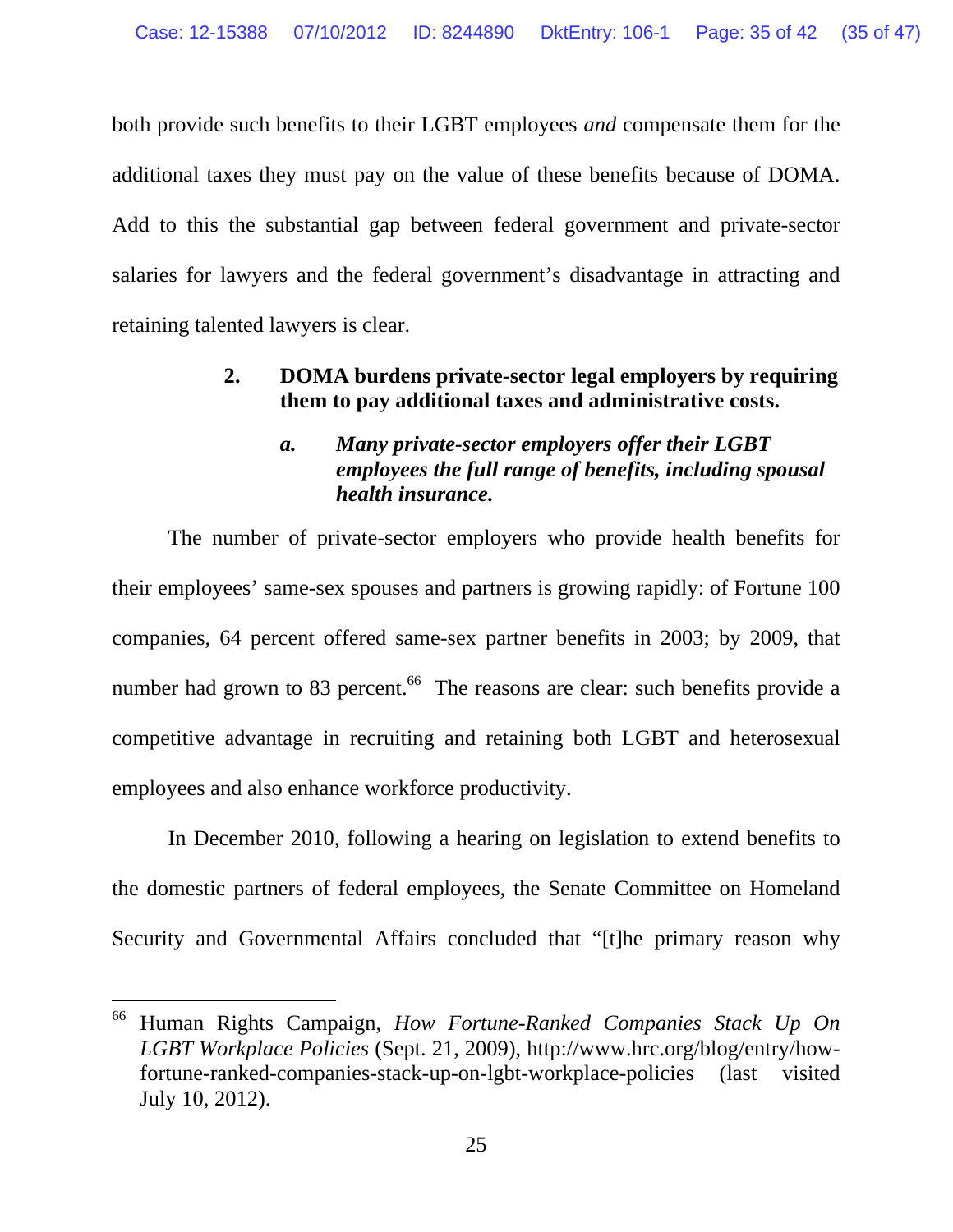employers offer domestic partnership benefits is to attract and retain employees," particularly younger employees. $67$  In its report, the Committee cited statements from a number of employers. General Electric reported that university students who were about to enter the job market "expressed that while a record of innovation and a strong culture were key drivers of an employment decision, the lack of domestic partner benefits would be *an automatic disqualifier*."68 Several employers informed the Committee that such benefits enhanced their companies' ability to recruit and retain heterosexual employees. Dow Chemical reported that many heterosexual recruits and employees "felt [domestic partner] benefits were a good indicator of how the company would treat ALL employees within the workforce."<sup>69</sup> IBM similarly reported that its same-sex partner benefits helped attract and retain heterosexual employees.<sup>70</sup> Employers also reported that offering

 $\overline{a}$ 67 S. Rep. No. 111-376, at 10; *see also KPMG to Offer Tax Offsets to LGBT Employees*, http://www.accounting web.com/topic/education-careers/kpmg-hasannounced-it-now-offers-tax-offsets-lgbt-employees ("Recruitment and retention of talent, especially among the most recent college and high-school graduates, is critical to business success as the students of today become the workforce of tomorrow.").

<sup>68</sup> S. Rep. No 111-376, at 10 (quoting Letter from Deborah A. Elam, Vice President and Chief Diversity Officer, Corporate Human Resources, General Electric Company (Sept. 17, 2008)) (emphasis added).

<sup>69</sup> *Domestic Partner Benefits: Fair Policy and Good Business for the Federal Government: Hearing on S. 1102 Before the S. Comm. on Homeland Sec. and Governmental Affairs*, 111th Cong. 106 (2009) ("2009 Hearing") (statement of William H. Hendrix, Dow Chemical Company) (emphasis in original).

 $70\,$  S. Rep. No. 111-376, at 38–39 (statement of Yvette C. Burton, IBM).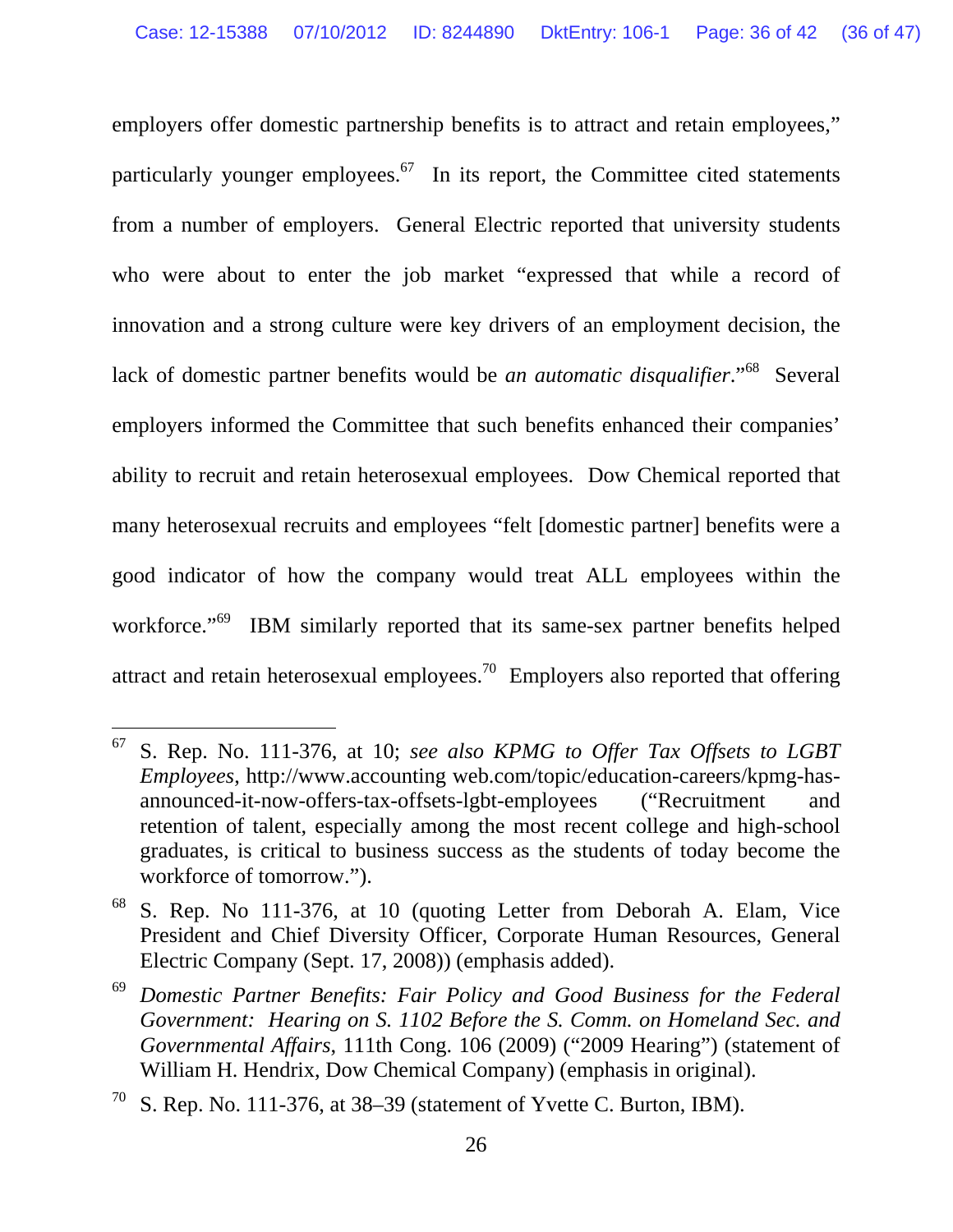same-sex partner benefits helps improve workforce productivity, allowing employees—particularly LGBT employees—to more fully engage in their work and form more meaningful commitments to their employer.<sup>71</sup> Dow Chemical reported that LGBT employees felt they could "perform their jobs more openly . . . without fear of repercussion and therefore have more reason to be committed to the company in return."<sup>72</sup>

Many legal employers have similarly concluded that it makes good business sense to provide same-sex partner benefits to their employees.<sup>73</sup> In 2010, the Human Rights Campaign ("HRC") found that 75 percent of the highest revenue law firms extend benefits to their employees' same-sex partners.<sup>74</sup> Two years later,

<sup>71</sup> *Id.* at 13–14; 2009 Hearing, *supra* note 69, at 86 (statement of William H. Hendrix, Dow Chemical Company); *see also* MetLife, Inc., *8th Annual Study of Employee Benefit Trends: Findings from the National Survey of Employers and Employees* 10, 32 (2010), *available at* http://www.healthplansonline.com/ docs/articles/metlife/MetLife\_8th\_Annual\_Trend\_Study.pdf.

<sup>72 2009</sup> Hearing, *supra* note 69, at 86 (statement of William H. Hendrix, Dow Chemical Co.).

 $73$  The National Association of Legal Placement ("NALP") advises that, to recruit and retain the most talented LGBT lawyers, employers should offer "the best work environment, the best compensation, and the best benefits" and "*at a minimum* . . . extend to LGBT lawyers the same benefits they extend to heterosexual lawyers." NALP, *Recruiting, Hiring, and Retaining LGBT Lawyers*, http://www.nalp.org/recruitinghiringretaininglgbtLawyers (emphasis added).

<sup>74</sup> Human Rights Campaign, *The State of the Workplace for Lesbian, Gay, Bisexual, and –2008*, at 9 (2009), http://www.hrc.org/files/assets/resources/ HRC Foundation State of the Workplace 2007-2008.pdf.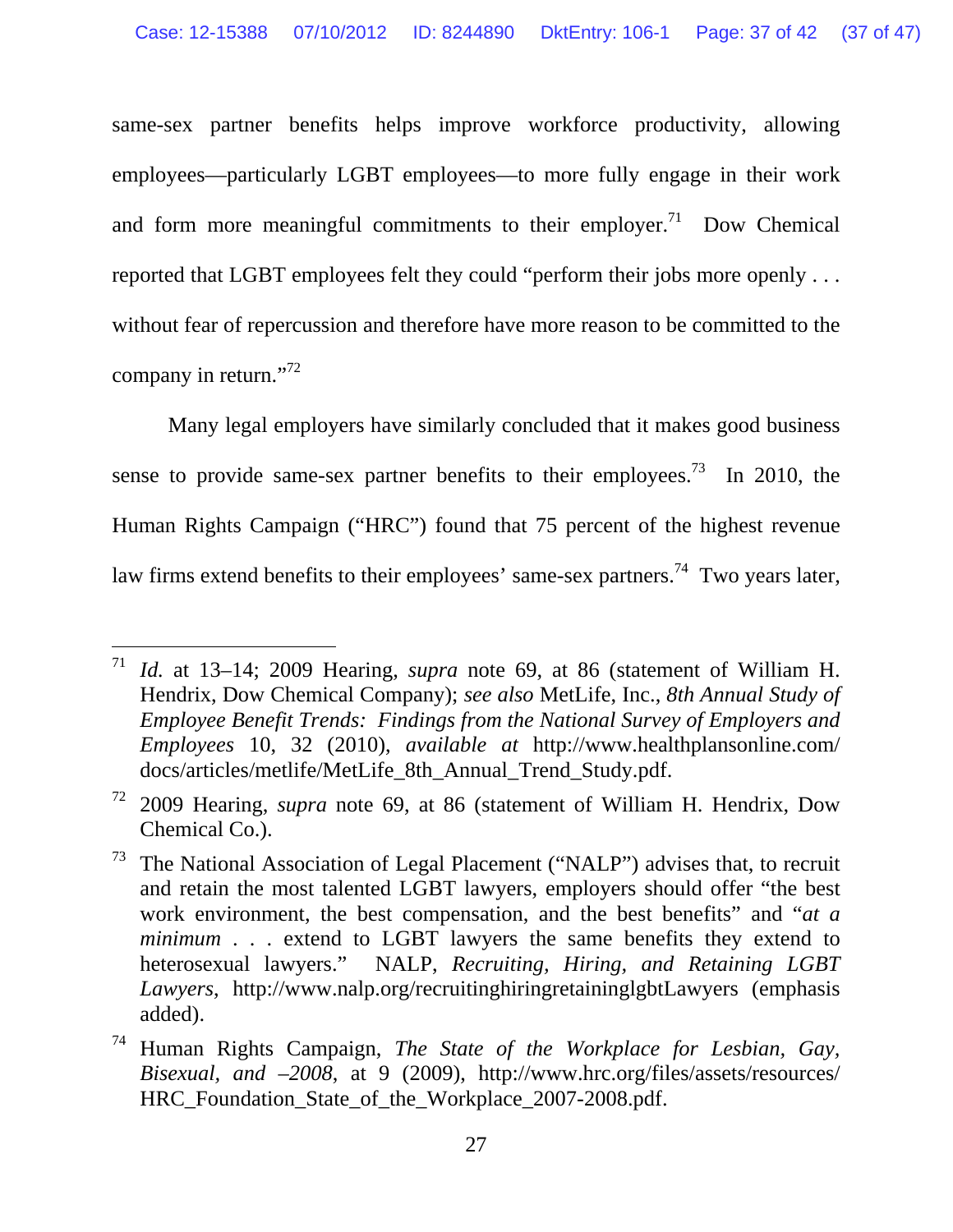in 2012, HRC conducted a more detailed survey of 134 top law firms and found that 126, or 94 percent, now provide same-sex partner benefits.<sup>75</sup> As law firms and legal organizations compete to attract the most talented lawyers, an ever-larger percentage of whom identify as LGBT, there is simply no longer any question of whether such benefits should be provided.

### *b. DOMA imposes discriminatory costs when employers provide benefits to employees with a same-sex spouse.*

While the decision to provide LGBT employees with the full range of benefits makes good business sense, DOMA requires employers and employees to bear substantial costs in offering these benefits. Approximately 60 percent of U.S. employers offer health insurance to their employees, and typically their spouses and children as well.<sup>76</sup> Many employers pay a portion of the insurance cost.<sup>77</sup> Because of DOMA, any employer contribution to the cost of health benefits for a same-sex spouse or partner is considered taxable income to the employee.<sup>78</sup> This means that both the employer and the employee must pay higher taxes: the

<sup>75</sup> Human Rights Campaign, *Corporate Equality Index 2012: Rating the American Workplaces on Lesbian, Gay, Bisexual and Transgender Equality* at 18, 79–82 (2012).

<sup>&</sup>lt;sup>76</sup> The Kaiser Family Foundation  $\&$  Health Research and Education Trust, *Employer Health Benefits: 2007 Annual Survey* 3 (2007), *available at* http://www.kff.org/insurance/7672/upload/76723.pdf.

<sup>77</sup> *Id*.

<sup>78</sup> Badgett, *supra* note 65, at 4.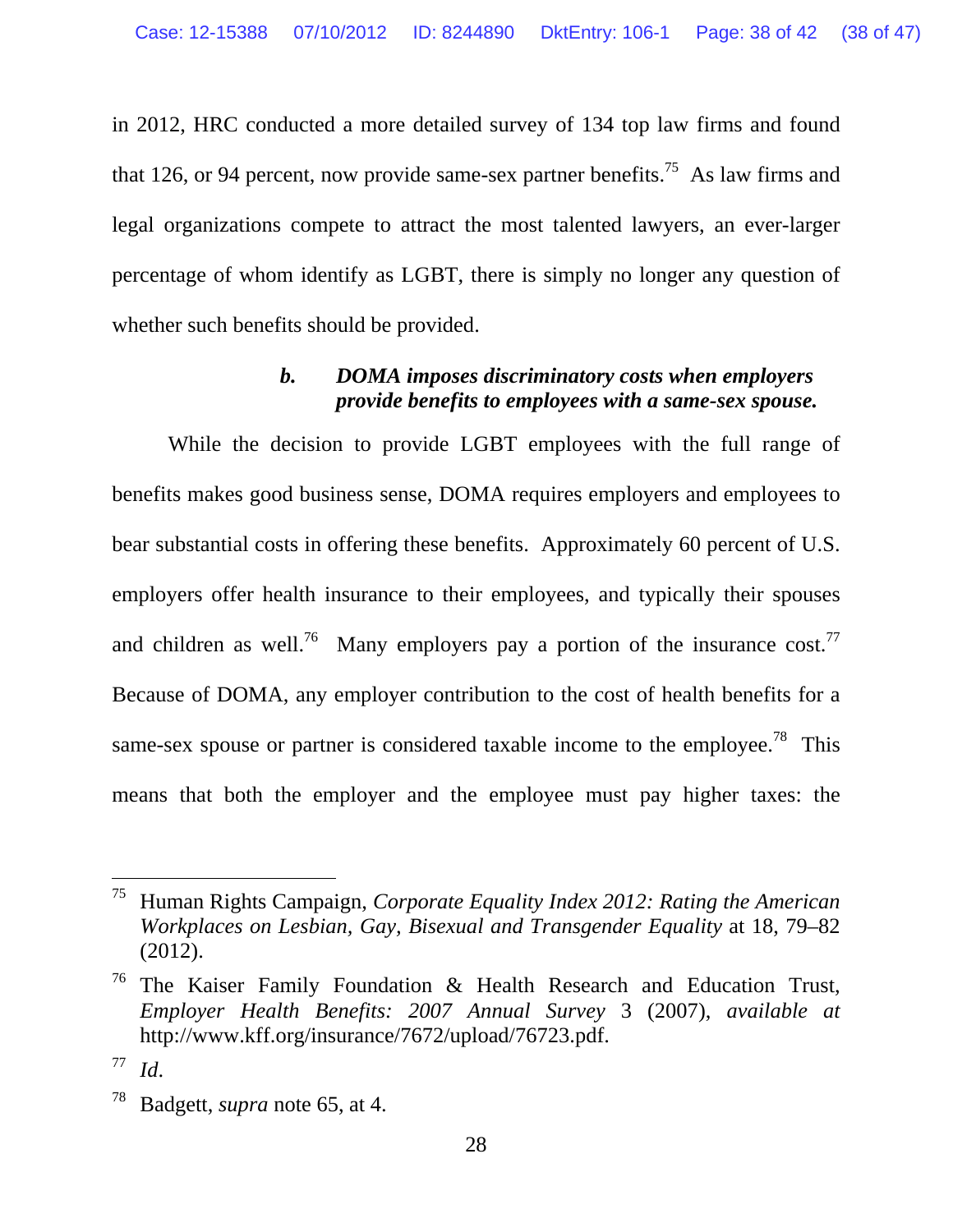employer through increased payroll taxes and the employee through increased payroll and income taxes.79

The additional tax liabilities are significant. Employers pay an average of \$248 per year for each employee receiving same-sex partner benefits.<sup>80</sup> The employee does much worse, owing, on average, \$1,069 per year in additional taxes.<sup>81</sup> In all, the federal government collects approximately \$235 million in taxes on domestic partner benefits: \$57 million from employers and \$178 million from employees.<sup>82</sup>

There are other costs that employers must bear as a direct result of DOMA, including the additional costs of administrating more complex benefit systems and the inherent litigation risk resulting from unclear federal law in a number of areas.83

#### **CONCLUSION**

From the abolitionist movement of the nineteenth century to the LGBT rights movement of today, lawyers and legal organizations have played a central

 $^{79}$  *Id* at 4–6.

<sup>80</sup> *Id*.

<sup>81</sup> *Id*. at 7.

<sup>82</sup> *Id*.

<sup>83</sup> *See genreally* Brief of *Amici Curiae* Business, Professional and Municipal Employers, and Professional, Trade, and Civic Organizations Representing Employers in Support of Appellee and in Support of Affirmance of the Judgment Below.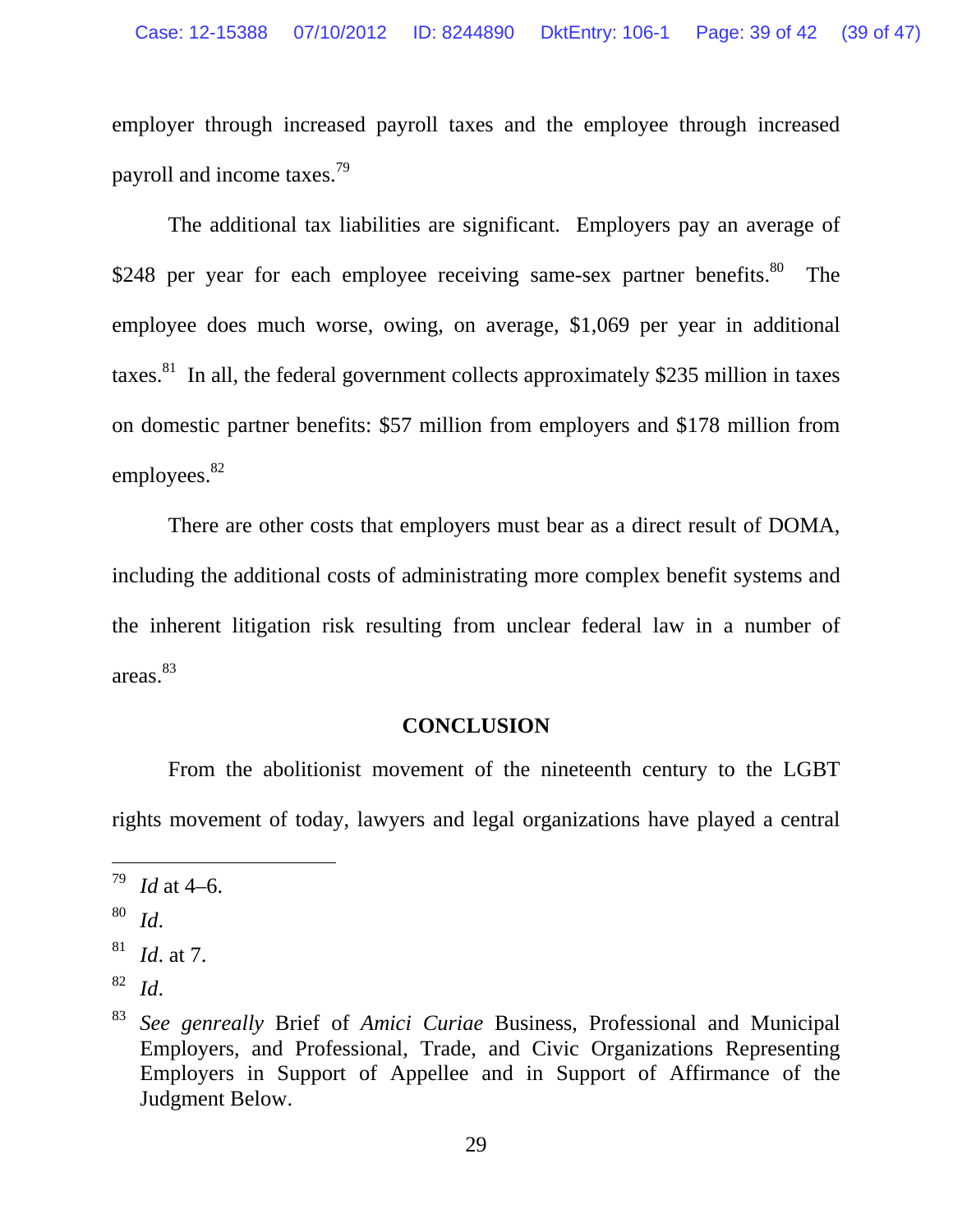role in ensuring that all Americans are treated equally under law, regardless of their race, religion, sex, or sexual orientation. The legal profession's cornerstone principles of justice and non-discrimination are reflected in the oaths each lawyer takes upon becoming a member of the bar, in the ethical rules of various states, in statements by the American Bar Association and other representative groups, and in the actions of individual lawyers every day.

Federal government lawyers were at the vanguard of the civil rights movement, fighting to uphold this nation's commitment to equal treatment under law. Today, these lawyers, if they are lesbian, gay, bisexual, or transgender, cannot even obtain employer-sponsored health insurance for their spouses. This is absurd, and it serves no legitimate government interest. DOMA—by singling out same-sex couples and purposefully denying their marriages federal recognition—is abhorrent to the long-held values of both the legal profession and this nation.

The Court should affirm the district court's order of February 22, 2012.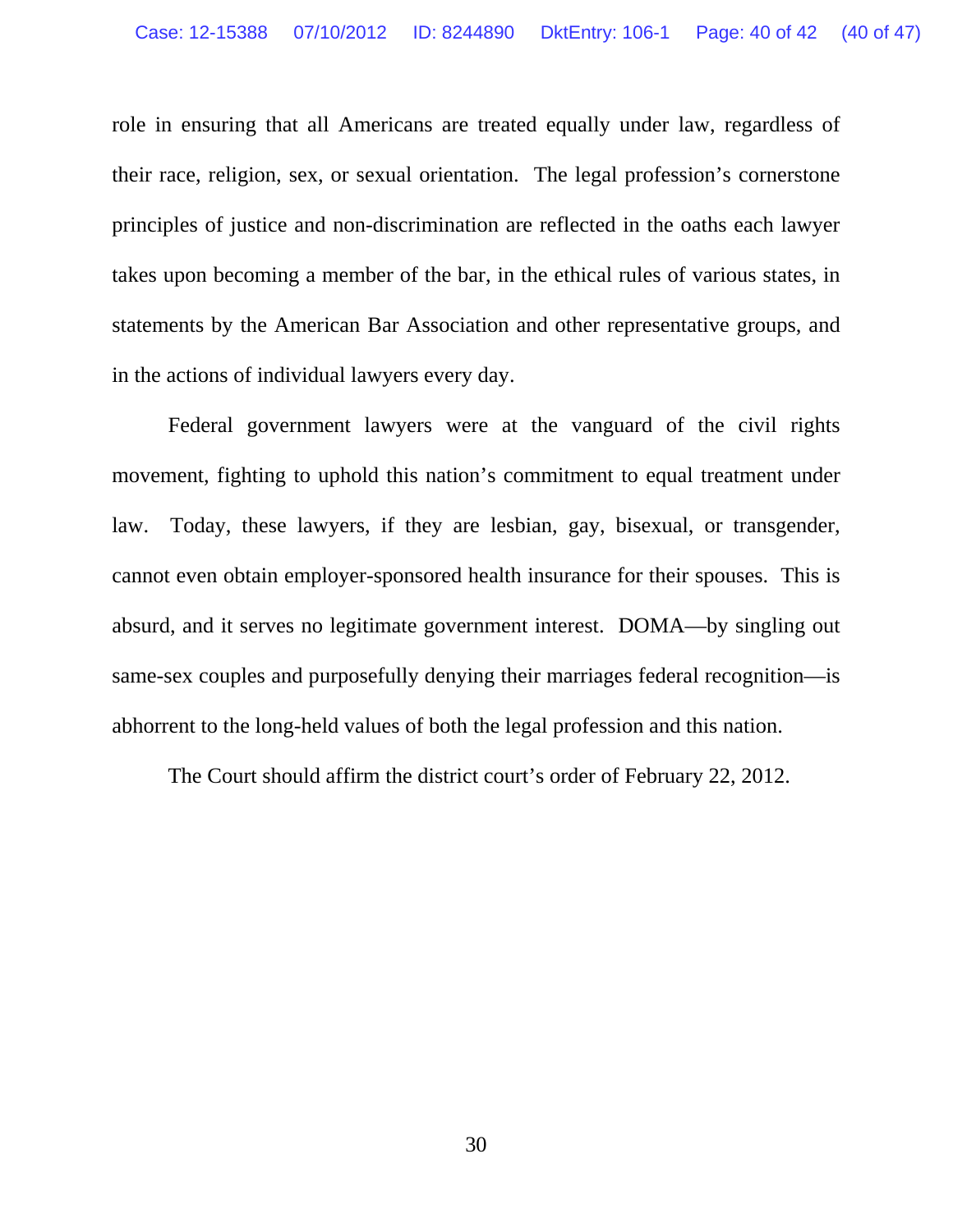Respectfully submitted,

*/s/ Jason R. Parish*  Jason R. Parish, Cal. SBN 241632 Andrew J. Welz KIRKLAND & ELLIS LLP

655 Fifteenth Street, N.W. Washington, D.C. 20005 Telephone: (202) 879-5000 Facsimile: (202) 879-5200

Shireen A. Barday KIRKLAND & ELLIS LLP 601 Lexington Avenue New York, N.Y. 10022 Telephone: (212) 446-4800 Facsimile: (212) 446-4900

*Attorneys for Amicus Curiae Bay Area Lawyers for Individual Freedom* 

Dated: July 10, 2012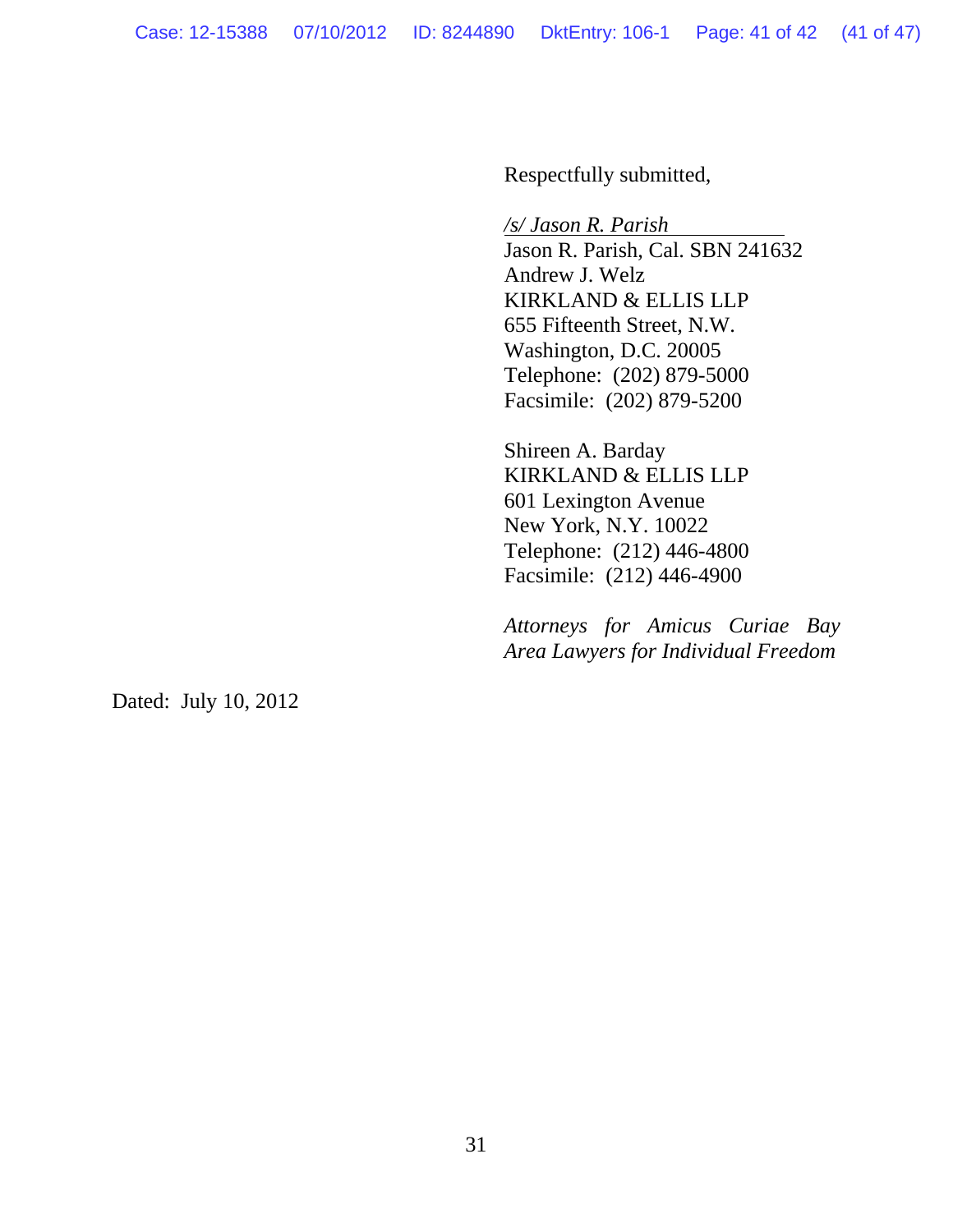#### **CERTIFICATE OF COMPLIANCE WITH FRAP 32(A)**

1. This brief complies with the type-volume limitations of Federal Rule of Appellate Procedure 32(a)(7)(B) because it contains 6,614 words, excluding the portions of the brief exempted by Rule  $32(a)(7)(B)(iii)$ .

 2. This brief complies with the typeface requirements of Federal Rule of Appellate Procedure 32(a)(5) and the type style requirements of Federal Rule of Appellate Procedure 32(a)(6) because it has been prepared in proportionately spaced typeface using Microsoft Word 2007 in 14-point Times New Roman font.

#### **CERTIFICATE OF SERVICE**

 I hereby certify that I electronically filed the foregoing brief with the Clerk of Court for the United States Court of Appeals for the Ninth Circuit by using the appellate CM/ECF system on July 10, 2012.

 I certify that all participants in the case are registered CM/ECF users and that service will be accomplished by the appellate CM/ECF system.

Dated: July 10, 2012 */s/ Jason R. Parish* 

Counsel for BALIF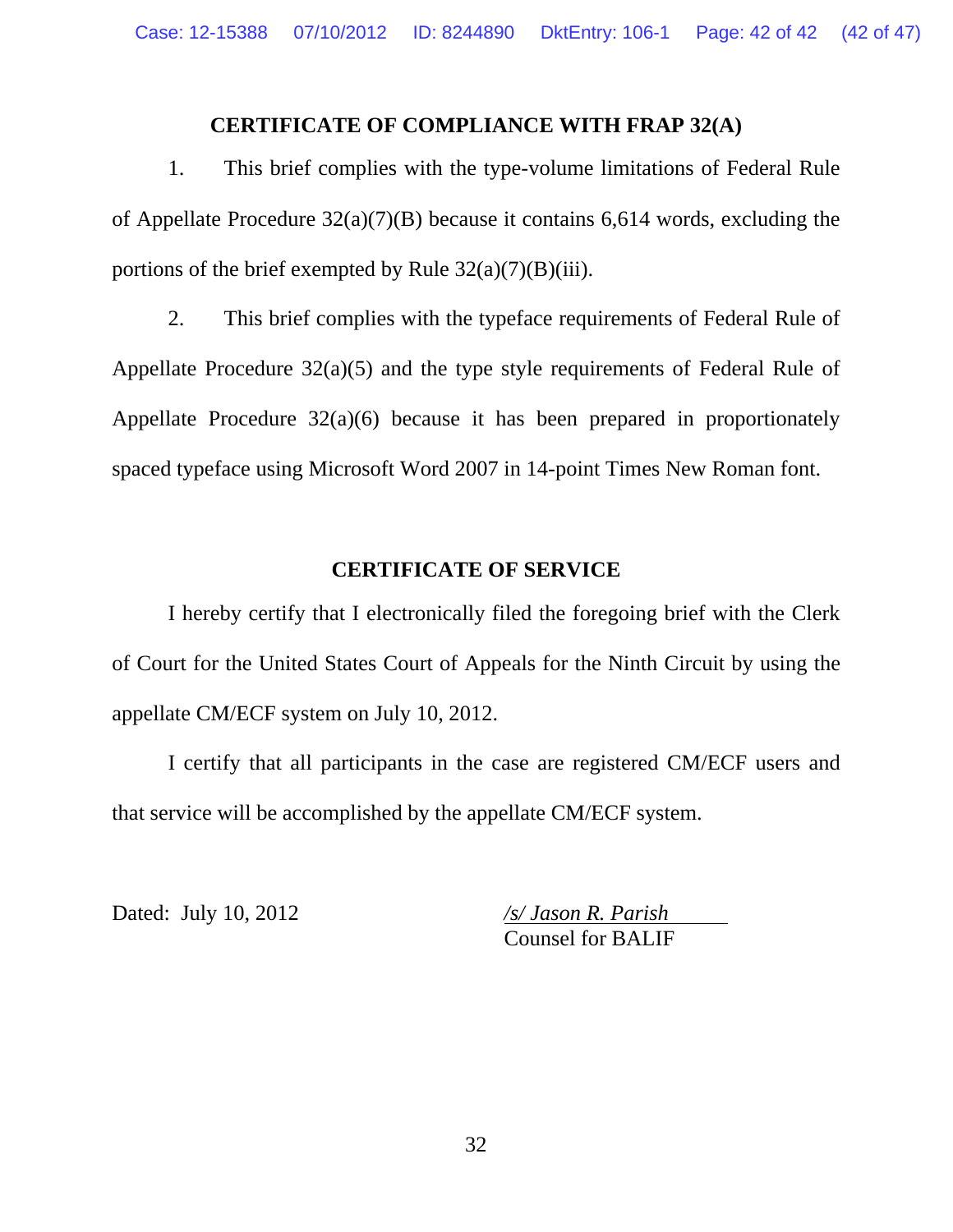|                                                      | Case: 12-15388 07/10/2012 ID: 8244890 DktEntry: 106-2 Page: 1 of 2 (43 of 47) |                                      |  |                  |  |  |  |  |
|------------------------------------------------------|-------------------------------------------------------------------------------|--------------------------------------|--|------------------|--|--|--|--|
|                                                      |                                                                               | Office of the Clerk                  |  |                  |  |  |  |  |
| UNITED STATES COURT OF APPEALS FOR THE NINTH CIRCUIT |                                                                               |                                      |  |                  |  |  |  |  |
|                                                      |                                                                               | P.O. Box 193939                      |  |                  |  |  |  |  |
| Molly C. Dwyer                                       |                                                                               | San Francisco, California 94119-3939 |  |                  |  |  |  |  |
| Clerk of Court                                       |                                                                               |                                      |  | $(415)$ 355-8000 |  |  |  |  |

## **NOTICE OF APPEARANCE OF COUNSEL or RE-ASSIGNMENT OF COUNSEL WITHIN THE SAME OFFICE**

**NOTE:** To secure your input, you should print the filled-in form to PDF (File > Print > *PDF Printer/Creator*).

| 9th Circuit Case Number(s)   12-15388, 12-15409 |                                                                                                                  |                                                                                                                                                                                                                  |                |                                                                                                           |  |  |  |  |
|-------------------------------------------------|------------------------------------------------------------------------------------------------------------------|------------------------------------------------------------------------------------------------------------------------------------------------------------------------------------------------------------------|----------------|-----------------------------------------------------------------------------------------------------------|--|--|--|--|
| Case Name:                                      | Karen Golinski                                                                                                   |                                                                                                                                                                                                                  | V.             | United States Office of Personnel Mgmt.                                                                   |  |  |  |  |
|                                                 | The Clerk will enter my<br>Bay Area Lawyers for Individual Freedom et al.<br>appearance as counsel on behalf of: |                                                                                                                                                                                                                  |                |                                                                                                           |  |  |  |  |
|                                                 | Appellant<br>Appellee                                                                                            | Amicus Curiae<br>Petitioner<br>IXI<br>Intervenor<br>Respondent                                                                                                                                                   |                | Appellant/Cross-Appellee<br>Appellee/Cross-Appellant                                                      |  |  |  |  |
|                                                 | attorney or law firm.                                                                                            |                                                                                                                                                                                                                  |                | Check if you are lead counsel. Lead counsel must be designated if a party is represented by more than one |  |  |  |  |
| below.                                          |                                                                                                                  | Re-Assignment. (Optional) This case has been re-assigned to me from another attorney in my office (for<br>ex., the Federal Public Defenders Office, OIL, or a law firm). Enter name of counsel you are replacing |                |                                                                                                           |  |  |  |  |
|                                                 | I am replacing (name of counsel):                                                                                |                                                                                                                                                                                                                  |                |                                                                                                           |  |  |  |  |
| Signature<br>(use "s/" format)                  | /s/ Shireen Barday                                                                                               |                                                                                                                                                                                                                  |                | 7/10/2012<br>Date                                                                                         |  |  |  |  |
| Name                                            | Shireen A. Barday                                                                                                |                                                                                                                                                                                                                  |                |                                                                                                           |  |  |  |  |
| Address                                         | Kirkland & Ellis LLP, 601 Lexington Avenue                                                                       |                                                                                                                                                                                                                  |                |                                                                                                           |  |  |  |  |
| City                                            | New York                                                                                                         | <b>State</b>                                                                                                                                                                                                     | Zip Code<br>NY | 10022                                                                                                     |  |  |  |  |
|                                                 |                                                                                                                  | Phone Number (including area code) $(212)$ 446-6418                                                                                                                                                              |                |                                                                                                           |  |  |  |  |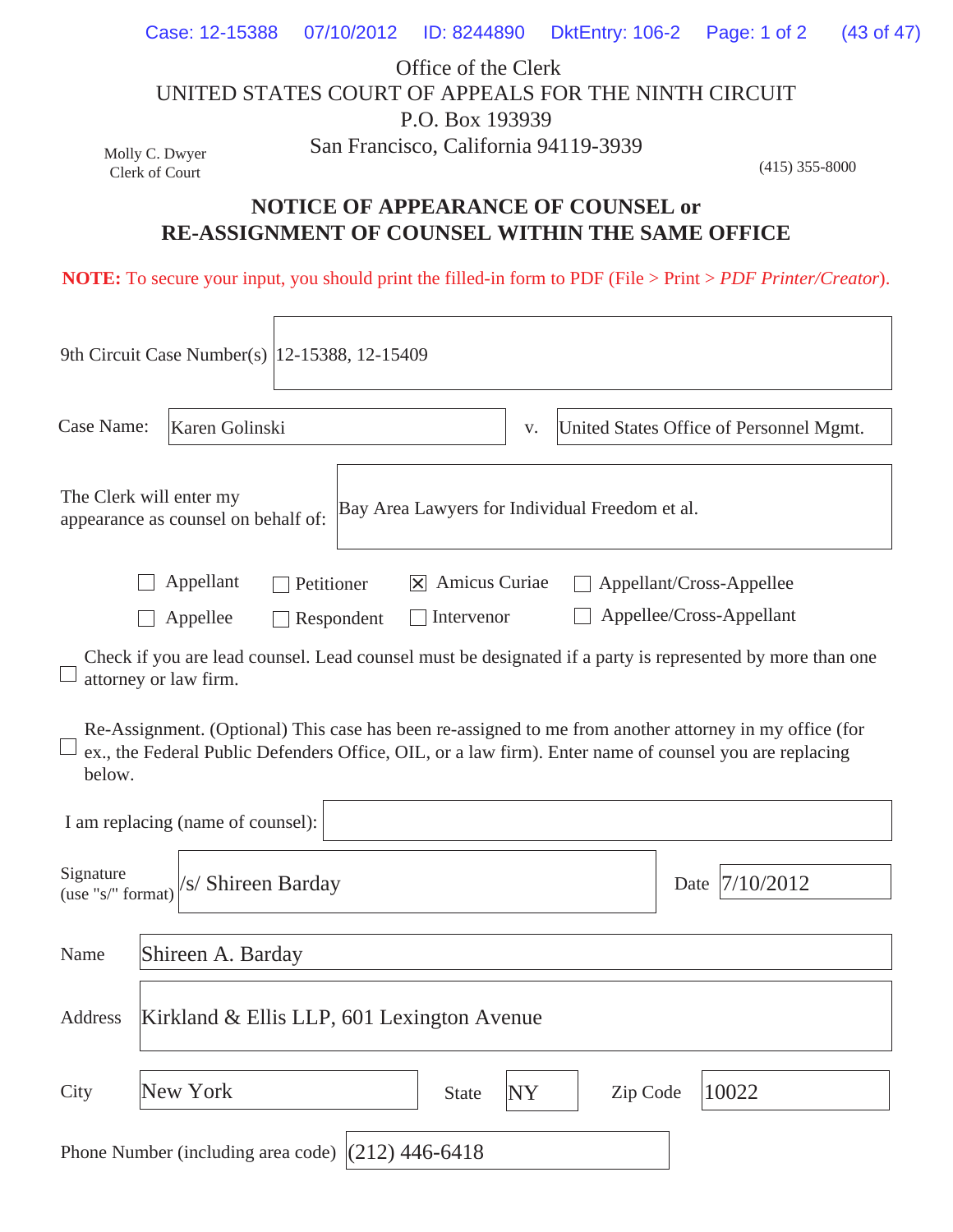| Case: 12-15388 07/10/2012 ID: 8244890 DktEntry: 106-2 Page: 2 of 2 (44 of 47) |  |  |  |
|-------------------------------------------------------------------------------|--|--|--|
| 9th Circuit Case Number(s) 12-15388, 12-15409                                 |  |  |  |

**NOTE:** To secure your input, you should print the filled-in form to PDF (File > Print > *PDF Printer/Creator*).

# CERTIFICATE OF SERVICE

When All Case Participants are Registered for the Appellate CM/ECF System

I hereby certify that I electronically filed the foregoing with the Clerk of the Court for the United States Court of Appeals for the Ninth Circuit by using the appellate CM/ECF system on (date) .

I certify that all participants in the case are registered CM/ECF users and that service will be accomplished by the appellate CM/ECF system.

Signature (use "s/" format)

```
*********************************************************************************
```
# CERTIFICATE OF SERVICE

When Not All Case Participants are Registered for the Appellate CM/ECF System

I hereby certify that I electronically filed the foregoing with the Clerk of the Court for the United States Court of Appeals for the Ninth Circuit by using the appellate CM/ECF system

on (date) . Jul 10, 2012

Participants in the case who are registered CM/ECF users will be served by the appellate CM/ECF system.

I further certify that some of the participants in the case are not registered CM/ECF users. I have mailed the foregoing document by First-Class Mail, postage prepaid, or have dispatched it to a third party commercial carrier for delivery within 3 calendar days to the following non-CM/ECF participants:

Anne L. Weismann, 1400 Eye Street, NW, Washington, DC 20005

Tony West, DOJ - U.S. DEPARTMENT OF JUSTICE Civil Division/Office of Immigration Litigation, P.O. Box 868, Benjamin Franklin Station Washington, DC 20044

Signature (use "s/" format)

s/ Shireen Barday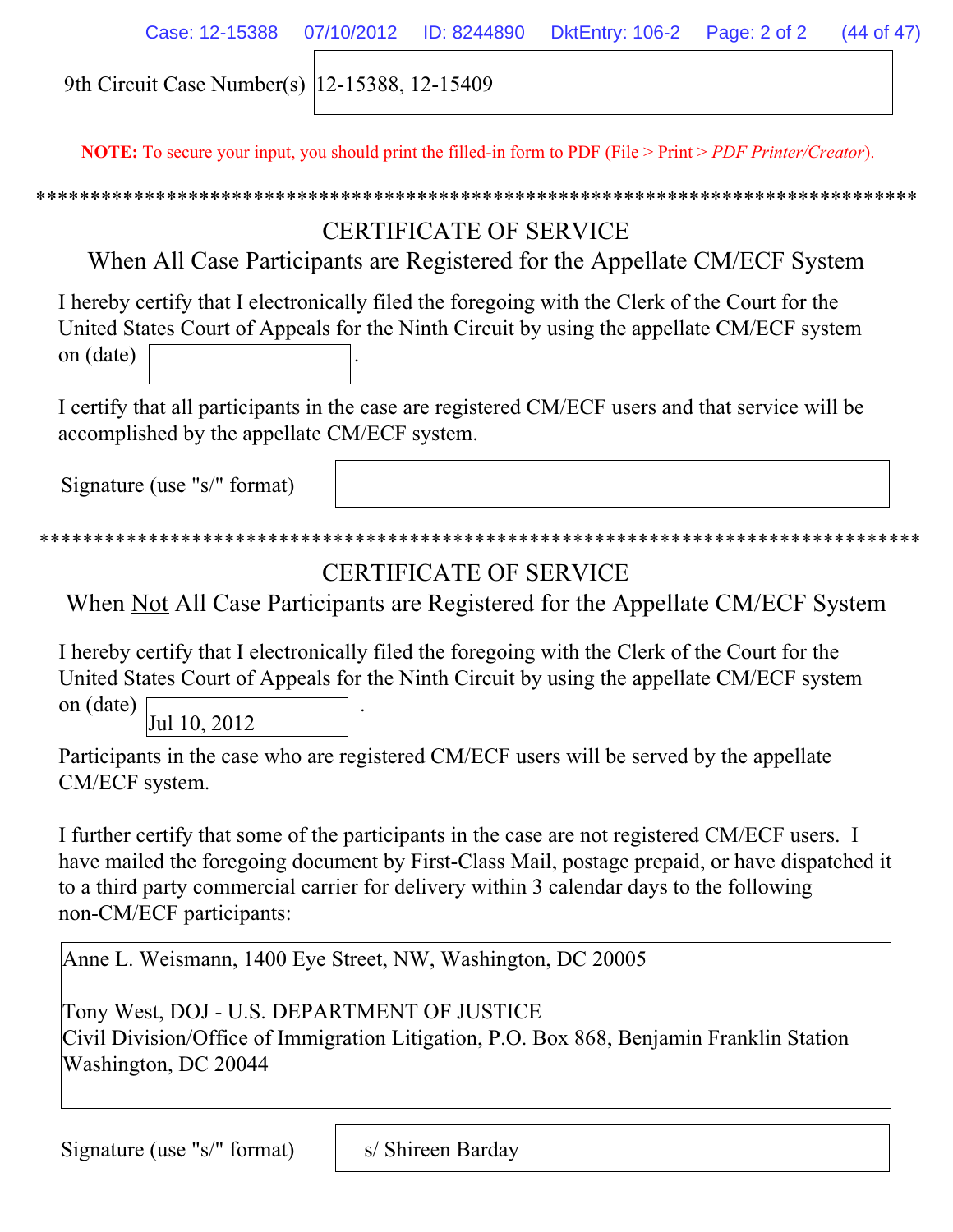|                                                      |  |  |                                      | Case: 12-15388 07/10/2012 ID: 8244890 DktEntry: 106-3 Page: 1 of 2 (45 of 47) |                  |  |  |  |
|------------------------------------------------------|--|--|--------------------------------------|-------------------------------------------------------------------------------|------------------|--|--|--|
|                                                      |  |  | Office of the Clerk                  |                                                                               |                  |  |  |  |
| UNITED STATES COURT OF APPEALS FOR THE NINTH CIRCUIT |  |  |                                      |                                                                               |                  |  |  |  |
|                                                      |  |  | P.O. Box 193939                      |                                                                               |                  |  |  |  |
| Molly C. Dwyer                                       |  |  | San Francisco, California 94119-3939 |                                                                               |                  |  |  |  |
| Clerk of Court                                       |  |  |                                      |                                                                               | $(415)$ 355-8000 |  |  |  |

## **NOTICE OF APPEARANCE OF COUNSEL or RE-ASSIGNMENT OF COUNSEL WITHIN THE SAME OFFICE**

**NOTE:** To secure your input, you should print the filled-in form to PDF (File > Print > *PDF Printer/Creator*).

|                                                                                                                                                                                                                            | 9th Circuit Case Number(s)   12-15388, 12-15409                                                                                                 |                                               |              |    |          |      |            |
|----------------------------------------------------------------------------------------------------------------------------------------------------------------------------------------------------------------------------|-------------------------------------------------------------------------------------------------------------------------------------------------|-----------------------------------------------|--------------|----|----------|------|------------|
| Case Name:                                                                                                                                                                                                                 | Karen Golinski                                                                                                                                  | United States Office of Personnel Mgmt.<br>V. |              |    |          |      |            |
| The Clerk will enter my<br>Bay Area Lawyers for Individual Freedom et al.<br>appearance as counsel on behalf of:                                                                                                           |                                                                                                                                                 |                                               |              |    |          |      |            |
|                                                                                                                                                                                                                            | Appellant<br>Amicus Curiae<br>Appellant/Cross-Appellee<br>Petitioner<br>IXI<br>Appellee/Cross-Appellant<br>Intervenor<br>Appellee<br>Respondent |                                               |              |    |          |      |            |
| Check if you are lead counsel. Lead counsel must be designated if a party is represented by more than one<br>$\vert x \vert$<br>attorney or law firm.                                                                      |                                                                                                                                                 |                                               |              |    |          |      |            |
| Re-Assignment. (Optional) This case has been re-assigned to me from another attorney in my office (for<br>ex., the Federal Public Defenders Office, OIL, or a law firm). Enter name of counsel you are replacing<br>below. |                                                                                                                                                 |                                               |              |    |          |      |            |
| I am replacing (name of counsel):                                                                                                                                                                                          |                                                                                                                                                 |                                               |              |    |          |      |            |
| Signature<br>(use "s/" format)                                                                                                                                                                                             | 's/ Jason Parish                                                                                                                                |                                               |              |    |          | Date | 7/10/2012  |
| Jason R. Parish<br>Name                                                                                                                                                                                                    |                                                                                                                                                 |                                               |              |    |          |      |            |
| Address                                                                                                                                                                                                                    | Kirkland & Ellis LLP, 655 Fifteenth Street, N.W.                                                                                                |                                               |              |    |          |      |            |
| City                                                                                                                                                                                                                       | Washington                                                                                                                                      |                                               | <b>State</b> | DC | Zip Code |      | 20005-4793 |
| Phone Number (including area code) $(202)$ 879-5266                                                                                                                                                                        |                                                                                                                                                 |                                               |              |    |          |      |            |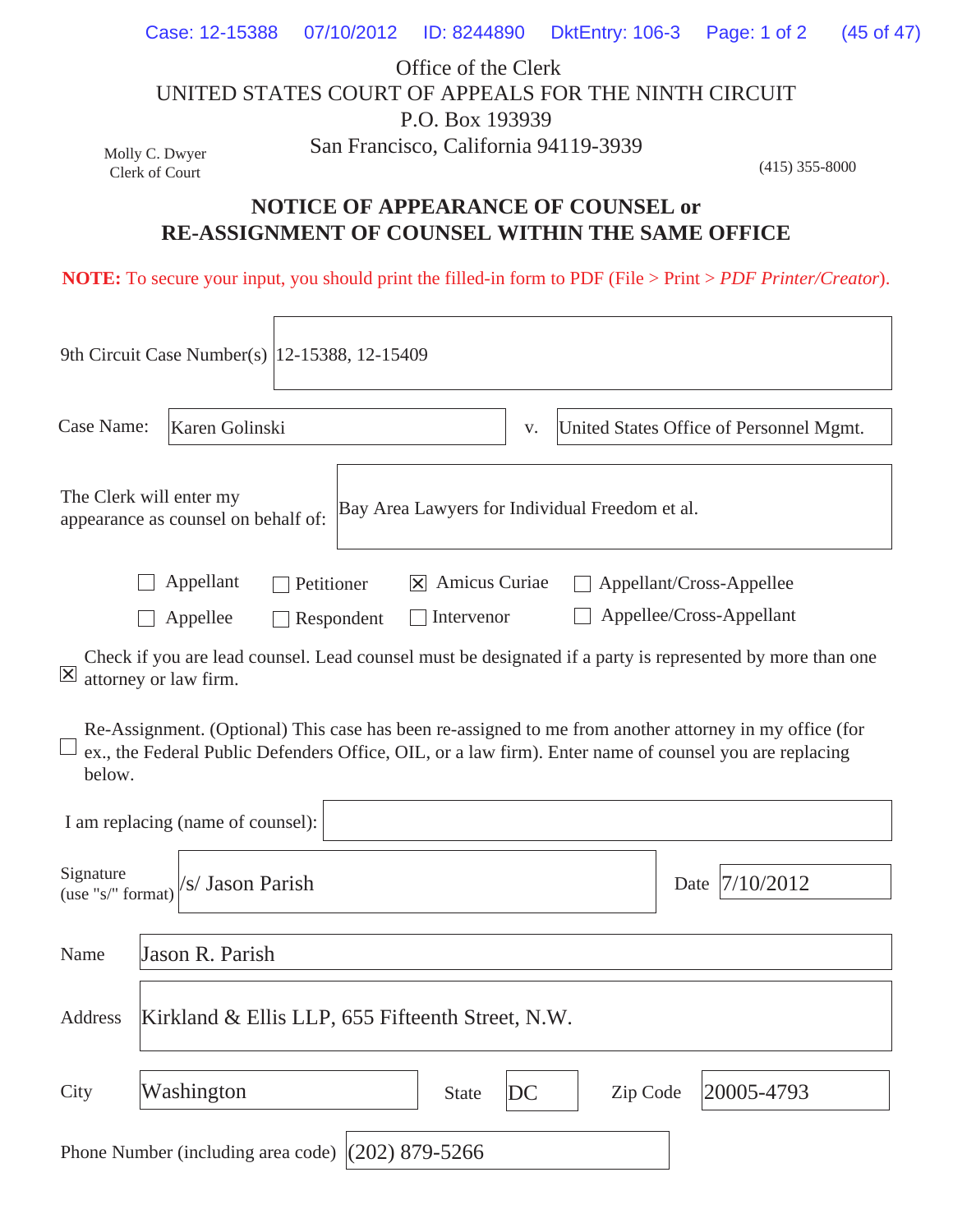|  | Case: 12-15388 07/10/2012 ID: 8244890 DktEntry: 106-3 Page: 2 of 2 (46 of 47) |  |
|--|-------------------------------------------------------------------------------|--|
|  |                                                                               |  |

9th Circuit Case Number(s) 12-15388, 12-15409

**NOTE:** To secure your input, you should print the filled-in form to PDF (File > Print > *PDF Printer/Creator*).

\*\*\*\*\*\*\*\*\*\*\*\*\*\*\*\*\*\*\*\*\*\*\*\*\*\*\*\*\*\*\*\*\*\*\*\*\*\*\*\*\*\*\*\*\*\*\*\*\*\*\*\*\*\*\*\*\*\*\*\*\*\*\*\*\*\*\*\*\*\*\*\*\*\*\*\*\*\*\*\*\*

# CERTIFICATE OF SERVICE

When All Case Participants are Registered for the Appellate CM/ECF System

I hereby certify that I electronically filed the foregoing with the Clerk of the Court for the United States Court of Appeals for the Ninth Circuit by using the appellate CM/ECF system on (date) .

I certify that all participants in the case are registered CM/ECF users and that service will be accomplished by the appellate CM/ECF system.

Signature (use "s/" format)

```
*********************************************************************************
```
# CERTIFICATE OF SERVICE

When Not All Case Participants are Registered for the Appellate CM/ECF System

I hereby certify that I electronically filed the foregoing with the Clerk of the Court for the United States Court of Appeals for the Ninth Circuit by using the appellate CM/ECF system

on (date) . Jul 10, 2012

Participants in the case who are registered CM/ECF users will be served by the appellate CM/ECF system.

I further certify that some of the participants in the case are not registered CM/ECF users. I have mailed the foregoing document by First-Class Mail, postage prepaid, or have dispatched it to a third party commercial carrier for delivery within 3 calendar days to the following non-CM/ECF participants:

Anne L. Weismann, 1400 Eye Street, NW, Washington, DC 20005

Tony West, DOJ - U.S. DEPARTMENT OF JUSTICE Civil Division/Office of Immigration Litigation, P.O. Box 868, Benjamin Franklin Station Washington, DC 20044

Signature (use "s/" format)

s/ Jason Parish